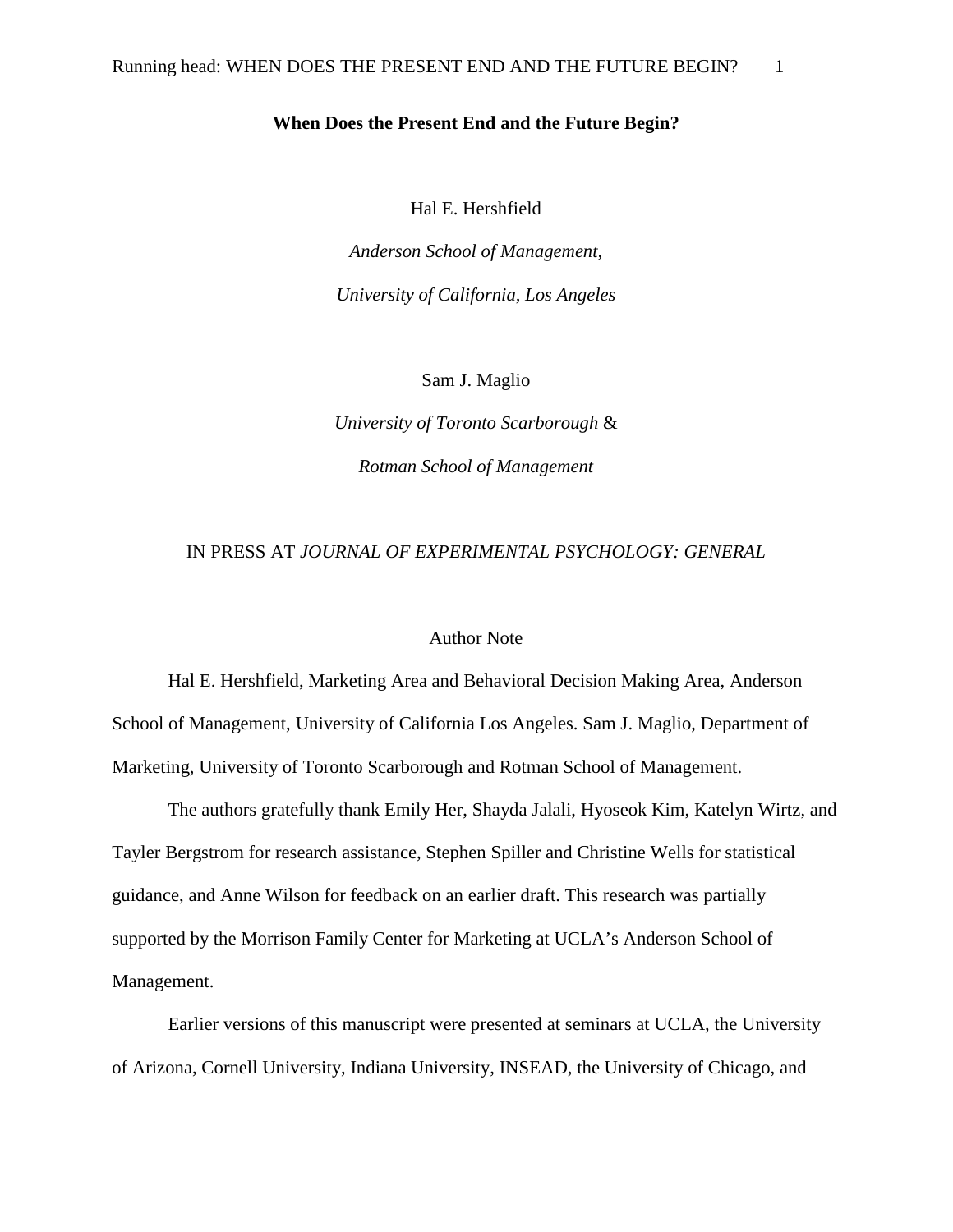Yale University as well as the Society for Personality and Social Psychology's Annual Meeting. Data files for all studies are available at: [https://osf.io/6g4a3/.](https://osf.io/6g4a3/)

Correspondence concerning this article should be addressed to Hal E. Hershfield, UCLA Anderson School of Management, 110 Westwood Plaza, Los Angeles, CA 90095. Contact: [hal.hershfield@anderson.ucla.edu.](mailto:hal.hershfield@anderson.ucla.edu)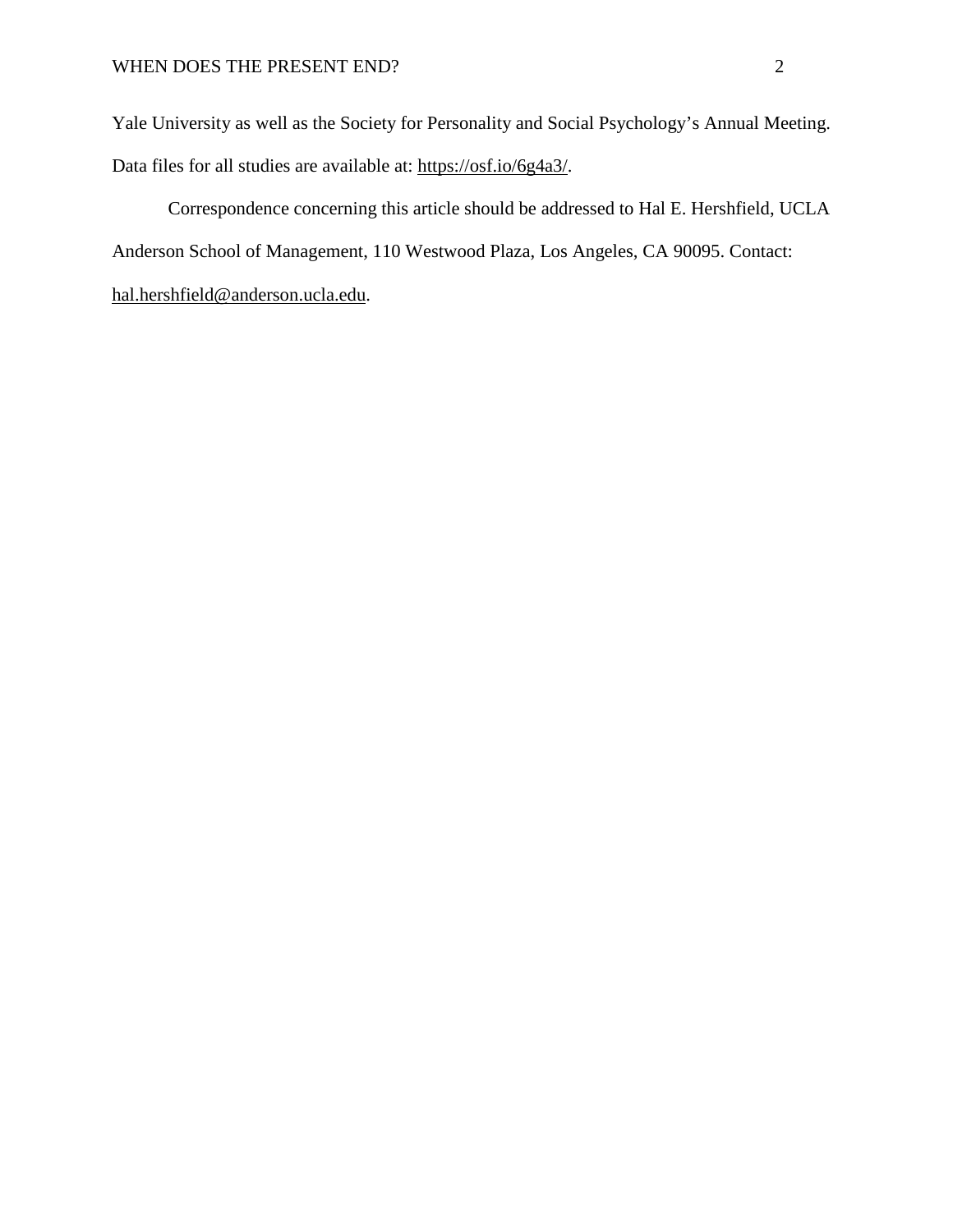#### Abstract

Through the process of prospection, people can mentally travel in time to summon in their mind's eye events that have yet to occur. Such depictions of the future often differ than those of the present, as do choices made for these two time periods. Conceptually and semantically, this research tradition presupposes a division between the two: At some point in the progression of time, the present must yield to the future. Still, the field to date has offered little insight by way of defining the division that separates the present from the future. The basic scientific appeal and practical implications of prospection and future-oriented decision making beg two related questions: When do people believe that the present ends and the future begins, and do such perceptions affect decision-making? To the first question, perceptions of when the present ends vary across people (Study 1) and are reliable over time (Study 2). To the second, when people believe that the present ends sooner (rather than later), they are more likely to make future-oriented choices in correlational (Study 3) and experimental contexts (Study 5), even when controlling for potentially related constructs (Study 4). Finally, we identify a psychological mechanism underlying this relationship: A shorter present is associated with a sharper division from the future (Study 6a), and this sharp division accounts for future-oriented self-regulatory behavior toward both hypothetical (Study 6b) and incentive-compatible (Study 6c) outcomes. This research sheds light on a foundational but unexplored prerequisite for thinking and acting across time.

*Keywords*: time perception, future-oriented choice, future thinking, prospection *Word Count*: 14,610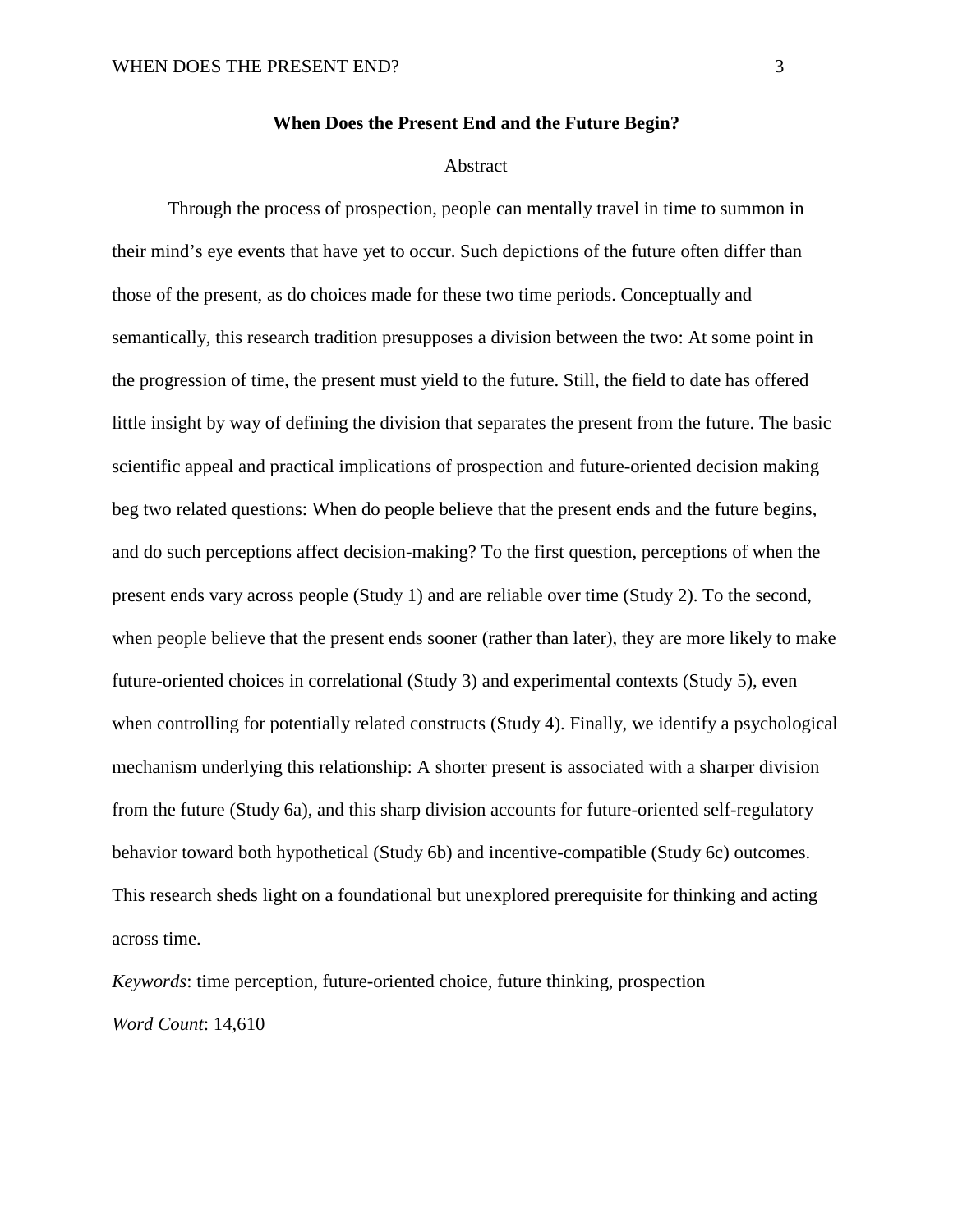Understanding how one will feel in the future, how actions today will affect consequences later, and how to make decisions that optimize distant outcomes are important but difficult skills to acquire and are also susceptible to "errors of prospection" (Gilbert & Wilson, 2007). Such prospection requires mental time travel (Suddendorf & Corballis, 2007) from one state (the present) to another (the future). Inherent in this process of prospection lies the presumption that the mental time traveler crosses a division that separates the present from the future. A growing body of research recapitulates this presumption with every new conceptualization of how people navigate the passage of time between the present and the future (Ornstein, 1975; Seligman, Railton, Baumeister, & Sripada, 2013; White, 2017; Wittman, 2016), or new empirical investigation finding that planners make fundamentally different – and often erroneous – decisions for the "later" than for the "now" (e.g., Mischel, Shoda, & Rodriguez, 1989; Scholten & Read, 2010; Strathman, Gleicher, Boninger, & Edwards, 1994; Urminsky & Zauberman, 2016; Zimbardo & Boyd, 1999).

Surprisingly, the literature to date has offered little insight by way of defining this presumed division. Intuitively, 5 years forward in time departs sufficiently from the present to fall well within the future in a way that 5 seconds forward well may not. The ambiguity can be illustrated in considering 5 days forward, which might be considered part of the present or as belonging to the future. The basic scientific appeal and practical implications of prospection thus beg two related questions: When do people believe that the present ends and the future begins, and do such perceptions affect decision-making? In what follows, we first present our conceptualization of the present moment as a unique and evaluable construct, and then we integrate insights from cognitive and social-motivational psychology to predict how and why its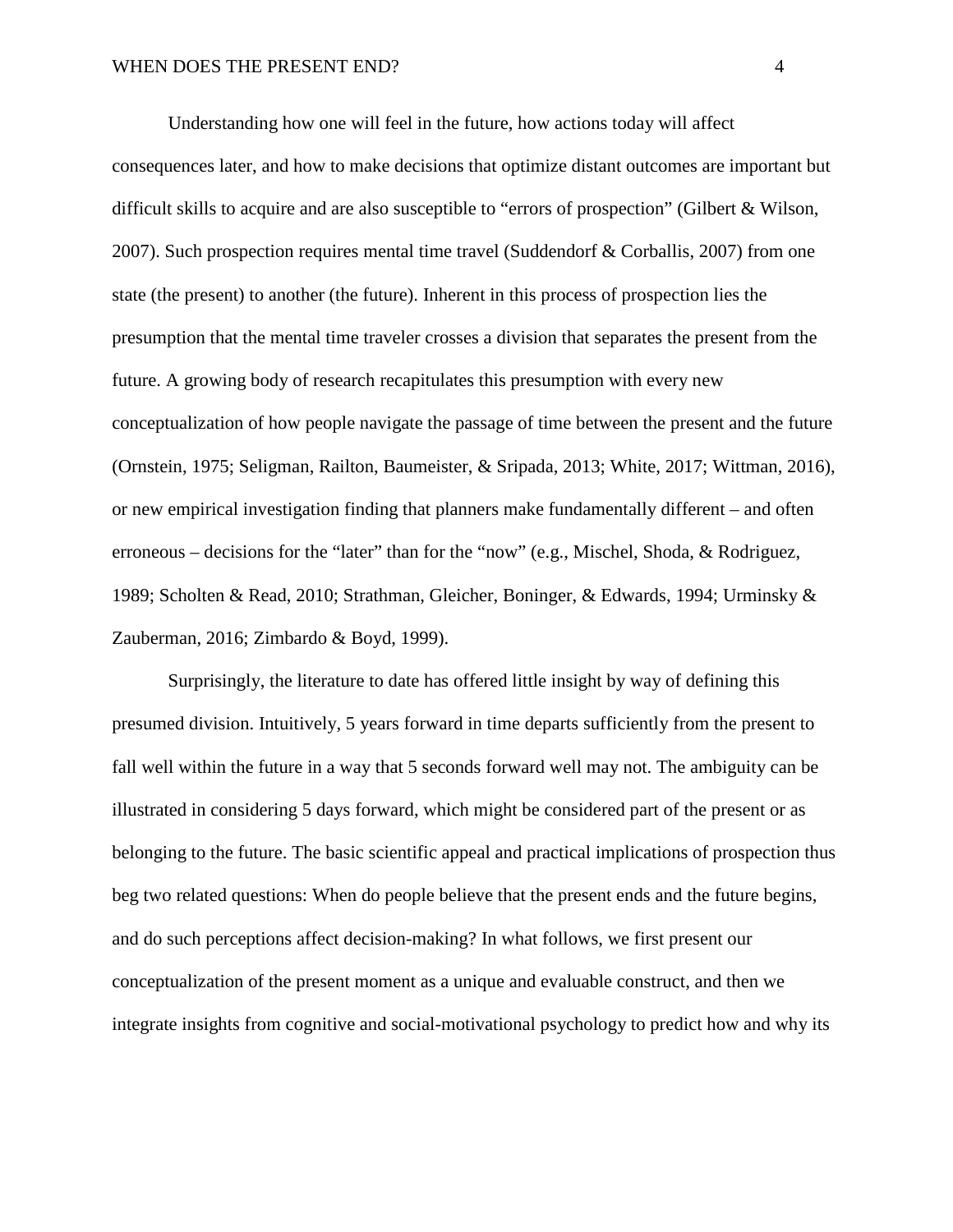felt duration might alter how people behave with respect to their relative weighting of the present versus the future.

## **Judging the Duration of the Present**

Their inherently egocentric perspective anchors humans in the present moment  $-a$ moment that must pass (becoming the past) before the future (their next present moment) can begin. People conceptualize the passage of time as flowing continually from the present to the future (Boroditsky, 2000; Caruso, Van Boven, Chin, & Ward, 2013), and time perception monitors this forward progress. After a former present moment has become the past, people can use their memory to provide duration judgments (in the present) of how long that previous period of time objectively was or subjectively felt (Block & Zakay, 1997; Maglio & Kwok, 2016). Before a future present moment has come to pass, people can make prospective duration judgments (in the present) in evaluating the subjective duration of a future period of time (Zauberman, Kim, Malkoc, and Bettman, 2009). Taken together, because people appear capable of reporting how long a past period of time *was* and how long a future period of time *will be*, our investigation targets the last remaining component in the progression of time – the present – in asking how long it *is*.

In grounding our treatment of this question, we make four major assumptions. First, people understand the definitions of and distinction between the present and the future as epochs that proceed in temporal succession, with the conclusion of the former expediting the onset of the latter. We emphasize expedition rather than *de facto* initiation insofar as we treat the concepts of the "present" and the "future" as prototype categories with fuzzy boundaries. This framework allows that there may be spaces in time that are perceived as neither "present" nor "future," yet there remains some strong sense of what is considered the "present" and what is considered the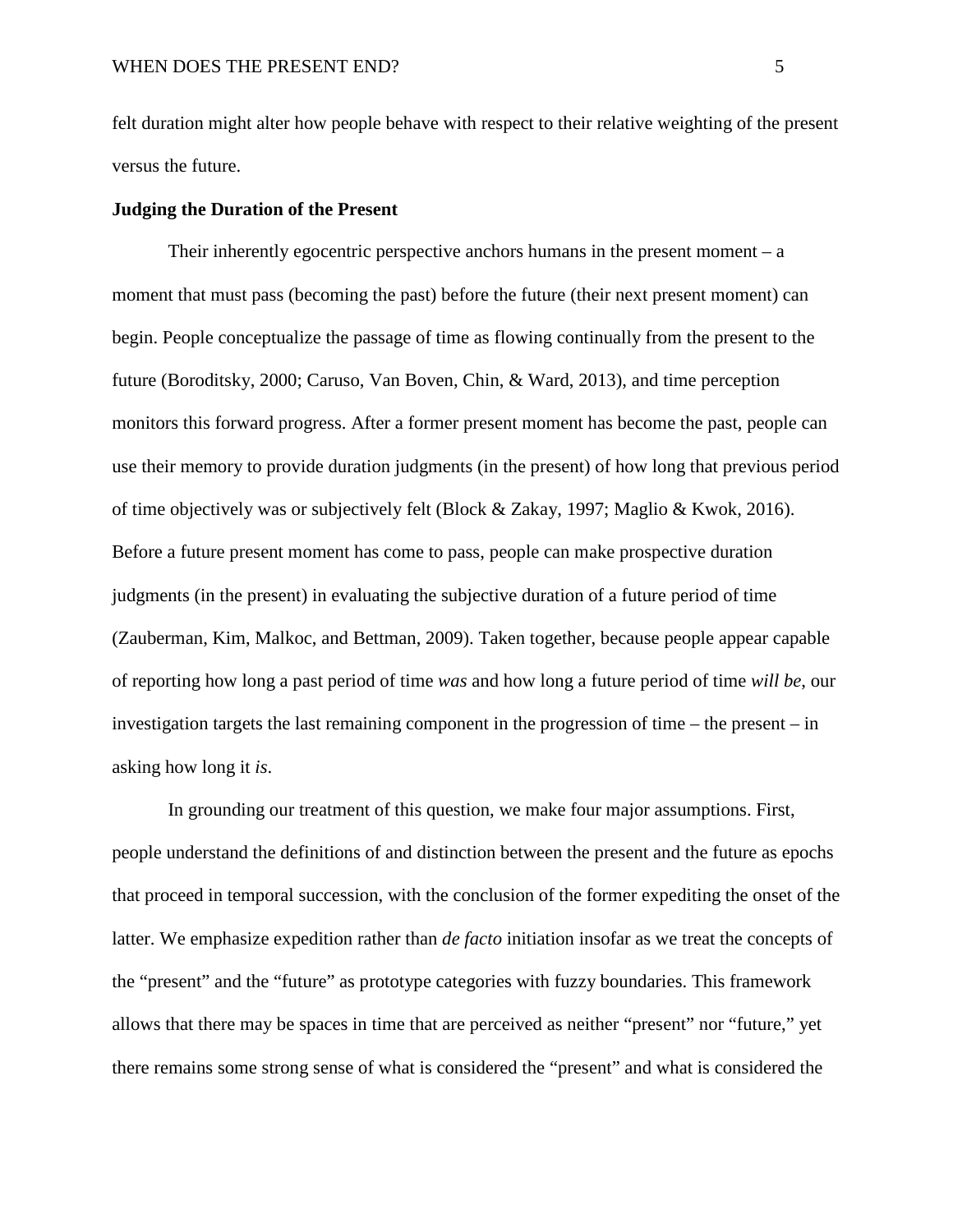"future" (McCloskey & Glucksberg, 1978; Zadeh, 1965). We make this assumption based on qualitative interviews with respondents who observed that the concepts of the present and the future seemed inherently malleable. This interdependence of the present and the future, together with the duration judgments documented for the past and the future, suggests that people should be able to report how long the present *tends to last* before coming to an end. Thus, by way of a conceptual definition, our investigation concerns itself with lay theories regarding the duration of the present as a recurring phenomenological experience.

Second, we differentiate this lay conceptualization of the present from perceptual accounts positing a much narrower time scale (Wittman, 2016; White, 2017). Accordingly, we treat perceptions of when the present ends and the future begins as another aspect of human time perception that are mostly non-conscious processes that influence motivation and behavior (Zimbardo & Boyd, 1999). Like these other aspects of time perception, we suggest that although people might not regularly consider when they think the present ends, they can nonetheless explicitly report on it when prompted (cf. Nisbett & Wilson, 1977).

Third, reporting on one's sense of the duration of the present *in general* must take place within a *particular* present moment. Nonetheless, our targeting of an ever-present construct differentiates our investigation from other duration estimation research (e.g., Block & Zakay, 1997) in that we explore not what makes a *given* experience seem to last for a long or short period of time but, rather, what makes people see a recurring, categorical period of time (the present) as long or short. We similarly differentiate our investigation from future timing for *isolated* events, like asking people to estimate when a focal event will occur (e.g., one's next trip to the dentist; Hu & Maglio, 2018; Liberman & Förster, 2009) or how subjectively close a focal event feels (e.g., graduation; Peetz, Wilson, & Strahan, 2009), as we target instead a *recurring*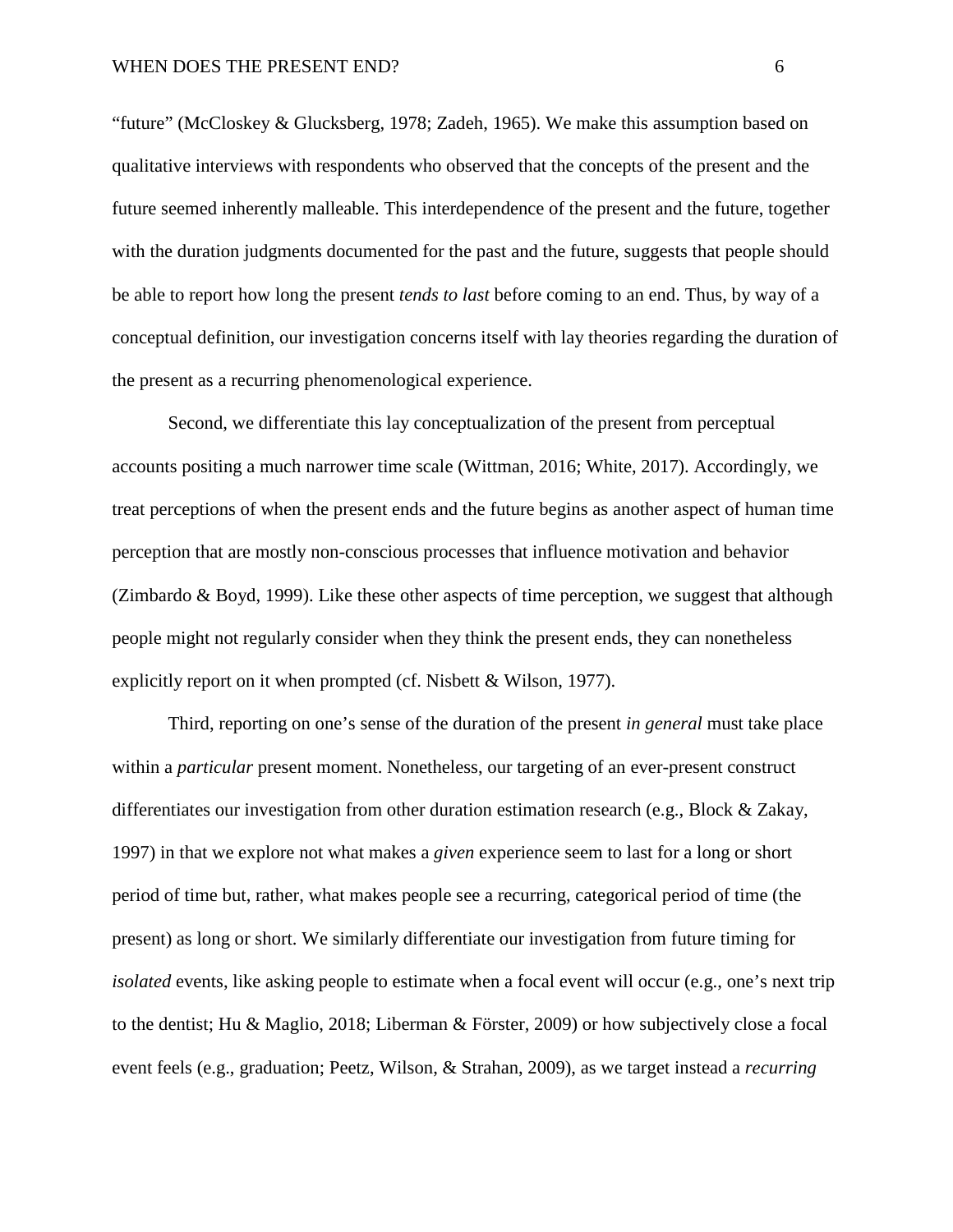event (the transition from the present to the future). For that same reason, we depart from research to date that has approximated a punctuation between the present and the future by introducing event markers in which some *single-shot* thing occurs to mark the separation between the two (e.g., the start of a new month or a holiday; Dai, Milkman, & Riis, 2014, 2015; Peetz & Wilson, 2013; Tu & Soman, 2014).

Fourth, choices made for the present moment often differ from those made in the present but anticipated to be realized, say, years later, and a common presumption is that the latter entails a future-oriented choice (e.g., whether cash in hand should be spent now or saved for the future; Frederick, Loewenstein, & O'Donoghue, 2002; Trope & Liberman, 2010). But would, say, a choice for tomorrow look more like a choice for today (i.e., in the present) or a choice planned for years later (i.e., in the future)? At some point in the progression from now to later, the time traveler in everyone moves from the current present moment to the next, passing a boundary and moving into what used to be the future, and we examine exactly this boundary. While event markers or consideration of prospects decades away might *suffice* to partition the present from the future, we suggest that they are not *necessary*; instead, we posit the existence of an omnipresent division between the present and the future. We are thus interested in understanding perceptions of when the present ends *in general* (e.g., as an individual difference, albeit one that is modifiable). Such a treatment is similar to the way that self-control has been viewed in the literature: It is a stable trait but nonetheless susceptible to situational influences such as sleep deprivation (Christian & Ellis, 2011). Taken together, in attempting to answer our first question of when people believe that the present ends and the future begins, we draw on several theoretical assumptions but adopt a largely exploratory empirical approach.

#### **Motivation Across Time**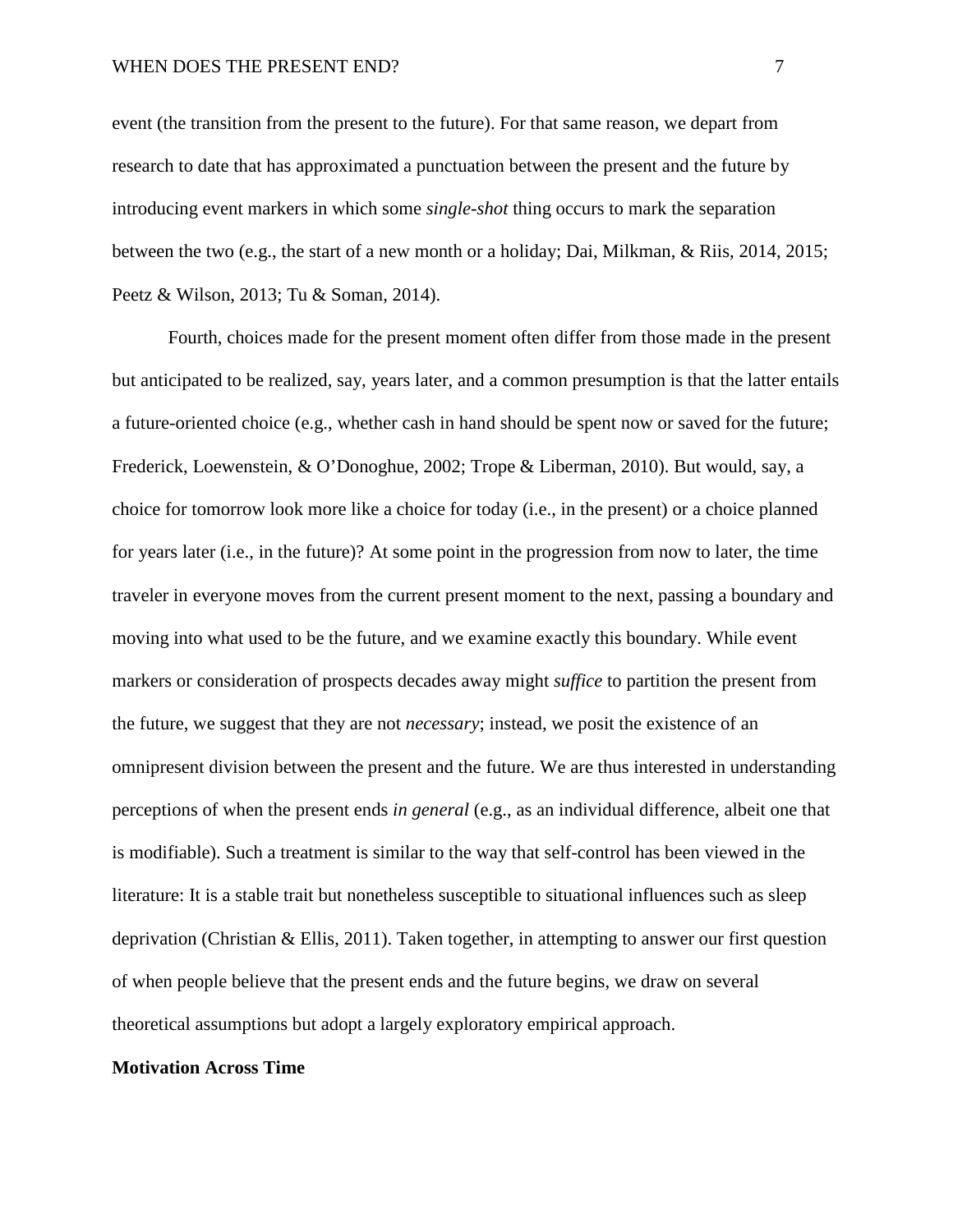Our second objective asks whether variation in how people answer the question of when the present ends and the future begins maps onto behavior. Here, we adopt a motivational lens, as the pursuit of goals often involves tradeoffs between the exact two constructs at the heart of our investigation: the present and the future. From this perspective, a number of lines of research provide tangential insight into answering this question. One crucial investigation to date has linked time perception (in the form of duration judgments for the past) and motivation evidenced in the present. Namely, the very act of engaging in self-regulation ("operations by the self to alter its own habitual or unwanted responses to achieve a conscious or nonconscious goal"; Vohs and Schmeichel 2003, p. 217) causes people to look back on the time that they spent engrossed in a regulatory task as lasting longer. When Vohs and Schmeichel (2003) had research participants downplay their emotions (versus act naturally) while watching an emotional movie (with downplaying known to recruit self-regulatory resources), they retrospectively estimated the duration of that movie – a previous present moment – as having lasted longer than their counterparts who sat through the same movie while free to express their naturally-occurring emotions. Furthermore, these exaggerated time estimates accounted for the tendency among emotion downplayers to make an impulsive choice (i.e., to act in a manner favoring the self in the present moment) in a subsequent task. Thus, not only can time come to feel longer or shorter (as evidenced for the past and the future but, as yet, not for the present), but these duration estimates also impact self-regulatory behavior.

Evidence of a motivation-behavior link plays out on a larger (albeit correlational) scale in work by Chen (2013), which suggested that the way a language encodes time can dictate how strongly its speakers perceive a divide between the present and the future. Some languages have a strong future tense, clearly demarcating the present from the future, whereas others have a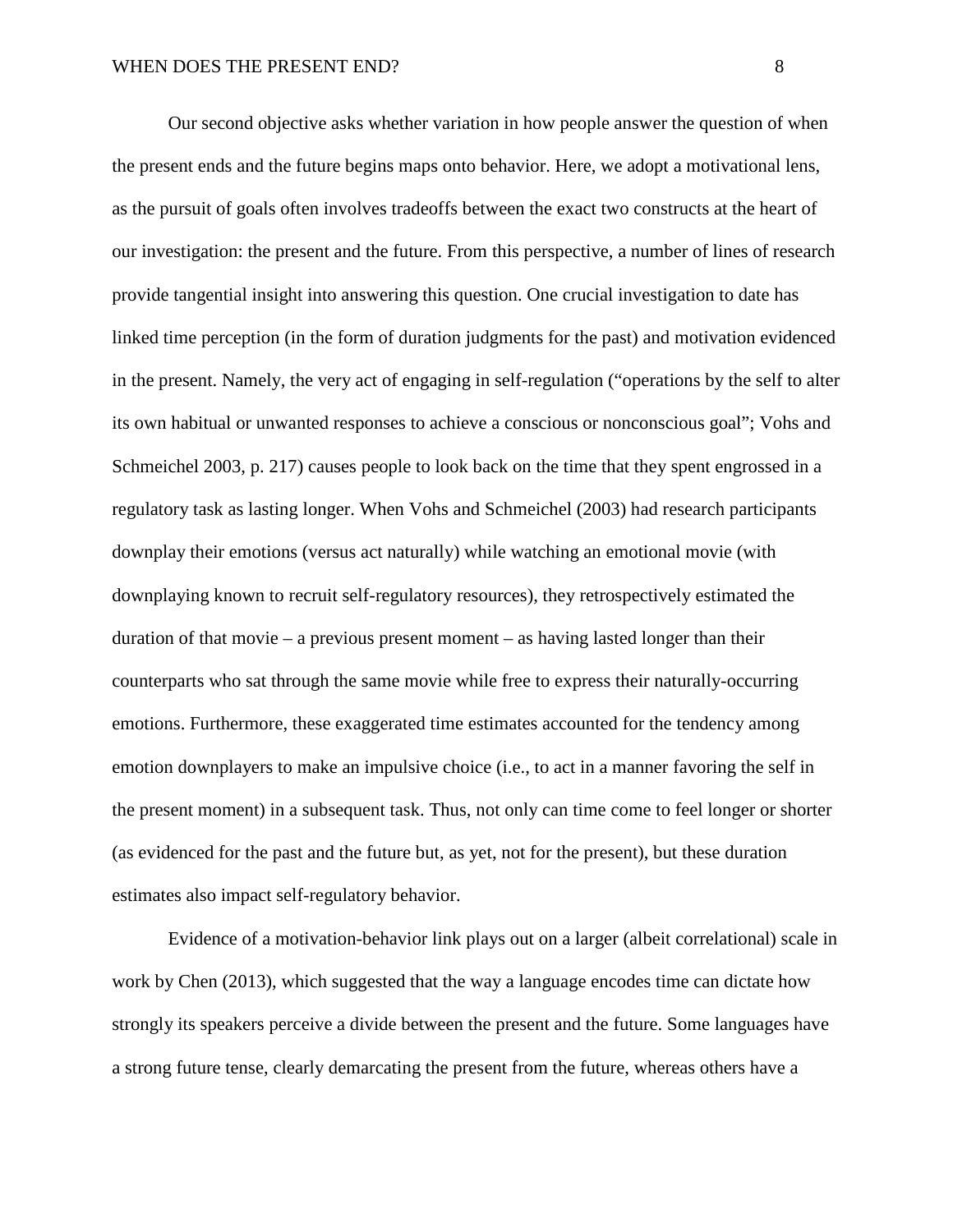weak future tense, in which speakers speak of the present and future in similar ways. In a language with a weak future tense, one does not need to change the wording of an action to indicate that something will occur in the future. A German speaker, for example, can use the present tense to make a prediction about a future event; to indicate that it will rain tomorrow, this speaker would use the phrase *Morgenregnetes*, which translates to "It rains tomorrow," and still contains the present tense of "rain." An English speaker, by contrast, must use language that denotes the future, such as "will" or "going to," and say "It will rain tomorrow." Chen (2013) coded 130 world languages according to whether they have a strong future tense or a weak future tense and found that speakers of weak future tense languages are more likely to act in selfregulated, future-oriented ways: They have higher saving rates and more retirement wealth, are less obese, smoke less, and practice safer sex. A recent investigation (Pérez & Tavits, 2017) extended this work, recruiting bilingual respondents who were fluent in both Russian (a language with a strong future tense) and Estonian (a language with a weak future tense). When reading and responding to a survey written in Estonian (versus Russian), participants discounted the future less and supported future-oriented policies more. Though provocative and consistent with the conceptualization that we propose, these papers solely concern whether a weak or a strong linguistic marker divides the present from the future and not where in time that division exists.

Motivational accounts of self-regulatory behavior often present the self as a thread connecting the person that one is in the present and the person that one will become in the future. This thread remains susceptible to several factors that either bolster or weaken it (Bartels  $\&$ Urminsky, 2015; Hershfield & Bartels, 2018; Parfit, 1971), and the degree to which people feel connected, in the present, to their future self dictates whether they ensure the well-being of that future self. Perhaps the superior self-regulation among those with a weak linguistic division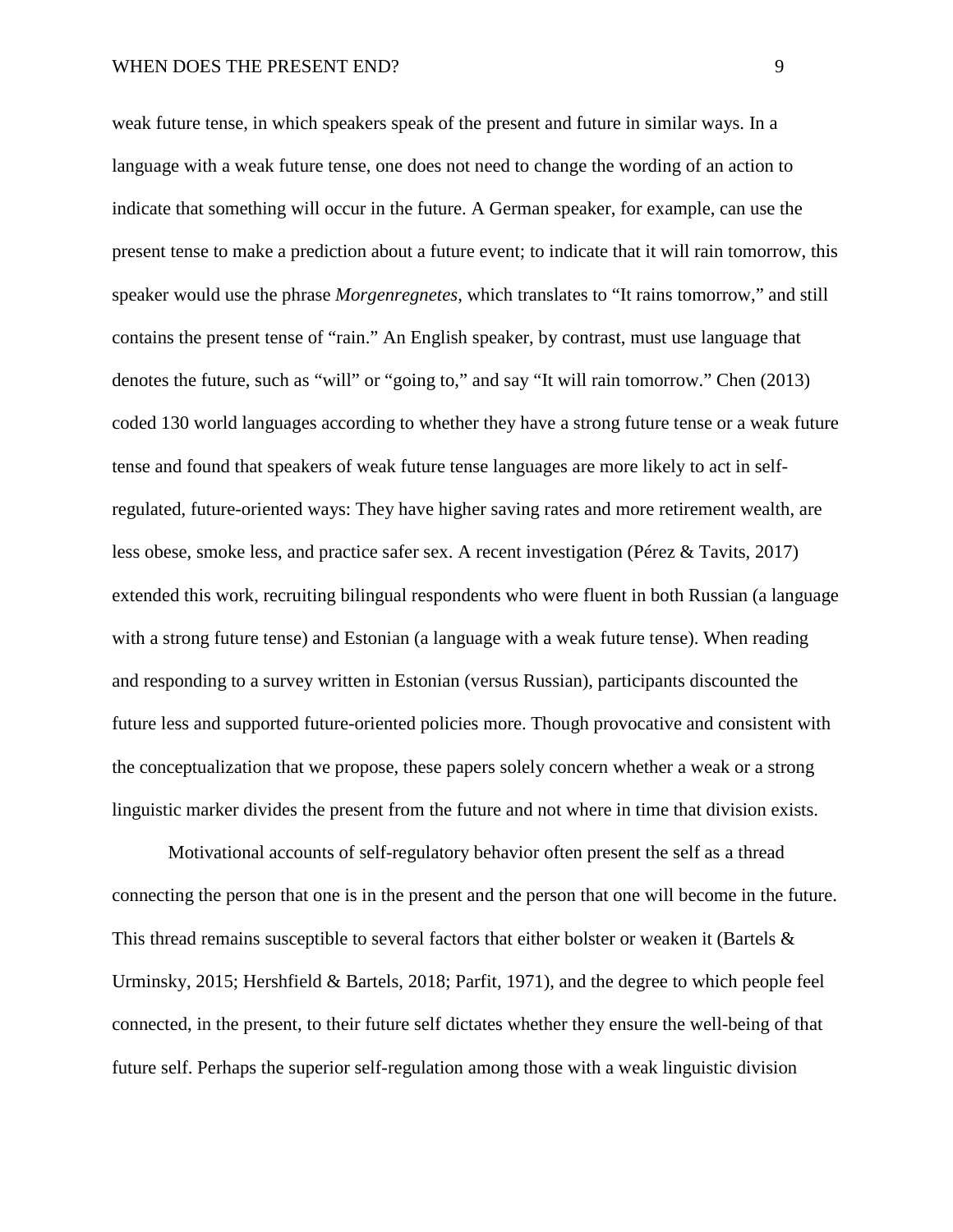between the present and the future documented by Chen (2013) derives from a seamless, strong continuity from the present to the future self (see Hershfield et al., 2011). Temporal landmarks like birthdays and major holidays punctuate travel through time on a larger scale than the omnipresent, recurring transition from the present to the future at the heart of the present investigation. Though an imminent temporal landmark might allow the procrastinator to wait until after its passage to initiate goal-directed action (Dai, Milkman, & Riis, 2014, 2015; Tu & Soman 2014), separate research suggests that a highly salient boundary in time reduces the extent to which one feels connected to his/her future self, but with positive ramifications for farsighted behavior. Using a constant span of time, Peetz and Wilson (2013) either did or did not introduce a temporal landmark separating participants in the present from their future selves (e.g., a birthday or a major holiday) to investigate whether such punctuation would create a rift in the connection people felt to their future selves. As predicted, the introduction of the landmark caused people to feel more disconnected from their future selves. This disconnect, in turn, increased rather than decreased their intention to initiate goal-directed activity by highlighting a salient, strong contrast between their current selves and their more idealized future selves. Collectively, previous research has thus found mixed results for the relationship between the division of time and self-regulation. Notably, each of these investigations targeted the presence of a division and not the location of that division. As a result, we undertake the present research open to the possibility that either a shorter present or a longer present might better support farsighted self-regulatory behavior.

## **Overview of Current Research**

The current investigation thus pursues four objectives: (1) to test whether individuals differ in their perceptions of where the division between the present and future occurs, (2) to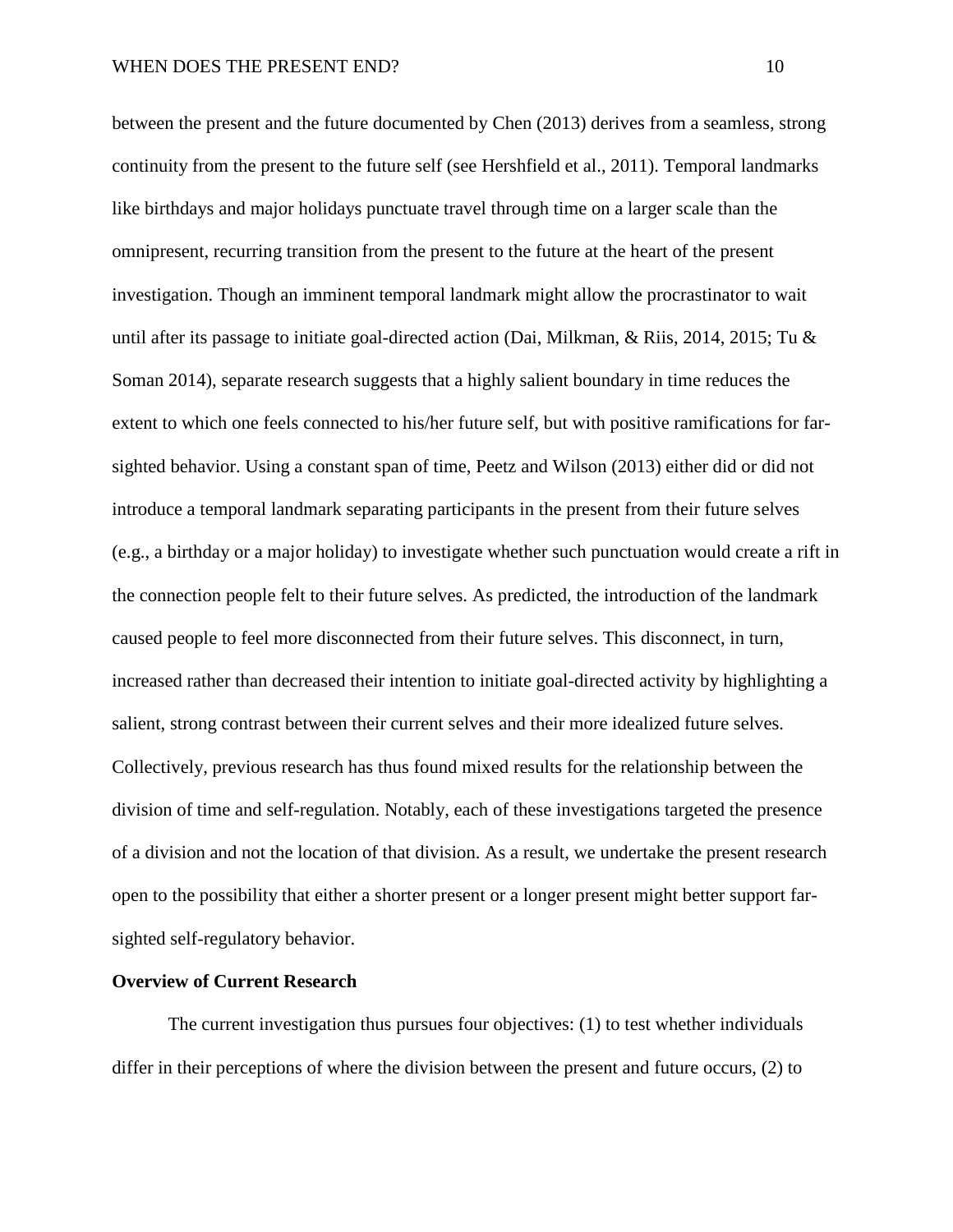provide evidence that this division (and, accordingly, the duration of the present moment) is not fixed but is, instead, malleable, (3) to examine the motivational consequences of expanding or contracting the present moment, and (4) to identify the psychological process connecting the duration of the present moment to its motivational consequences. Thus, the current investigation probes a fundamental question about time itself (how the present gives way to the future in the mind's eye) through the lens of self-regulation (as fostering far-sighted behavior).

We investigate our research questions in 6 studies. In Study 1, we first set out to examine whether there is, in fact, variability in perceptions of when the present ends and the future begins using both open-ended and forced-choice questions. Then, using an analogic scale in addition to a forced-choice question, we assess the reliability of these perceptions (Study 2). Next, we examine whether such perceptions impact future-oriented choices and consider how distinct they are from potentially related constructs (Study 3). Finally, we examine the extent to which these perceptions are malleable and, if so, whether reconfiguring them shifts future-oriented decisionmaking – assessed via interest in learning about how to save money for the future (Study 4) as well as enrollment in a real financial wellness seminar  $(Study 5)$  – and the mechanism underlying the relationship (Study 6). Across studies, we sought to maximize power by having samples that were as large as our budget would allow at the time a study was run and by having at least 150 participants per cell (if not considerably more; Simmons, 2014).

#### **Study 1**

The aim of Study 1 was to understand the distribution of perceptions regarding when the present, generally speaking, ends. This study offers an initial exploration into a question that drives our investigation: Across people, is there variability in perceptions of when the present ends? We asked an online sample of participants to report, using an open-ended format, when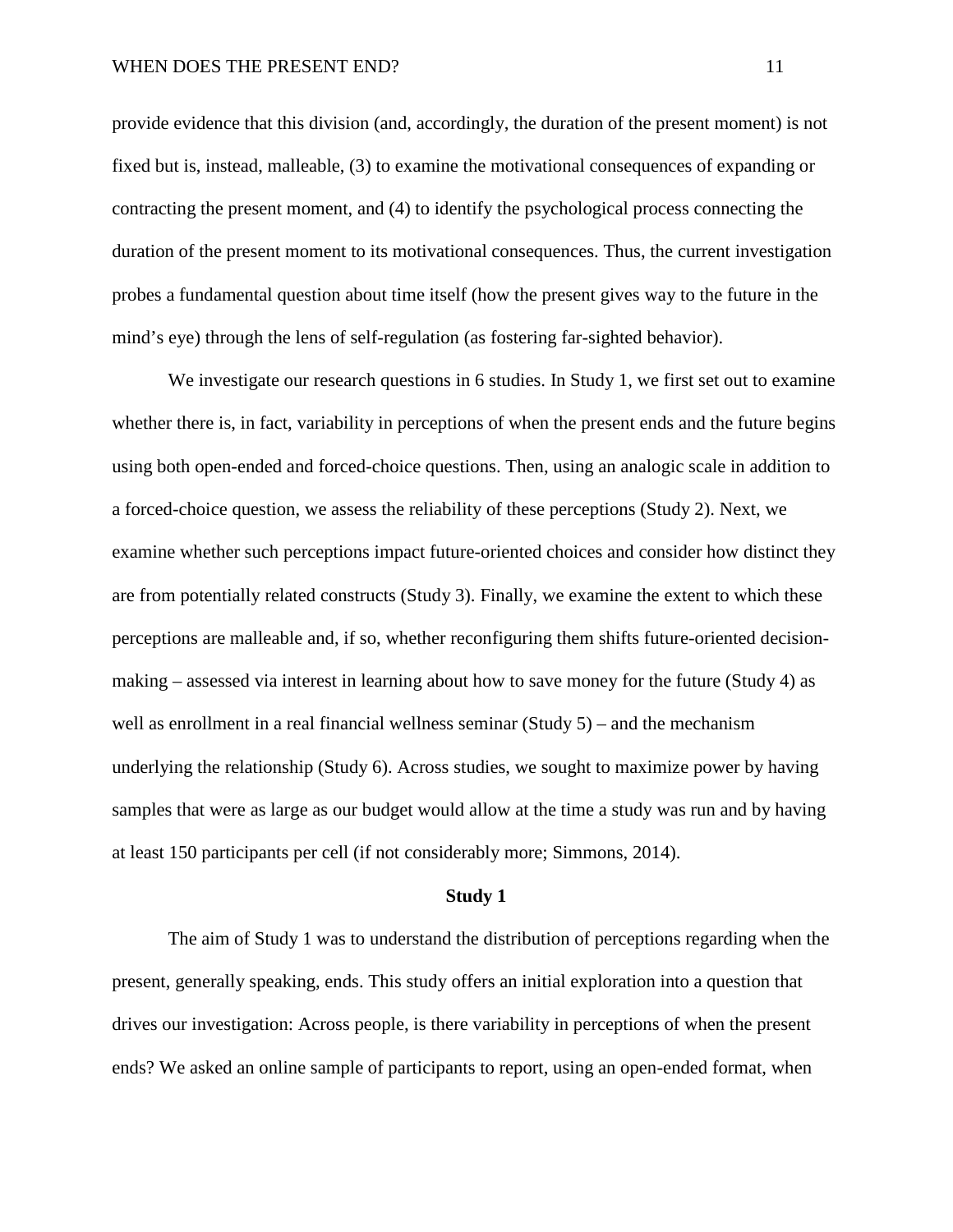they felt that the present ends and then to provide a series of ratings regarding the answer they had just given. Although both variability and uniformity would offer novel insights into lay perceptions of time, the former would better suggest a construct that could be related to other outcomes and also (possibly) conducive to experimental interventions.

## **Method**

Two hundred and three participants ( $M_{\text{age}} = 33.41$  years,  $SD = 10.41$  years; 44.3% women) from Amazon's Mechanical Turk subject pool participated for \$.30. In this and all subsequent studies that used Mechanical Turk samples, participants could only complete the survey if they had an approval rating of 95% or higher. Participants were given an Instructional Manipulation Check (IMC; Oppenheimer, Meyvis, & Davidenko, 2009) that ostensibly asked them to report the athletic activities in which they participate, but in reality, asked them to click the box labeled "other" and write a string of syllables. Three participants failed this  $IMC<sup>1</sup>$  and one participant failed to complete the survey, leaving a final sample of 199 participants. This study and all subsequent studies were approved by the university Institutional Review Board (IRB # 14-001229).

After completing a consent form, participants were given the following instructions: "Without giving it too much thought, off the top of your head, indicate when you think the present ends. You could obviously answer this question in objective terms, but we are more interested in what you *feel*. In other words, please answer the question: when do you feel like the present ends?" Participants were given a short text box in which to write their response. In an effort to distill these responses to a quantitative variable, we also asked participants to code the responses that they wrote. On the following page, participants were shown the answer that they

 $<sup>1</sup>$  We note that this is a low failure rate for the IMC, which may be a reflection of the relatively common IMC that</sup> we used in Study 1 as well as the high approval rate that we set for these participants.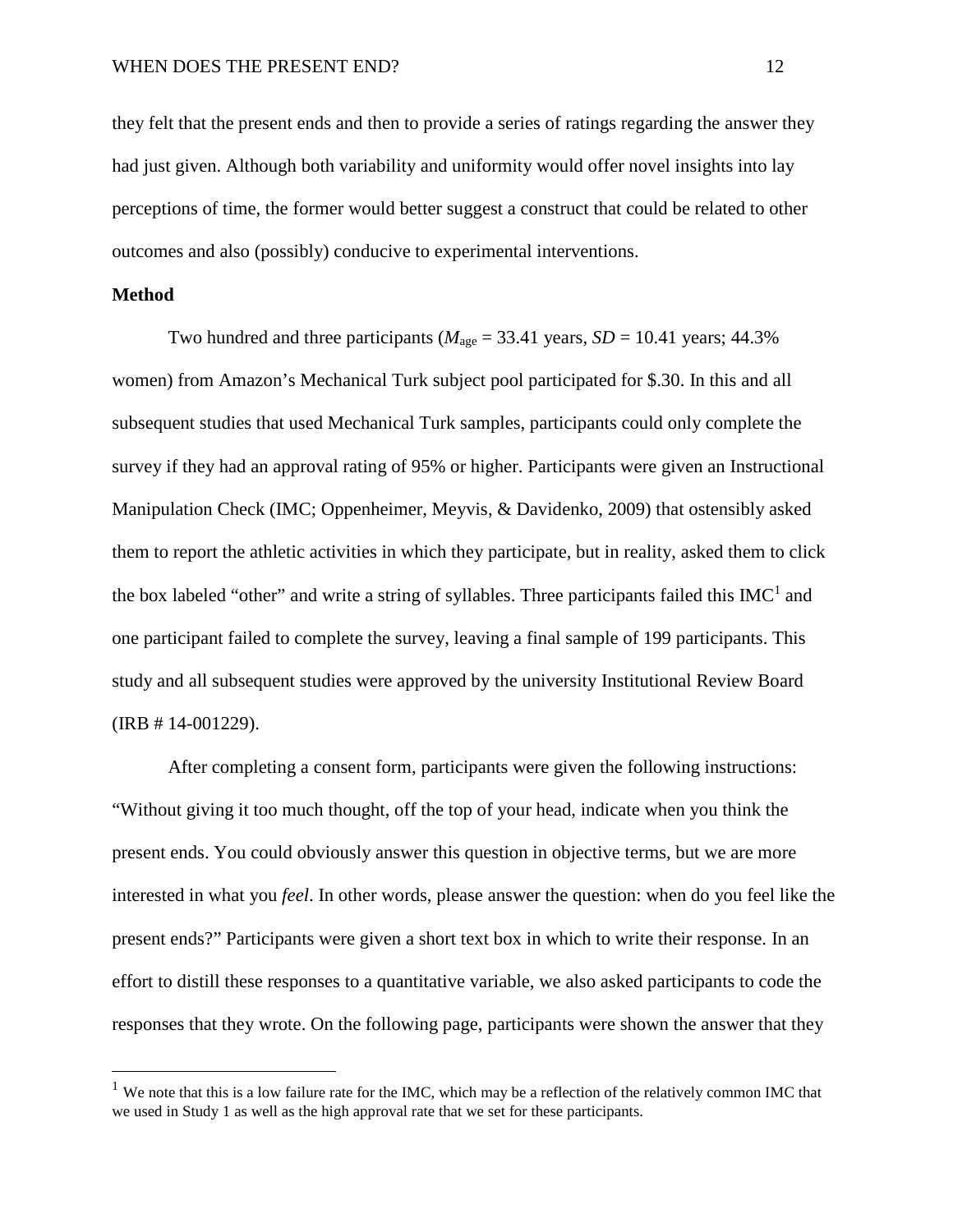had just written and were asked to choose a code that best described the answer that they wrote. These codes had been constructed prior to the study using pilot testing on a separate population recruited for a different study ( $N = 217$ ,  $M_{\text{age}} = 28.75$ ,  $SD_{\text{age}} = 8.56$  years), which asked for openended responses regarding the end of the present. Coding and discussion between the two authors found that these responses fell across a range of categories: right now, between a second and a minute from now, more than a minute but less than an hour, more than an hour but less than a day, more than a day but less than a week, more than a week but less than a month, more than a month but less than a year, longer than a year, and at some future event. Accordingly, participants in the main study used a scale that reflected these identified categories: "Right now," "1 second to 1 minute from now," "Greater than one minute, but less than one hour," "Greater than an hour, but less than a full day," "After today but less than a week," "Between a week and a month," "Between a week and a month," "Between a month and a year," "Longer than a year," and "At some future event." Finally, participants completed demographic questions (gender, age, income) and then the IMC.

#### **Results & Discussion**

As noted earlier, we were primarily interested in understanding how perceptions of when the present ends might differ across people. As detailed in Table 1, although there was a skew toward perceptions that the present ended immediately, there was nonetheless substantial variability across participants in that the categories were not chosen with equal probability across participants,  $\chi^2(8) = 61.37$ ,  $p < 001$ . Specifically, 20% of respondents reported that the present ends "right now," and an additional 18% reported that the present ends some time between 1 second from the present moment and one minute from the present moment. In fact, half of the respondents felt that the present ended some time within one hour from the present moment.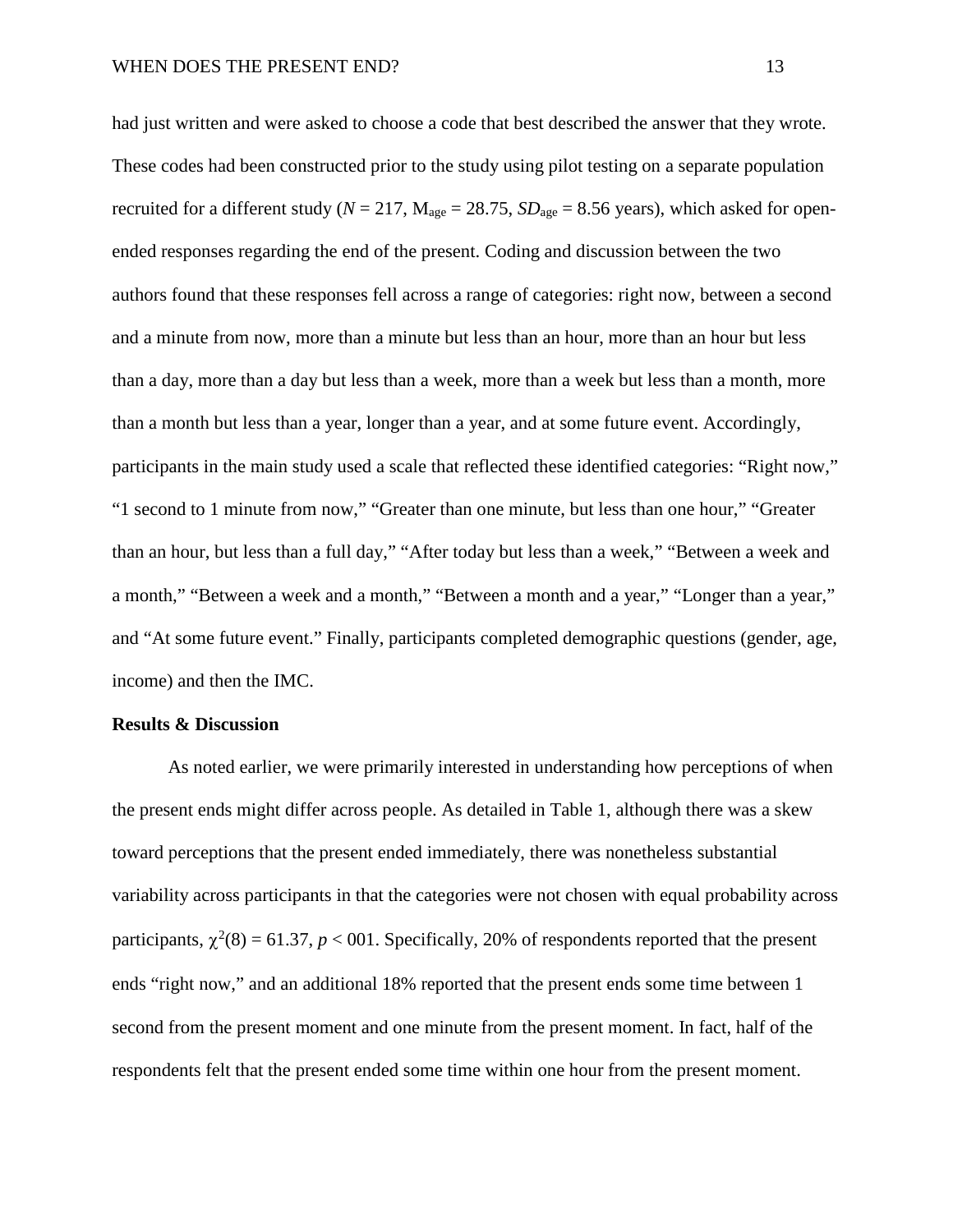However, 15% of the respondents reported that the present moment ended at some future event; a post-hoc inspection of the data revealed that the most common response in this category was "at my own death."

Using the forced-choice measure, we find no gender differences,  $\chi^2(8) = 7.14$ ,  $p = .52$ , or income differences, Spearman's  $\rho$  (197) = .08,  $p = .24$ , in perceptions of when the present ends. There was, however, a significant negative relationship between age and perceptions of when the present ends, Spearman's ρ (197) = -.18, *p* = .01.

Taken together, this initial foray into our broader research question reveals that although many people think that the present ends essentially immediately, there remains considerable variability in where that division lies in their minds. Notably, this study also indicates that an open-ended measure (and then a forced-choice question) used to gauge perceptions of when the present ends results in an inherently noisy pattern of results (suggesting that perhaps these measures are noisy or that they are not exclusively measuring what they intend to measure). As a result, in Study 2, we sought to examine whether such perceptions are reliable within individuals, and we do so in a way that hewed closer to our intended construct.

#### **Study 2**

People evidently vary in their perceptions of when the present ends, but would they vary within themselves in these perceptions over time? In order to assess the test-retest reliability of these perceptions, we administered a question regarding when the present ends to a panel of participants three times over a period of four months. Importantly, rather than giving participants an open-ended response task (as we did in Study 1), we instead used a simple question that graphically represented perceptions of when the present ends as well as when the future starts.

Separately, we incorporated the results of Study 1 to make a methodological update in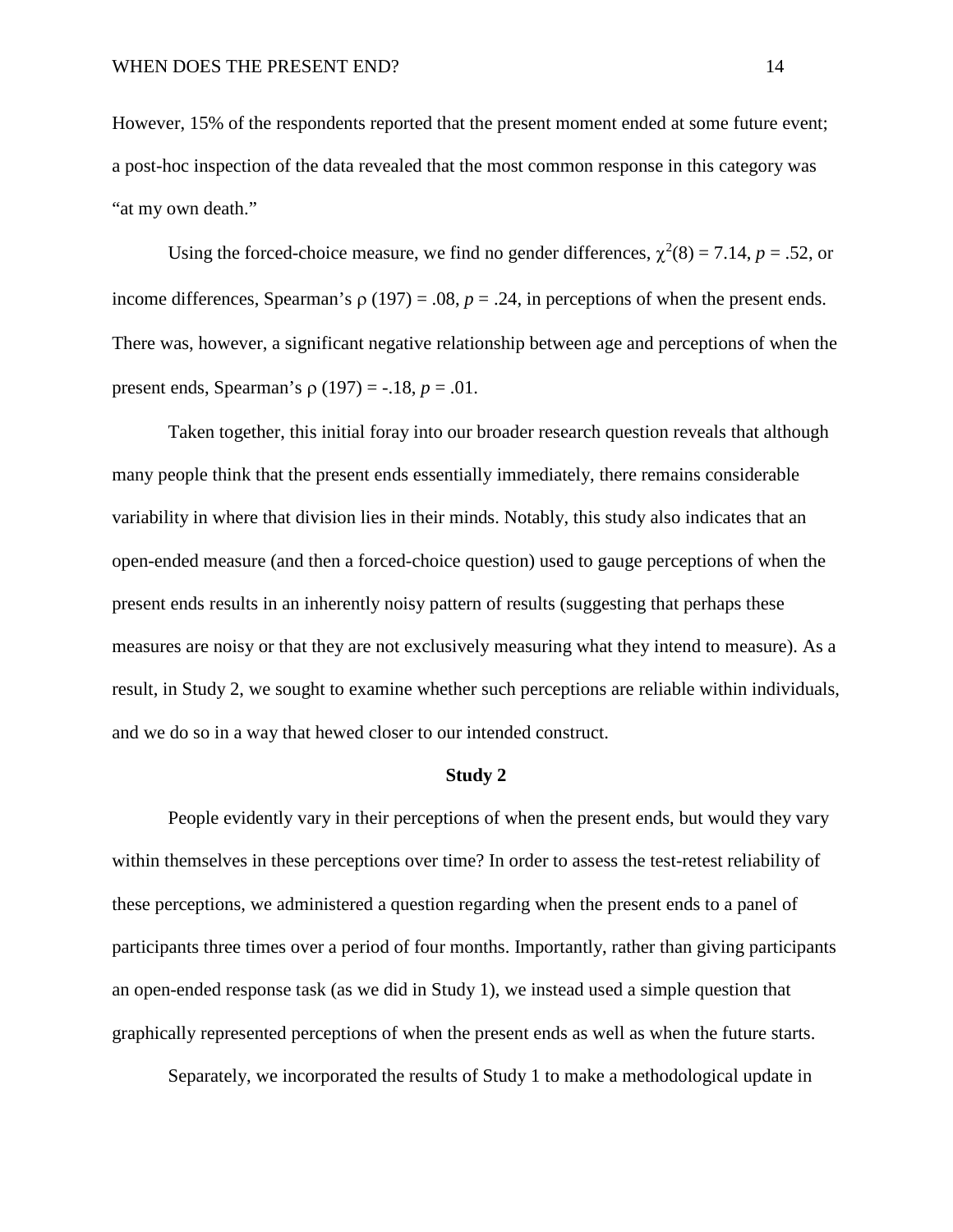Study 2. Given the variability of responses to the question of when the present ends (in Study 1), together with our conceptualization of the present and the future as prototype categories with fuzzy boundaries, it appears plausible that people may envision some sort of gradual transition between the two. Intuitive semantics echoes this possibility, as the next five seconds may well be included in one's definition of the present, a scheduled meeting in two weeks' time may clearly belong to the future, but putting on pajamas at the end of the day may feel inappropriate to categorize as occurring in either. Accordingly, the materials given to participants in Study 2 explicitly allow for the possibility of what we term going forward a "gray area" between the present and the future to ascertain whether participants, when given the chance, espouse a belief in such an area in their conceptualization of time.

### **Method**

Five hundred and eight people ( $M_{\text{age}} = 22.89$  years,  $SD = 3.90$  years; 77.7% women) from a large public university's laboratory pool participated for \$3. Participants first completed a consent form. Then, to ascertain perceptions of when the present ends, participants were shown a horizontal row of thirty clickable dots, and were given the following instructions:

"Please think about the line of dots below as time, with the present at the far left. You will be clicking on two dots: one that represents when the present ends (in your opinion), and one that represents when the future starts (in your opinion, meaning that there is no right or wrong answer). Some people think that when the present ends, the future starts immediately afterward, and if this is how you feel, then you'd put the two dots next to each other. But, you could also think that there's a gray area in between - neither comprising the present nor the future - if this is the case, then it's OK to have some dots in between when you think the present ends and when you think the future starts."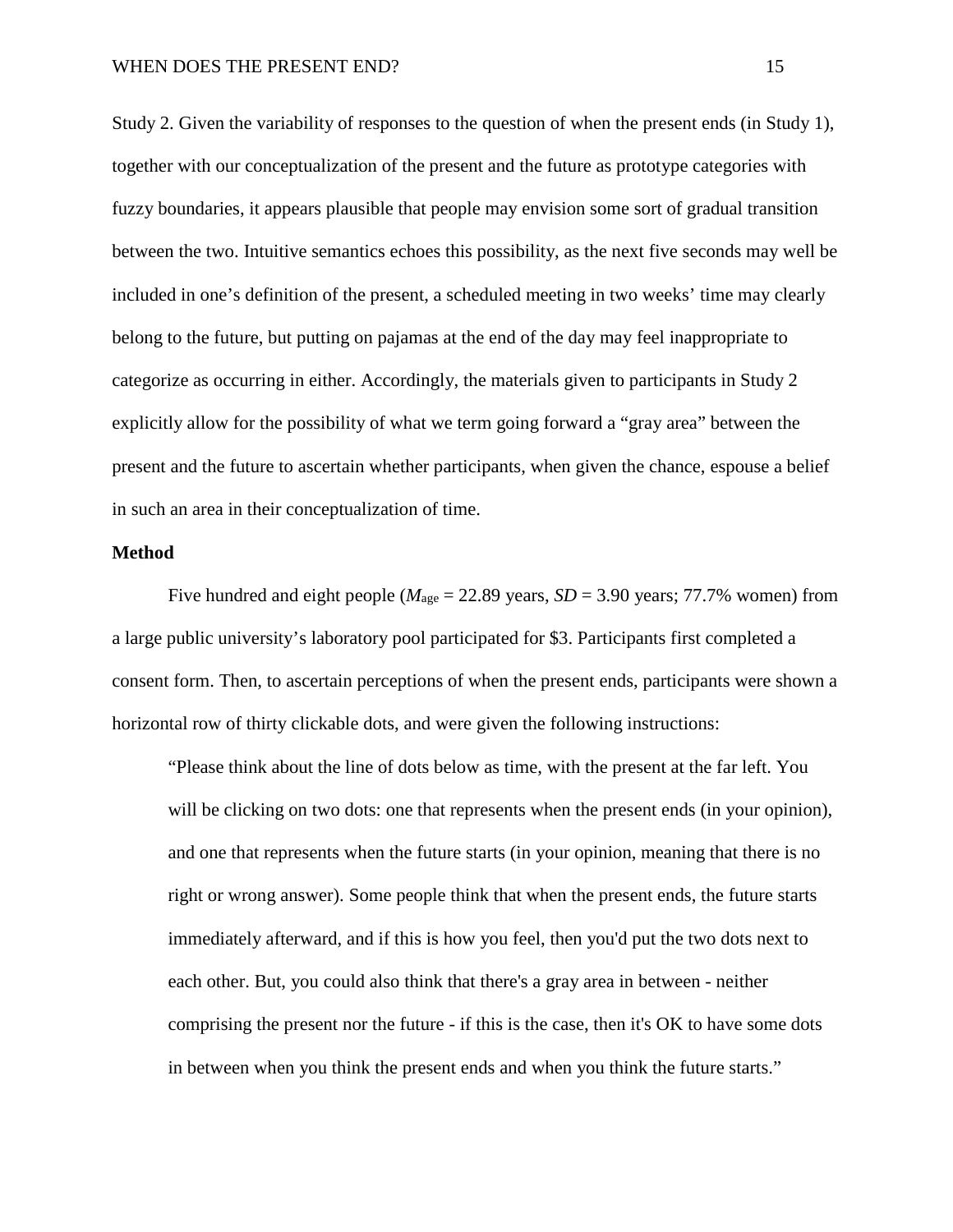Participants clicked on the dot that represented when the present ends and then the dot that represents when the future begins. After responding to this question, participants were asked to choose a code that best described their perception of when the present ended with the same choices from Study 1 ("Right now," "1 second to 1 minute from now," "Greater than one minute, but less than one hour," "Greater than an hour, but less than a full day," "After today but less than a week," "Between a week and a month," "Between a week and a month," "Between a month and a year," "Longer than a year," and "At some future event"). Using an open-ended prompt, participants were then asked to indicate how they made their decision regarding when the present ended on this dots task. Table 2 displays the correlations among these central variables for all waves of data collection. Finally, participants completed demographic questions. Details about each wave of data collection can be found in the Supplement.

## **Results & Discussion**

As in Study 1, there was a skew toward perceptions that the present ended immediately on the forced-choice task (the mean score was a 3.70 in this sample, which was again most closely related to "greater than an hour, but less than a full day"). Similarly, slightly more than half of the participants (51.6%) felt that the present ended some time within one hour. Additionally, perceptions of when the present ended skewed more toward the "sooner" than the "later" on the dots task, with a mean score regarding when the present ends of 7.01 (*SD* = 6.94; 1  $=$  the dot on the extreme left or "soonest" and 30  $=$  the dot on the extreme right). The mean score regarding when the future starts was  $12.31$  ( $SD = 9.14$ ), suggesting that participants did in fact perceive a buffer between when the present ends and the future begins  $(M = 5.29 \text{ units}, SD =$ 6.41 units). Finally, 54.3% of participants indicated the presence of a 'gray area' (in that they had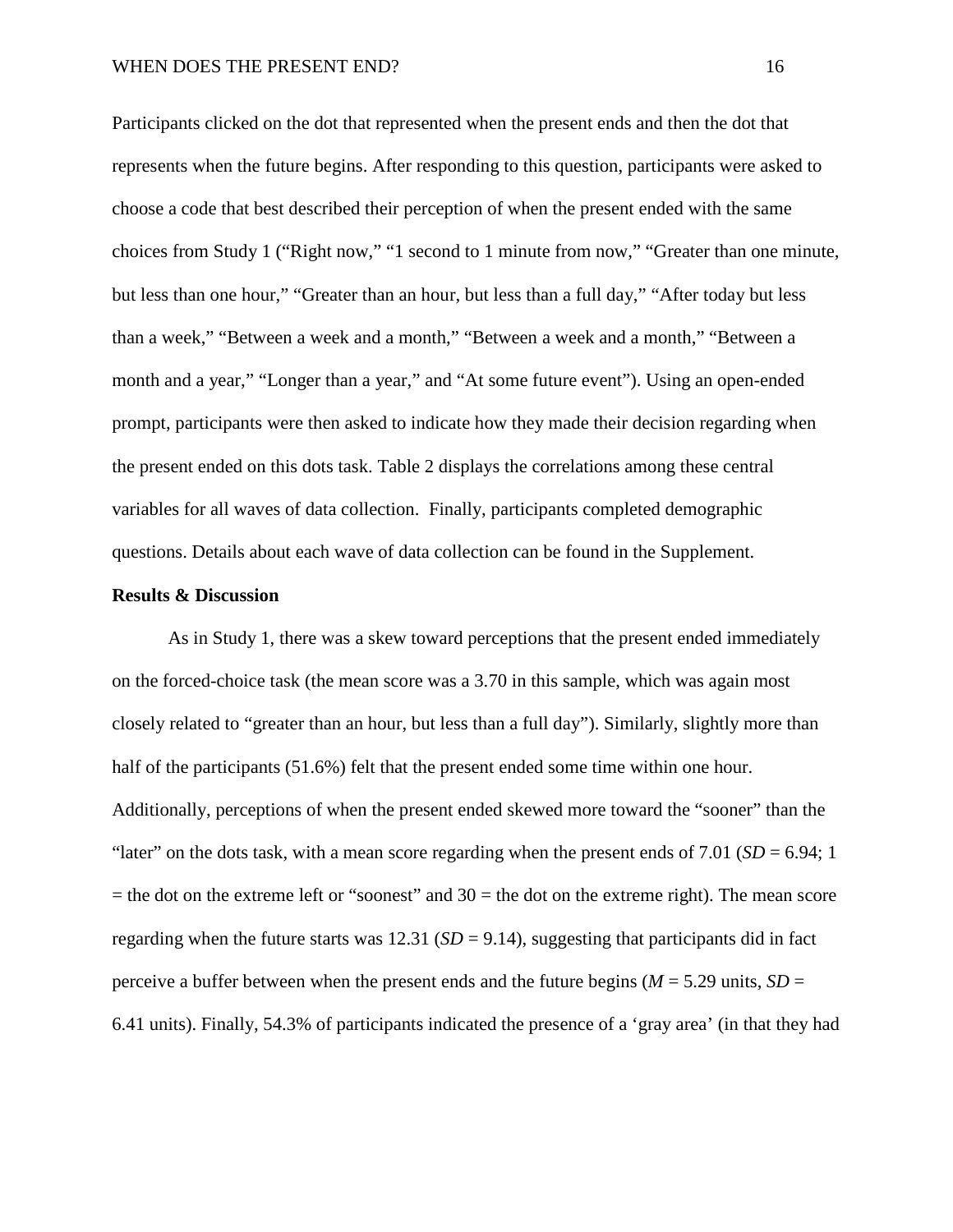a gap of 1 dot or more between when the present ends and when the future starts). The median of this gray area was 2 dots ( $M = 5.29$ ,  $SD = 6.41$  dots).

The main aim of Study 2 was to examine the test-retest reliability of perceptions of when the present ends and the future begins. If, as we contend, these perceptions represent individual differences, then we should expect reasonable test-retest reliability from one point in time to another. But if these perceptions are not reflective of individual differences *per se* and are instead more context-dependent, then test-retest reliability should be low. The reliability of the composite measure from Wave 1 to Wave 2 (separated in time by two weeks) was quite strong,  $r(305) = .69$ ,  $p < .001$ . Similarly, the reliability from Wave 1 to Wave 3 was strong,  $r(185) = .58$ , *p* < .001, as it was from Wave 2 to Wave 3, *r*(185) = .58, *p* < .001. Similar reliabilities were found for the individual measures that comprise the composite measure (see Supplement).

Together, these findings point to a great deal of stability in how people conceptualize of the passage of time: Whether they tend to see the present as generally more short or generally more long, the operant word is 'generally.' In identifying this tendency as a reliable individual difference, we identify not an isolated consideration regarding a particular present moment, but a pattern of appraising time and progression through it. To foreshadow our later studies, this does not preclude the possibility that the sense of how long the present lasts might also prove susceptible to situational factors.

**Post-tests***.* After conducting Study 2, we wanted to assess what exactly our research participants were considering when they chose dots to represent when the present ends and the future starts. Our *a priori* assumption was that the dots task was a face valid task (i.e., that choosing a dot for when the present ends was representative of a general, omnipresent sense for when the present gives way to the future). However, the possibility remained that participants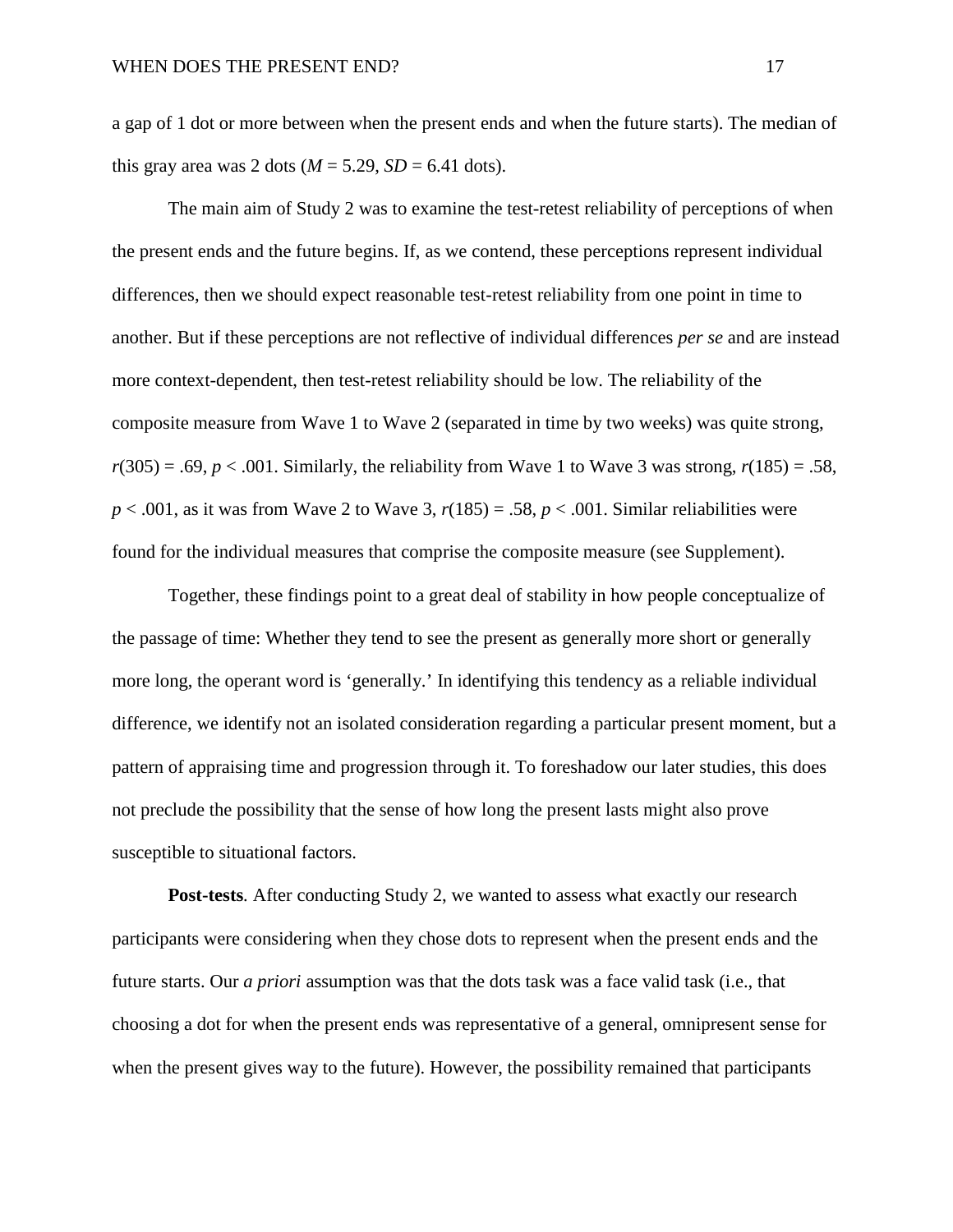were instead interpreting the question in some other way (e.g., on a more idiosyncratic level, such as when a period of time like "finals week" would conclude, or on a more macro-level, such as when one decade of life like their 20s would conclude).

As a result of this uncertainty, we asked 200 participants from Mechanical Turk ( $M_{\text{age}} =$ 35.68, *SD* = 10.43 years; 42% women) to complete the dots task from Study 2. After registering their responses, participants were asked to list the thoughts that came to mind as they made their decision regarding when the present ends, and then to do the same for their decision regarding when the future begins. Both researchers read the responses and extracted from them four broad categories that encompassed nearly all responses: 1) continuous time (e.g., "the present ends within the next month, and the future starts after"), 2) intuition (e.g., "I just thought about when I thought that the present moment would end"), 3) event-based (e.g., "I think about when I will get married; that's when the present stops and the future will begin"), and 4) lifetime-based (e.g., "I think the present ends when you start getting old and can't do for yourself anymore"). To the extent that we were intending to measure a general, omnipresent perception of when the present ends and the future begins, we treated responses from the first two categories (i.e., continuous time and intuition-based) as evidence for our proposed construct. A trained research assistant then read each response and assigned it to one of these four categories. Of the 188 participants who responded to the question regarding when the present ends, 160 (85%) gave an answer based on a sense of continuous time, 8 (4%) gave an intuition-based answer, 6 (3%) gave an event-based answer, and 14 (7%) gave a lifetime-based answer. Put differently, 89% of the respondents were coded as having interpreted and answered our question of when the present ends in the manner that we had intended based on our conceptualization. Of the 181 participants who responded to the question regarding when the future begins, 149 (82%) gave an answer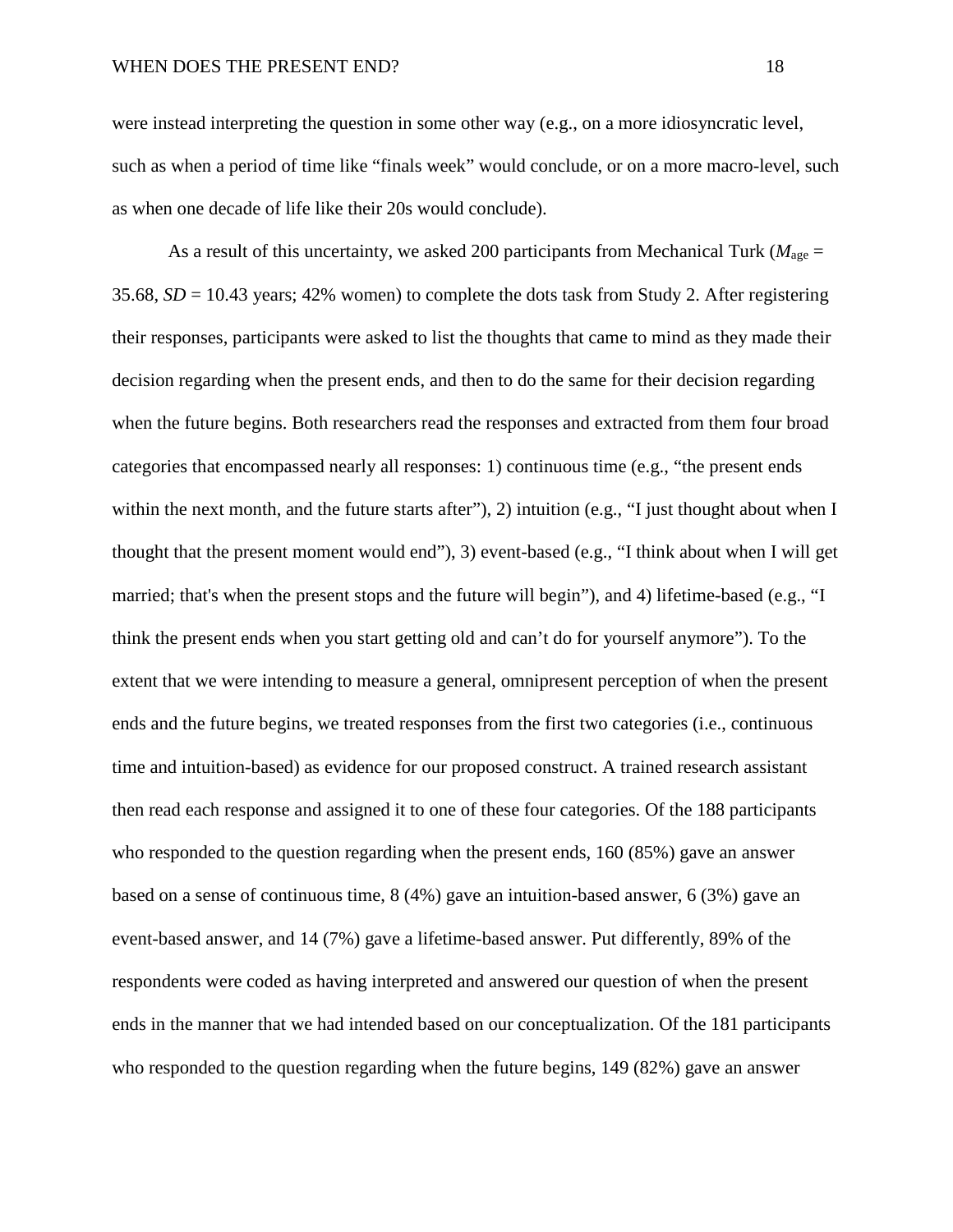based on a sense of continuous time,  $4(2%)$  gave an intuition-based answer,  $7(4%)$  gave an event-based answer, and 21 (12%) gave a lifetime-based answer. Here, 84% of respondents were coded as having interpreted and answered our question of when the future begins in the manner that we had intended.

A second post-test, in which participants self-coded their responses, largely mirrored the findings from the first post-test (see Supplement).

Our intention in using the analogic dots task in Study 2 was to measure a general sense of continuous time; based on the results of these two post-tests, we were satisfied that this was in fact how participants interpreted and used the task (given that a large majority of them responded in this way). Nonetheless, across the two post-tests, a portion of respondents did not perceive the dots task in the way that we had intended, which likely contributed to their scoring generally higher on the task itself (i.e., by reporting a later end to the present). In our subsequent studies, we treat the responses of this small minority of participants as noise (e.g., impervious to experimental manipulation on account of rigidly believing that the present only ends at a lifetime milestone like graduation, marriage, or promotion) that may simply dampen the strength of any observed relationships.

#### **Study 3**

Having established stability within (Study 2) and variability across (Studies 1 and 2) individuals in how long they tend to see the present as lasting, we next ask what other constructs are related to these perceptions, and what downstream behaviors such perceptions might predict. We examined whether perceptions of when the present ends (in general) are related to selfregulation across time by asking participants to report when they felt that the present ends and then to complete a monetary allocation task. We sought to determine whether any such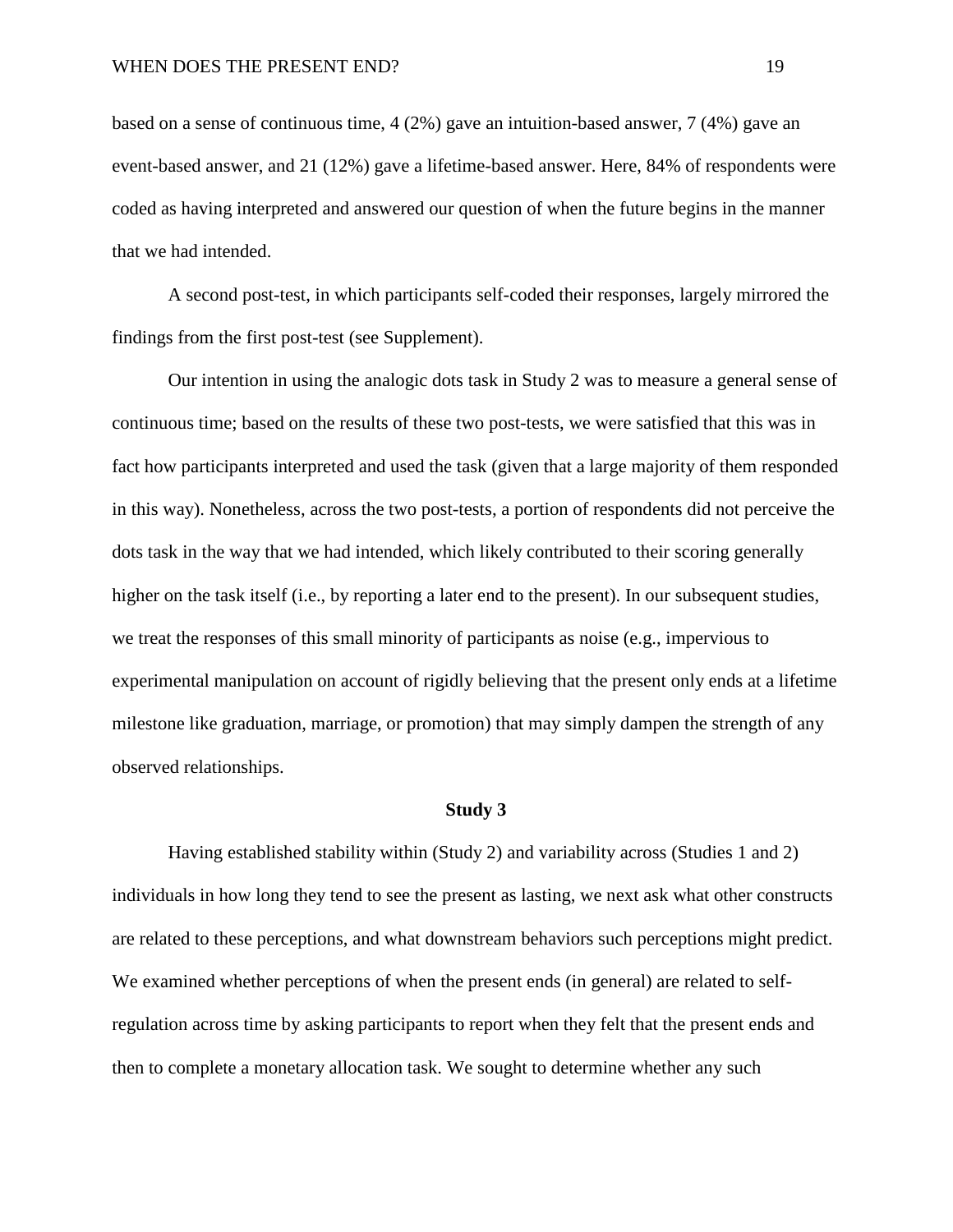relationship would hold when controlling for other conceptually-similar constructs in the interest of establishing discriminant validity for a sense of when the present ends as a unique construct. Although there are a host of constructs that may be relevant to perceptions of when the present ends and the future begins, here we narrowed the possibilities down to those that seemed *most* relevant from an *a priori*, theory-driven perspective.

Namely, we investigated constructs that fell into three related buckets. First, given that perceptions of when the present ends fundamentally concern perceptions about time, we examined other constructs that also involve time perception. Within this bucket, we measured how long participants' time horizons were (Future Time Perspective (FTP); Carstensen & Lang, 1996), how long people consider the duration between one future period of time and another future period of time (Temporal Duration Estimate; Zauberman et al., 2009), and whether they tend to think about certain periods of time in positive or negative terms using Zimbardo and Boyd's (1999) five dimensions of past positive, past negative, present hedonism, present fatalism, and future orientations (Short Zimbardo Time Perspective Inventory (SZTPI); Zhang, Howell, & Bowerman, 2013). Second, given that time perceptions often include inferences about how the self may change over time, we employed measures that examine conceptualizations of the self over time. Namely, we examined how emotionally connected people believed their current selves were to their future selves (Future Self-Continuity (FSC); Ersner-Hershfield, Garton, Ballard, Samanez-Larkin, & Knutson, 2009) and how emotionally reactive they thought their future selves would be to rewards (Future Anhedonia; Kassam, Gilbert, Boston, & Wilson, 2008). Third, in an effort to ensure that perceptions of when the present ends were not just a smaller instantiation of a larger, more established personality difference, we also measured the general tendency to think in more concrete or abstract terms (Behavioral Identification Form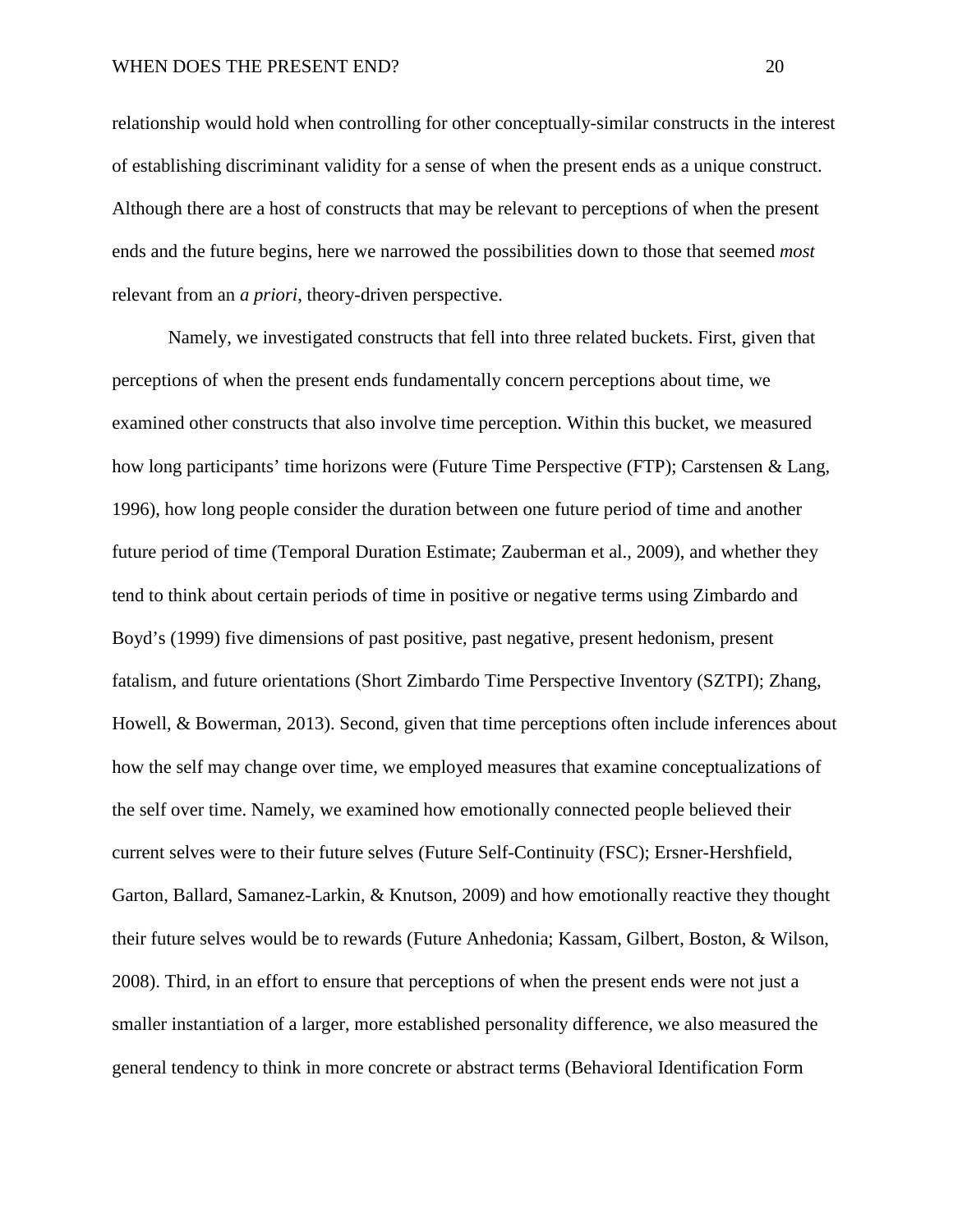(BIF); Vallacher & Wegner, 1989) as well as the Big 5 personality traits of openness, extraversion, conscientiousness, agreeableness, and emotional stability (Ten-Item Personality Inventory (TIPI); Gosling, Rentfrow, & Swann, 2003).

## **Method**

Five hundred and twenty-four participants ( $M_{\text{age}} = 47.53$ ,  $SD = 15.99$  years, range 18-79 years; 50.0% women) from the Qualtrics Panels subject pool participated for \$3.50. To be eligible to participate, respondents needed to be between 18 and 80 years of age, and we aimed to have an equal distribution of men and women. As screening criteria, all respondents first reported their age and gender, then an instructional manipulation check (similar to the ones used in the earlier studies). See Supplement for additional details about the Qualtrics Panels sample.

All respondents then completed the dots task as well as a monetary allocation task, in which they were asked to imagine that, after paying their bills and necessary expenses for the month, they realized that they had \$1000 remaining in their bank account. They were asked how they would like to divide the full \$1000 between two different options: (1) Use the money to purchase something fun or special to use immediately and (2) Put it into a long-term savings account to be used later. They were free to report any amount (from \$0 to \$1000) for each, provided that the sum across the two options totaled \$1000. Next, participants completed the Ten-Item Personality Inventory (Gosling et al., 2003), the Behavior Identification Form (Vallacher & Wegner, 1989) to assess the tendency toward more abstract or concrete thinking, the Future Self-Continuity scale (Ersner-Hershfield et al., 2009) to assess the felt relationship with one's future self, the Future Time Perspective scale (Carstensen & Lang, 1996) to assess the length of one's time perspective, the Temporal Duration Estimate (Zauberman et al., 2009) to assess estimates of temporal duration, the Future Anhedonia scale (Kassam et al., 2008) to assess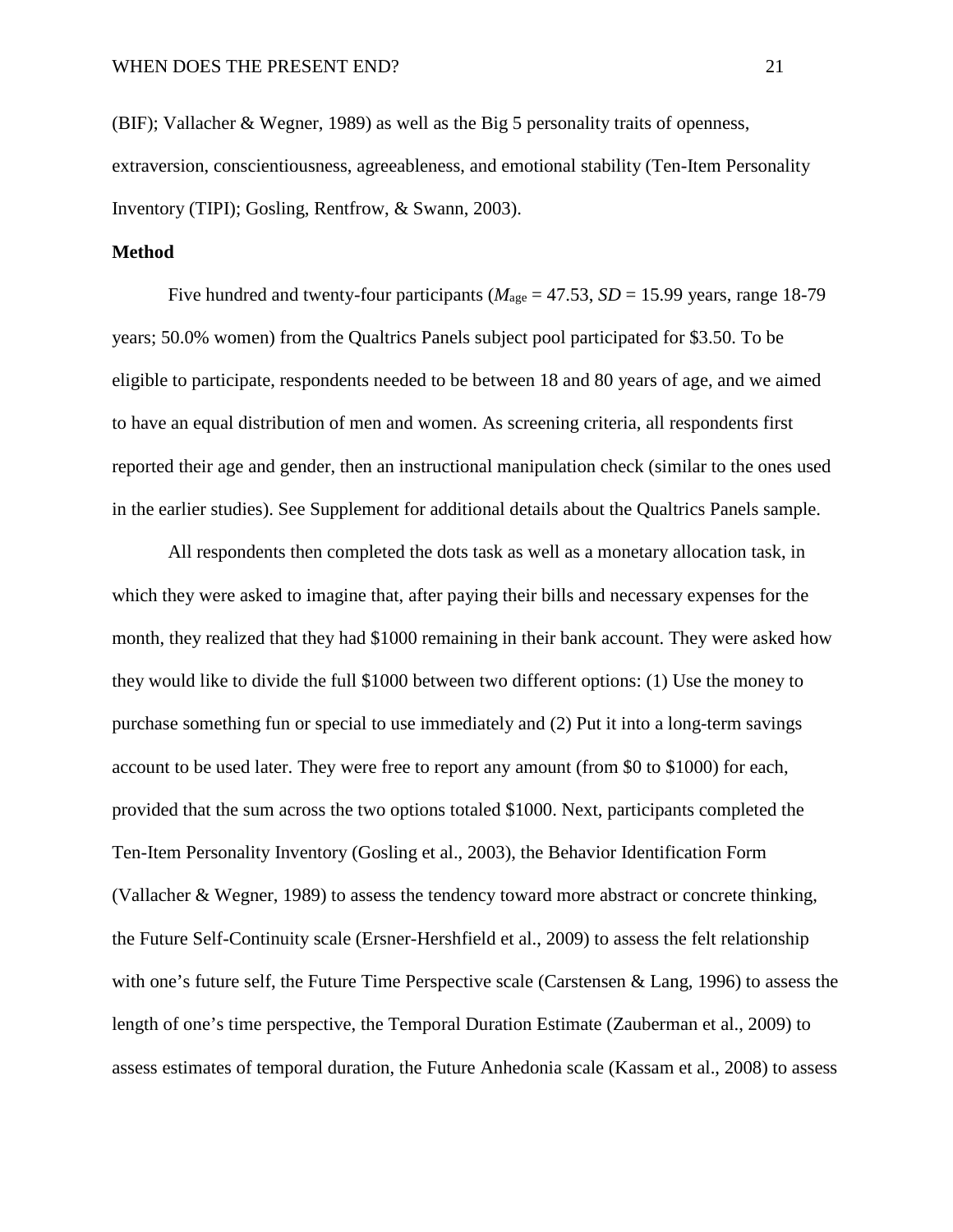attitudes toward future emotions, and the Short Zimbardo Time Perspective Inventory (Zhang et al., 2013) to assess different temporal orientations, presented in a random order.

After completing these scales, participants indicated when they felt the present ends, using the objective 9-point scale used in the earlier studies. Finally, participants completed demographic questions (gender, age, income) and then the IMC.

## **Results & Discussion**

As noted earlier, Study 3 had two important aims. Our first aim was to examine the extent to which other constructs were related to perceptions of when the present ends (and futureoriented decision-making). Results indicated that, overall, the longer the present seemed to last, the more they felt anhedonic (i.e., lessened emotions) about the future, the longer they felt a year lasted, and the higher they scored on extraversion, the Future Time Perspective scale<sup>2</sup>, and the past positive, present fatalism, and present hedonism subscales of the SZTPI. When the present ended was not related to the tendency to think abstractly, nor to conscientiousness, agreeableness, emotional stability, openness, future self-continuity, or the past negative and future subscales of the SZTPI.

Second, we wished to assess the relationship between perceptions of when the present ends and a monetary allocation task. Here, we briefly highlight the main findings using a composite measure of when the present ends, which represents a standardized composite of when the present ends, when the future starts, and the objective measure of when the present ends. See the Supplement for full results; patterns are similar across all measures. Notably, as shown in Table S5, the composite measure of when the present ends is a significant predictor of monetary

<sup>&</sup>lt;sup>2</sup> It was somewhat surprising that the later the present ended, the higher participants scored on the Future Time Perspective scale. We note, however, that the Future Time Perspective scale not only measures length of future time but also optimism about the possibilities that exist in the future. This was an unanticipated result, so we hesitate to speculate further.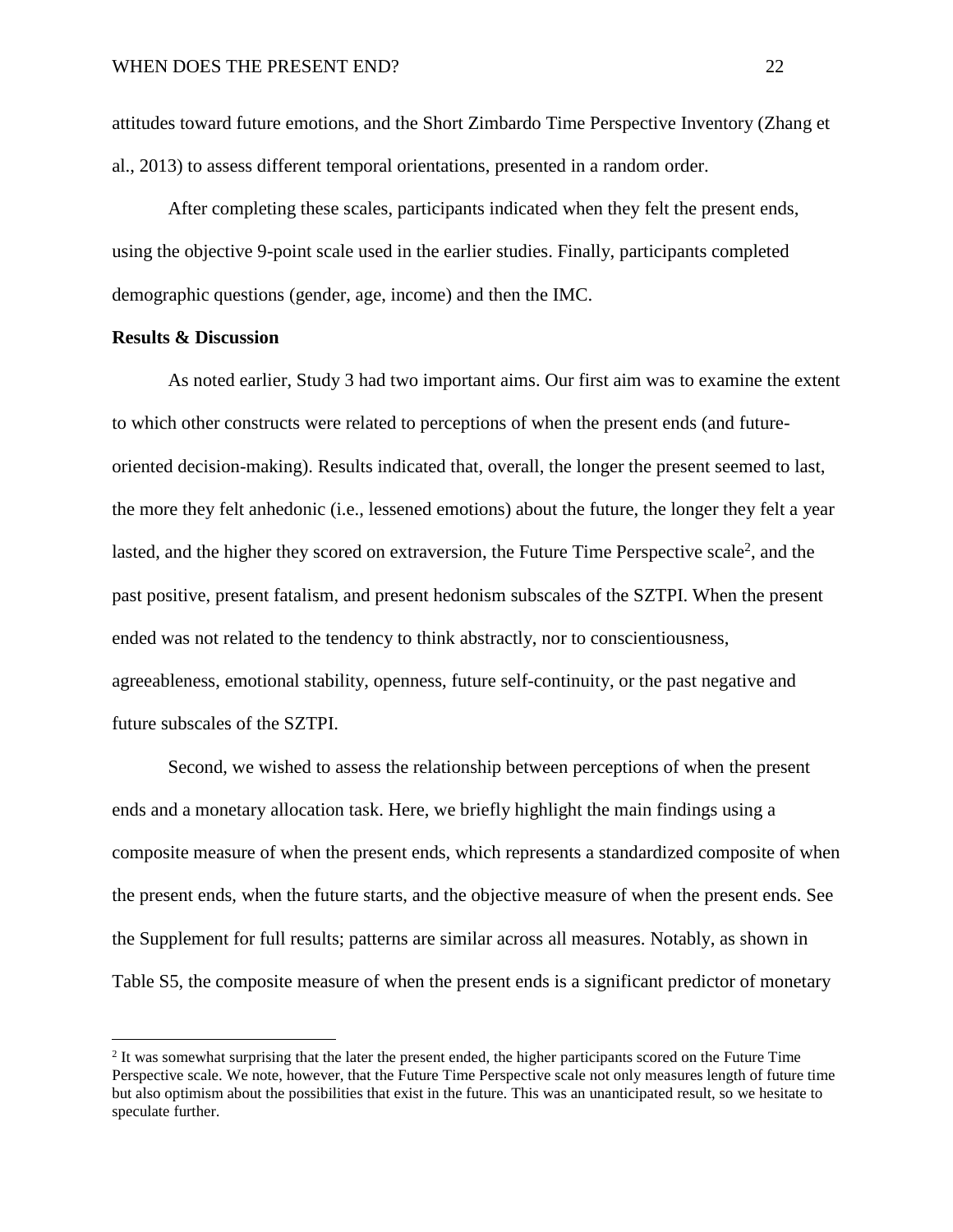allocation when including age, education, sex (Model 21) and abstract thinking (Model 22): When the present is seen as short, people intend to put more money into the long-term savings account. That is, a shorter present was associated with more future-oriented self-regulatory behavior. The Supplement also reports an additional study (labeled Study 3a) that replicates this relationship and provides additional robustness checks. The composite measure significance was trend-level when including other future-oriented variables (Model 23;  $p = .06$ ) and personality variables (Model 24;  $p = .05$ ), but dropped to non-significant when including the SZTPI (Model  $25$ ;  $p = .11$ ).

The drop in significance when including the SZTPI was not anticipated in advance; when choosing constructs to include in Study 3, we targeted constructs that could be identified as conceptually related to the independent variable (i.e., perceptions of when the present ends) by way of time perception, the self over time, and broad personality traits. It is possible, though, that scores on the SZTPI are instead highly related to the dependent variable (monetary allocation), as the location and nature of how people think about time (e.g., hedonism in the present) might bear directly (e.g., negatively) upon far-sighted decision-making (e.g., investment and savings). By such reasoning, this unanticipated result may have arisen because including the SZTPI accounted for more variance in the analysis than we had anticipated. We also cautiously note that recent work has questioned the construct validity of the Zimbardo Time Perspective Inventory (in both short form and regular length; Temple et al., 2017).

Study 3 also allowed us to investigate a phenomenological question regarding the construct under investigation. We had aimed to measure a general sense of continuous time (which the post-tests from Study 2 suggested were the case). However, it is possible that people's estimates of the duration of the present depend on how long they think it would take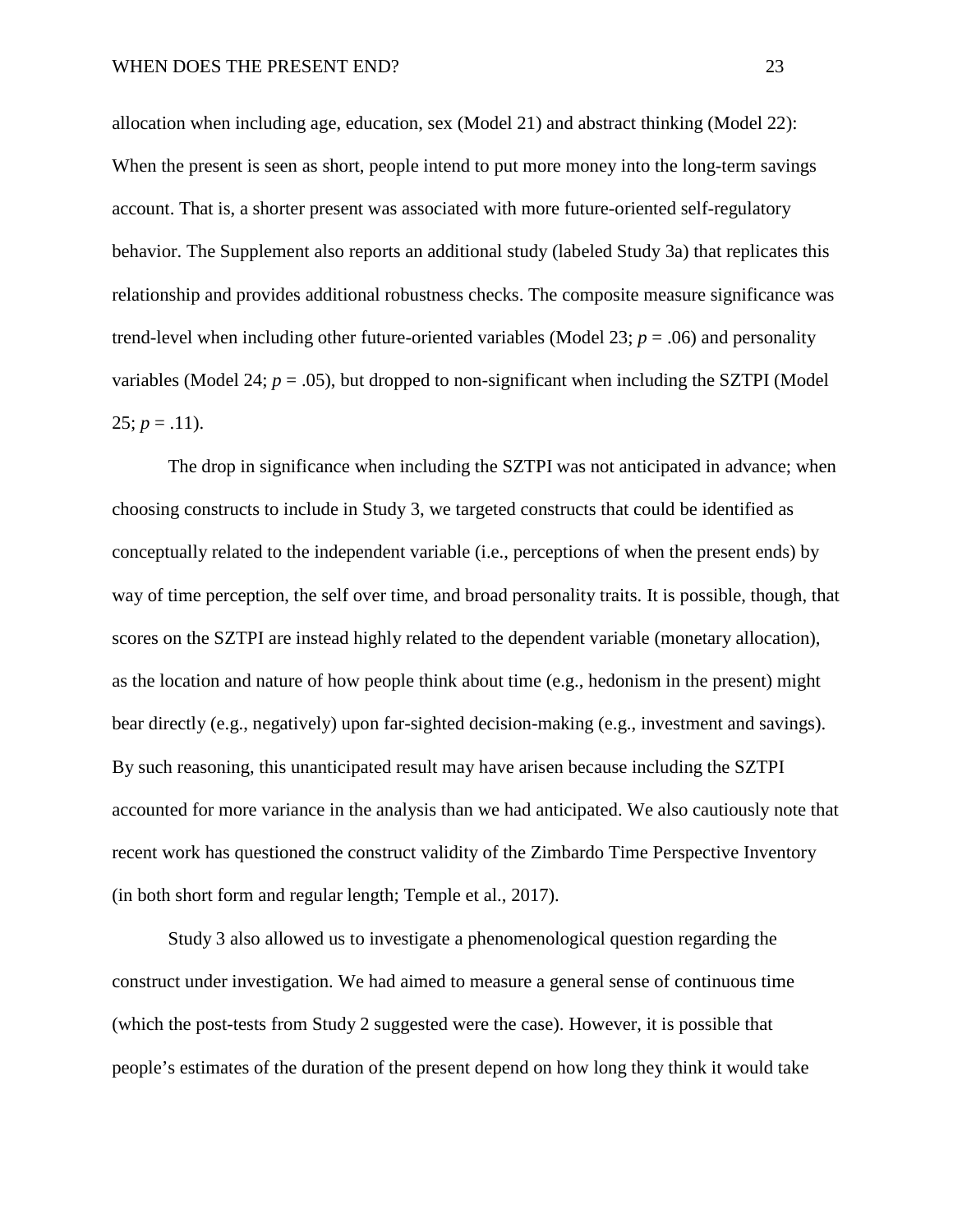them to complete the tasks they have already undertaken (in this instance, an online survey). That is, if the estimate of when the present ends is simply a measure of the anticipated amount of time to be spent on one task, then people who take longer on a given task should estimate the present as lasting longer. To examine this alternative account, we calculated the total amount of time that participants spent on the survey and then correlated this time with the key present/future measures. (We acknowledge that time spent doing something represents just an approximation of perceptions of how long a given task will take). We first removed two extreme outliers, and then participants who were three standard deviations above the mean. Surprisingly, we found that there were significant negative relationships between all present/future measures and the amount of time the survey took (all  $ps < -0.11$ , all  $ps < 0.01$ ), suggesting that, if anything, the participants who perceived the present as ending shorter were also the ones who took the longest amount of time on the survey.

Accordingly, Study 3 finds support for the notion that perceptions of when the present end are related to long-term decision-making in a hypothetical context. The nature of this relationship is consistent with the notion that when seeing a shorter present and a sooner future, people make more far-sighted choices.

#### **Study 4**

Study 3 documented that when the present seems longer, participants intended to save less in a financial allocation task. Because this study was correlational in nature, we cannot yet speak to the causal relationship between these variables. Accordingly, in Study 4, we manipulate perceptions of when the present ends and then measure a real choice. At a very basic level, this empirical approach will offer initial insight into whether perceptions of how long the present lasts are firmly fixed or, instead, malleable insofar as they respond to external prompts. At a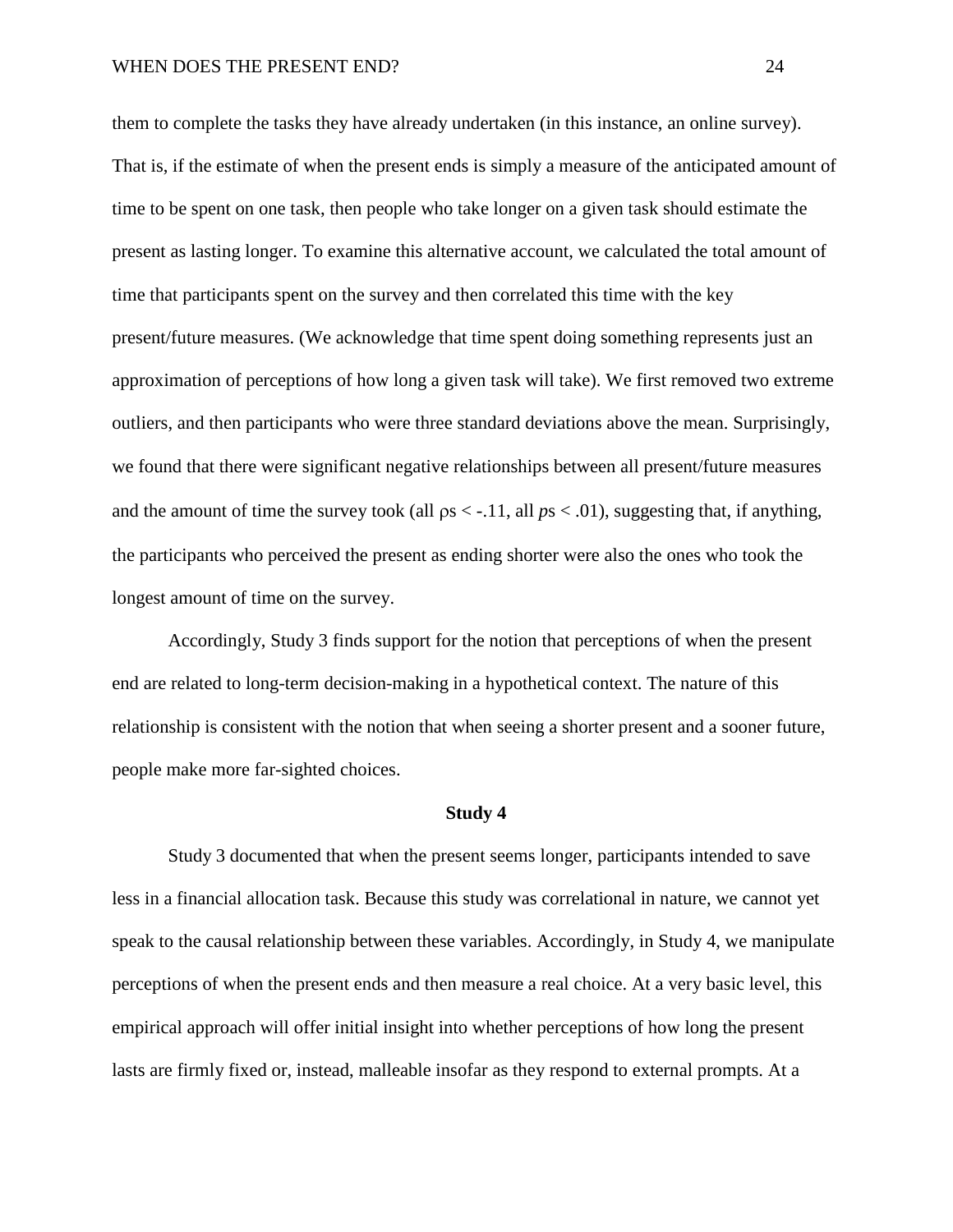behavioral level, because we uncovered a negative relationship in Study 3 (i.e., a sooner end to the present was related to more far-sighted decision-making), we hypothesized that people who were led to see the present as ending sooner would be more inclined to choose a far-sighted option reflecting better self-regulation. Finally, because controlling for the Short Zimbardo Time Perspective Inventory in Study 3 seemed to reduce the strength of the relationship between perceptions of when the present ends and monetary allocation, Study 4 also measured the SZTPI after completion of the task.

## **Method**

Nine hundred and five participants from the Mechanical Turk pool ( $M_{\text{age}} = 38.94$ , *SD* = 11.60 years; 55.6% women) completed the experiment for \$.30. Participants were given an Instructional Manipulation Check (IMC) that ostensibly asked them to report which U.S. state they were from, but in reality, asked them to click the box labeled "I do not live in the continental U.S." One hundred and seventy-one participants failed this IMC, leaving a final sample of 734 participants.

Participants first completed an online consent form, and then read the following statement:

"Time is a difficult concept to define. One way to think about it is that there is a present and a future, and some people think that there is a gray area in between (neither comprising the present nor the future). Please think about the bar below as time, with the present at the left. While there are many ways to think about when the present ends and the future starts, the average – across a wide variety of people – is to consider it as shown below."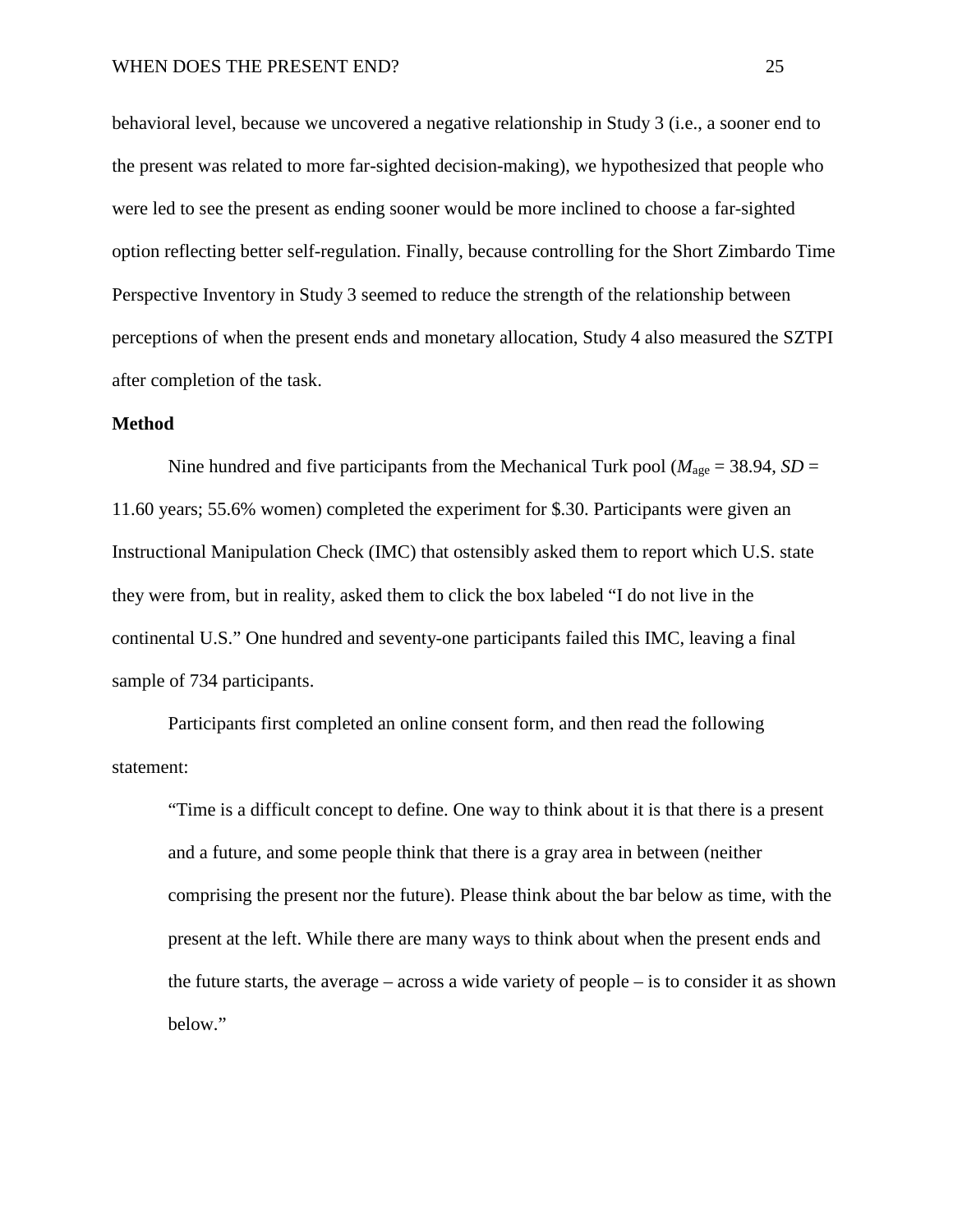#### WHEN DOES THE PRESENT END? 26

Participants were then randomly assigned to one of two conditions. In the short present condition, participants were shown a bar that faded from blue to red approximately a third of the way along the bar, and was labeled "Present ends" where the blue part faded out and "Future starts" where the red part faded in (see Figure 1). In the long present condition, participants saw the exact same bar, except that it faded from blue to red approximately two-thirds of the way along the bar. The screen containing this manipulation remained visible for 30 seconds, at which point participants had the ability to advance to the next screen (at the bottom of the screen, participants saw a message indicating that "The >> button will appear shortly.").

On the next screen, participants were asked if they would like to "quickly read an article that lists some creative ways to save for the future." Their choice to do so represented our primary outcome variable: By clicking "yes", participants were engaging in successful selfregulation by sacrificing time in the interest of bettering their long-term, far-sighted financial prospects. If participants indicated that they did want to read saving tips, they were then shown a screen with 20 tips to help them save money.

Participants were next given the Short Zimbardo Time Perspective Inventory (SZTPI), and then – as a manipulation check – the dots task (used to measure naturally-occurring population variation in the same construct in our earlier studies). Participants then indicated when they felt the present ends using the 9-point objective scale from the earlier studies. Finally, participants completed demographic questions (gender, age, income) and then the IMC.

## **Results & Discussion**

**Manipulation check**. As a manipulation check, we examined whether there were differences in perceptions of when the present ends on the dots task, perceptions of when the future starts on the dots task, and the objective response to when the present ends. As in the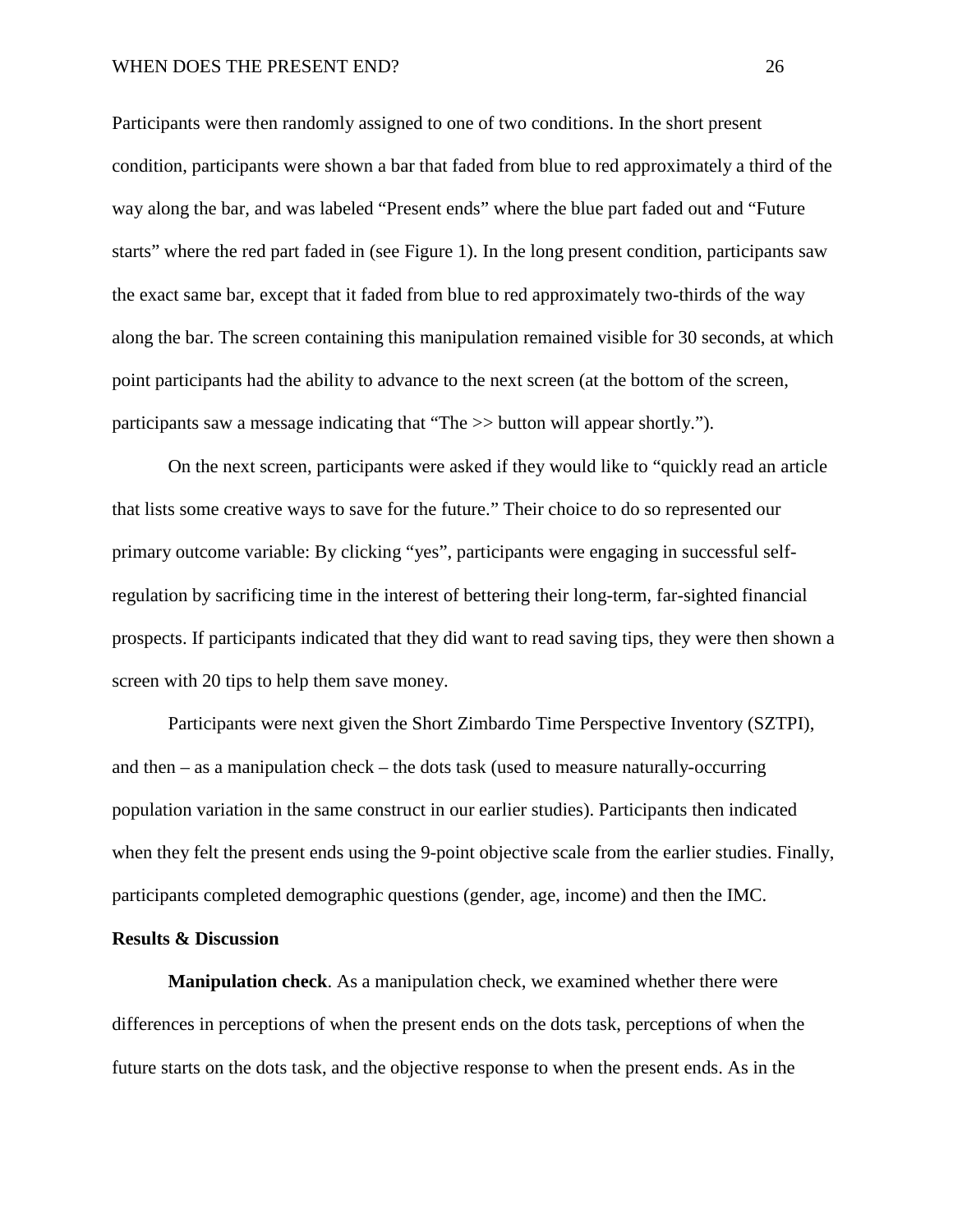earlier studies, we examine these variables individually, as well as in aggregate using a composite variable of the standardized scores ( $\alpha = .72$ ). The manipulation was successful in that participants in the short present condition reported a sooner end to the present on the dots task  $(M_{\text{PresentEnds}} = 8.56, SD_{\text{PresentEnds}} = 6.05)$ , than participants in the long present condition ( $M_{\text{PresentEnds}}$ )  $= 12.82$ , *SD*<sub>PresentEnds</sub>  $= 7.17$ ,  $t(732) = 8.70$ ,  $p < .001$ ,  $d = .64$ , and a sooner start to the future  $(M_{\text{FutureStatus}} = 12.42, SD_{\text{FutureStatus}} = 7.33)$  than participants in the long present condition  $(M_{\text{FutureStats}} = 16.86, SD_{\text{FutureStats}} = 7.41), t(732) = 8.16, p < .001, d = .55.$  There were no differences in scores on the objective scale (short present condition:  $M_{\text{ObjectivePresentEnds}} = 3.90$ ,  $SD$ ObjectivePresentEnds = 2.35; long present condition:  $M$ ObjectivePresentEnds = 4.01,  $SD$ ObjectivePresentEnds = 2.34),  $t(729) = .64$ ,  $p = .52$ ,  $d = .05$ . Finally, participants in the short present condition had significantly lower scores on the composite measure ( $M_{\text{composite}} = -.22$ ,  $SD_{\text{composite}} = .78$ ) than participants in the long present condition ( $M_{\text{composite}} = .19$ ,  $SD_{\text{composite}} = .77$ ),  $t(732) = 7.24$ ,  $p <$  $.001, d = .54.$ 

**Primary analysis.** The central aim of Study 4 was to examine whether manipulating when the present ends could causally impact far-sighted behavior. In line with our hypothesis, we found that participants in the short present condition were more likely to read the tips about how to save money for the future (65.9%) compared to participants in the long present condition  $(57.5\%)$ ,  $b = .36$ , S.E. = .15, Wald = 5.46  $p = .02$ , Exp(B) = 1.43.

Given the findings from Study 3, we also wanted to examine whether these results held when controlling for the Short Zimbardo Time Perspective Inventory (SZTPI). To do so, we conducted a logistic regression in which we regressed choice to read the articles on condition and SZTPI scores. When controlling for the SZTPI, the effect of condition was similar,  $b = .39$ , S.E.  $= .16$ , Wald  $= 6.27$ ,  $p = .01$ ,  $Exp(B) = 1.48$ . Accordingly, our evidence from Study 4 suggests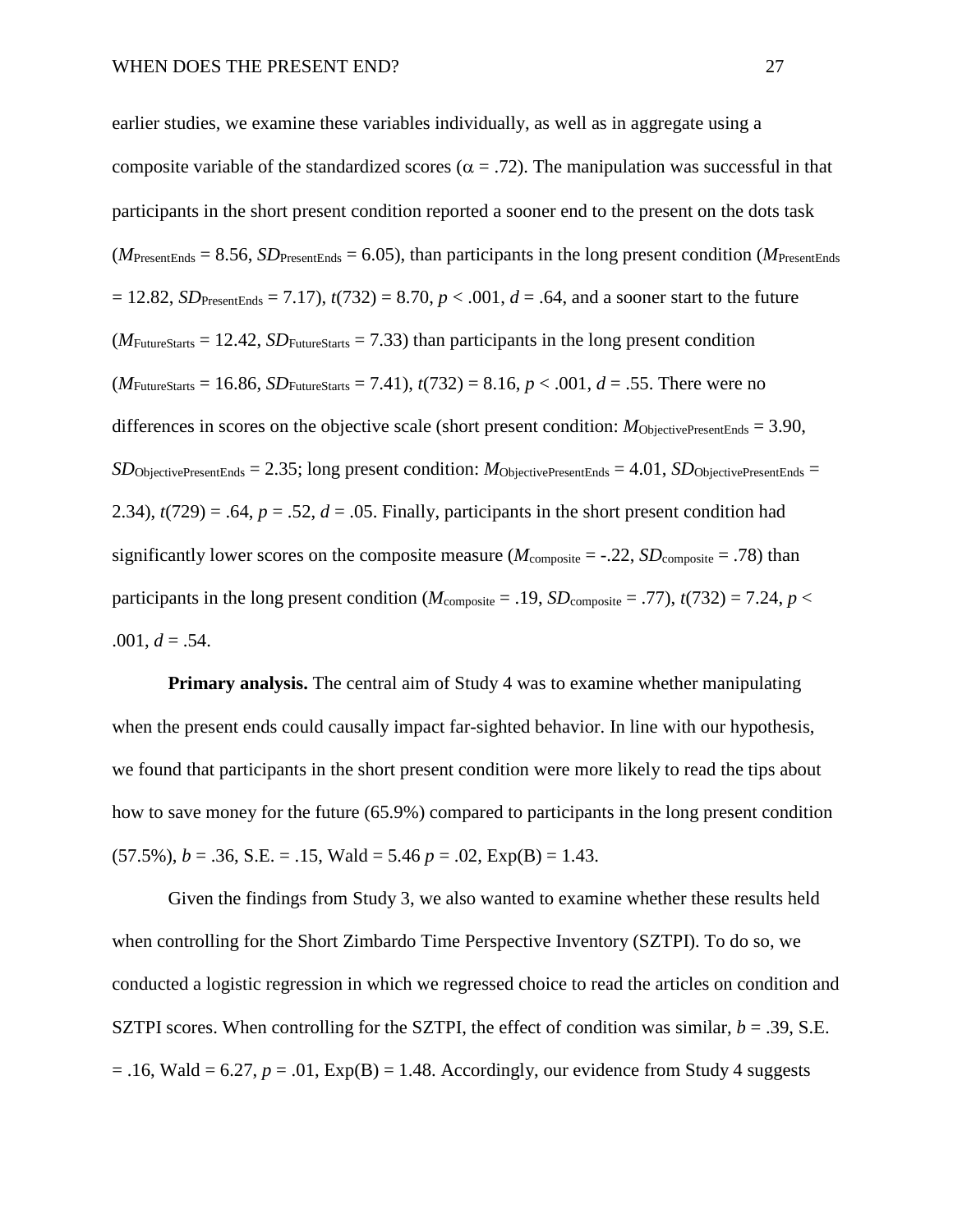that perceptions of the when the present ends offer predictive power above and beyond the established time perception constructs measured by the SZTPI. Nonetheless, we note here that this predictive power – the effect size connecting our construct to behavior in Study  $4 - is$ relatively small for a behavior largely confined to a lab session. As a complement, we sought to provide a conceptual replication of this basic phenomenon in the next study to attest not only to its consistency but also to its relevance to more naturalistic, consequential behavior.

#### **Study 5**

The aim of Study 5 was to test whether experimentally-manipulated variation in the duration of the present (using the manipulation we employed in Study 4) would generalize to a more consequential outcome in a field setting. We partnered with a financial wellness group to examine whether a message that framed the present as short would encourage more people to enroll in a day-long financial education seminar<sup>3</sup> than a message that framed the present as long. As in Study 4, our primary outcome variable was whether participants would successfully selfregulate by undertaking an action (spending a whole day learning about financial education) that could help their long-term financial wellbeing.

## **Method**

We partnered with a Financial Wellness Program at a large public university, a program that helps the university community "navigate their finances in a way that supports their overall well-being." As part of their annual financial literacy month in April, the Financial Wellness Program hosts a "financial literacy bootcamp," at which community members can learn about specific financial behaviors relevant to them (e.g., creating a better budget). Community

<sup>&</sup>lt;sup>3</sup> Although a recent meta-analysis found that financial education may have serious limitations (Fernandes, Lynch,  $\&$ Netemeyer, 2014), those same authors suggest that "just in time" education tied to specific behaviors may prove helpful. Along these lines, the day-long financial education seminar targeted specific financial behaviors relevant to undergraduate students (e.g., how to most effectively create a budget to pay off student loans).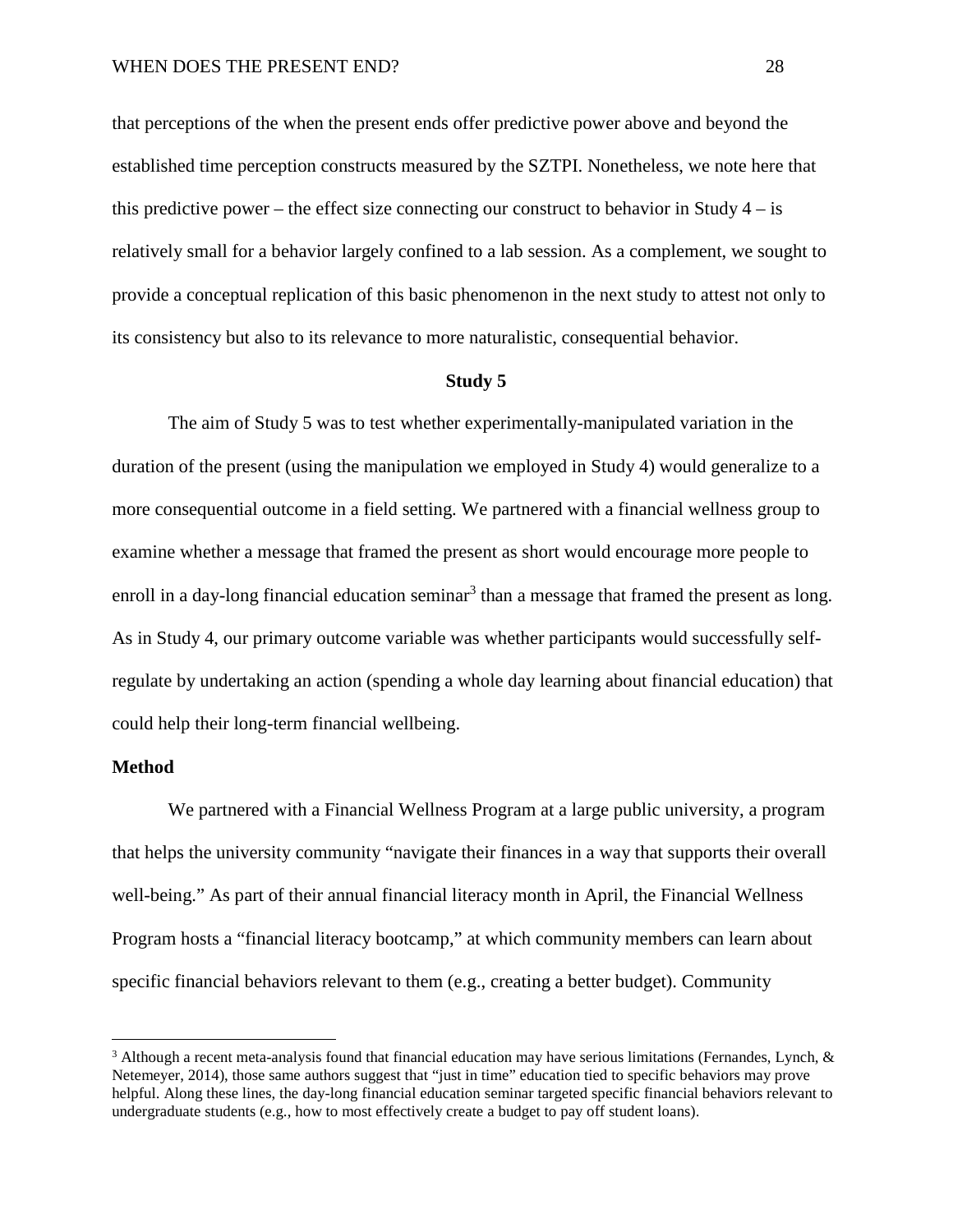members who were part of the Financial Wellness Program's existing email list  $(N = 251)$  were randomly assigned to see one of two different flyers (created by a graphic designer) that advertised the financial literacy bootcamp. As in Study 4, one flyer contained a message emphasizing that the present was short ("The present is short and the future starts sooner: Acquire better financial habits today!"; See Figure 2a) while the other flyer contained a message emphasizing that the present was long ("The present is long and the future starts later: Acquire better financial habits today!"; See Figure 2b). As shown in Figures 2a and 2b, a graphic similar to that used in Study 4 was included underneath this message, with the short present condition containing a bar that faded from green to red approximately a third of the way along the bar, and the long present condition containing a bar that faded from green to red approximately two-thirds of the way along the bar. The bars were labeled "Present" in the green portion and "Future" in the red portion. The rest of the flyers were identical across the two conditions, containing descriptive information about the bootcamp. Because sign-ups from emailed advertisements can be low, and because the overall email list only contained 251 people, the experiment added an additional incentive to encourage sign-ups: The first 50 people to enroll would receive \$25 to start a savings account.

To enroll in the financial literacy bootcamp, participants had to visit a sign-up link. In order to distinguish sign-ups that resulted from the short present flyer versus sign-ups that resulted from the long present flyer, the two flyers contained different links. When enrolling, participants provided their name and university ID number, as well as topics that they wanted to learn about at the bootcamp. Because the Financial Wellness Group planned to augment their campaign by posting printed flyers throughout the campus, a question on the sign-up page asked enrollees how they learned about the financial fitness bootcamp ("email, flyer (paper or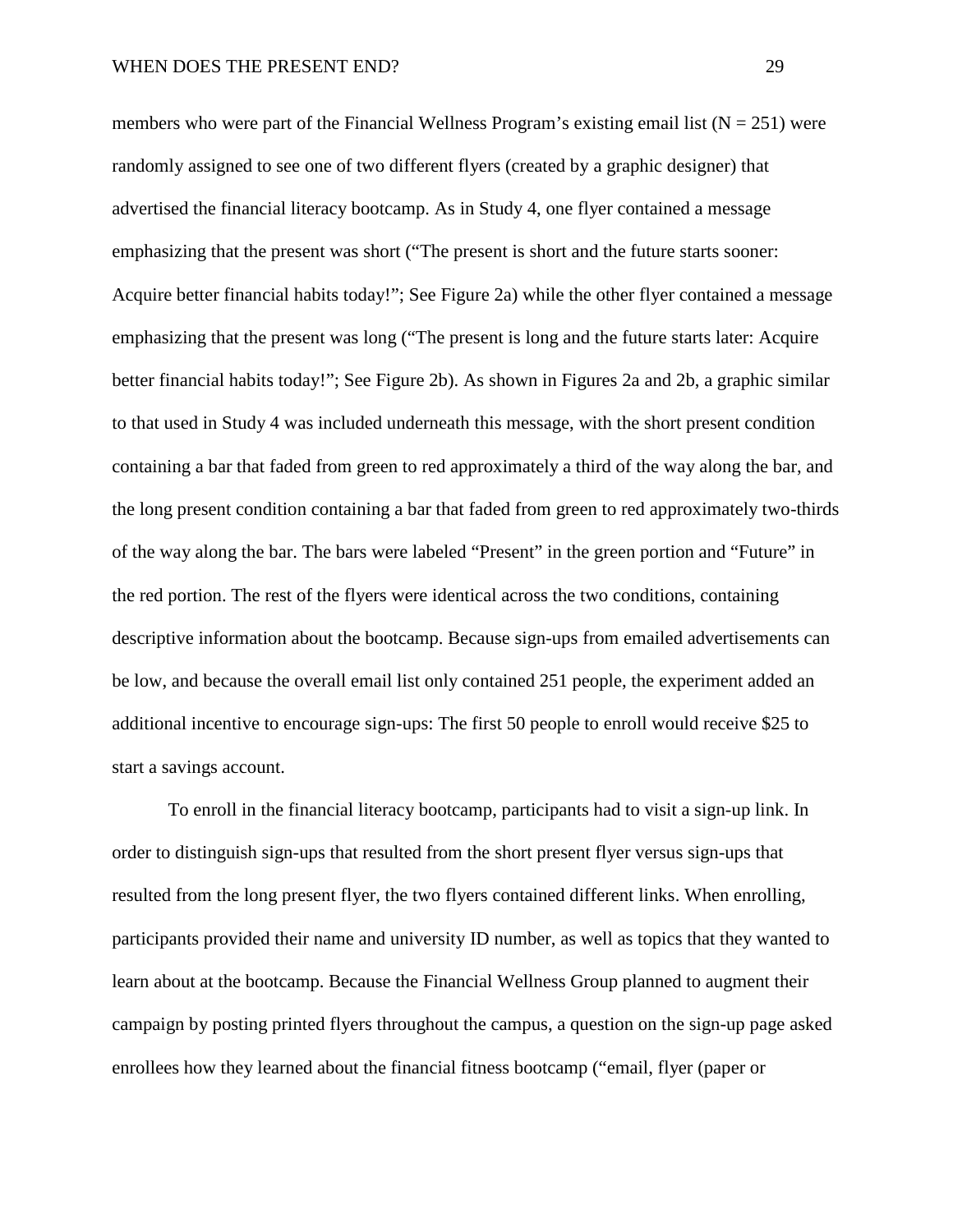electronic), social media, or from a friend"). Finally, the sign-up page also included a question that asked which flyer had been seen, with three possible answers: a small graphic of the short present bar, a small graphic of the long present bar, and an "I don't remember" option.

The Financial Wellness Group sent the short present email to 126 randomly-selected people from their email list and the long present email out to the other 125 people. Initial emails were sent on Monday, April 3<sup>rd</sup>, 2017, and, to encourage higher sign-up rates, were re-sent on Wednesday, April 5<sup>th</sup>, 2017. Because we had no way of monitoring how many total people would see the printed flyers or the social media flyers (running the risk of compromising the validity of our planned statistical analyses of enrollment rates), the Financial Wellness Group agreed to wait one week before posting flyers throughout the campus and on social media. Thus, on Monday, April  $10<sup>th</sup>$ , 2017, the Financial Wellness Group posted the flyers widely. As such, data collection for the experiment occurred only during the one week following the initial emailing (i.e., Monday, April 3<sup>rd</sup> through Sunday April 9<sup>th</sup>). We hypothesized that more people would enroll for the bootcamp in response to the short present email compared to the long present email. The methods, hypotheses, and data analysis plan for Study 5 were pre-registered [\(https://aspredicted.org/9pk4q.pdf\)](https://aspredicted.org/9pk4q.pdf).

## **Results & Discussion**

At the end of our specified window for data collection, the Financial Wellness Group compiled an anonymized data file with individual sign-ups resulting from each flyer. By April  $10<sup>th</sup>$ , a total of 72 people had enrolled in the financial fitness bootcamp, but two sign-ups (both in the long present condition) occurred before the initial email had been sent (from student members of the Financial Wellness Group) and two sign-ups (both in the short present condition) occurred on April  $10<sup>th</sup>$  (the day the data file was compiled). Because these four sign-ups occurred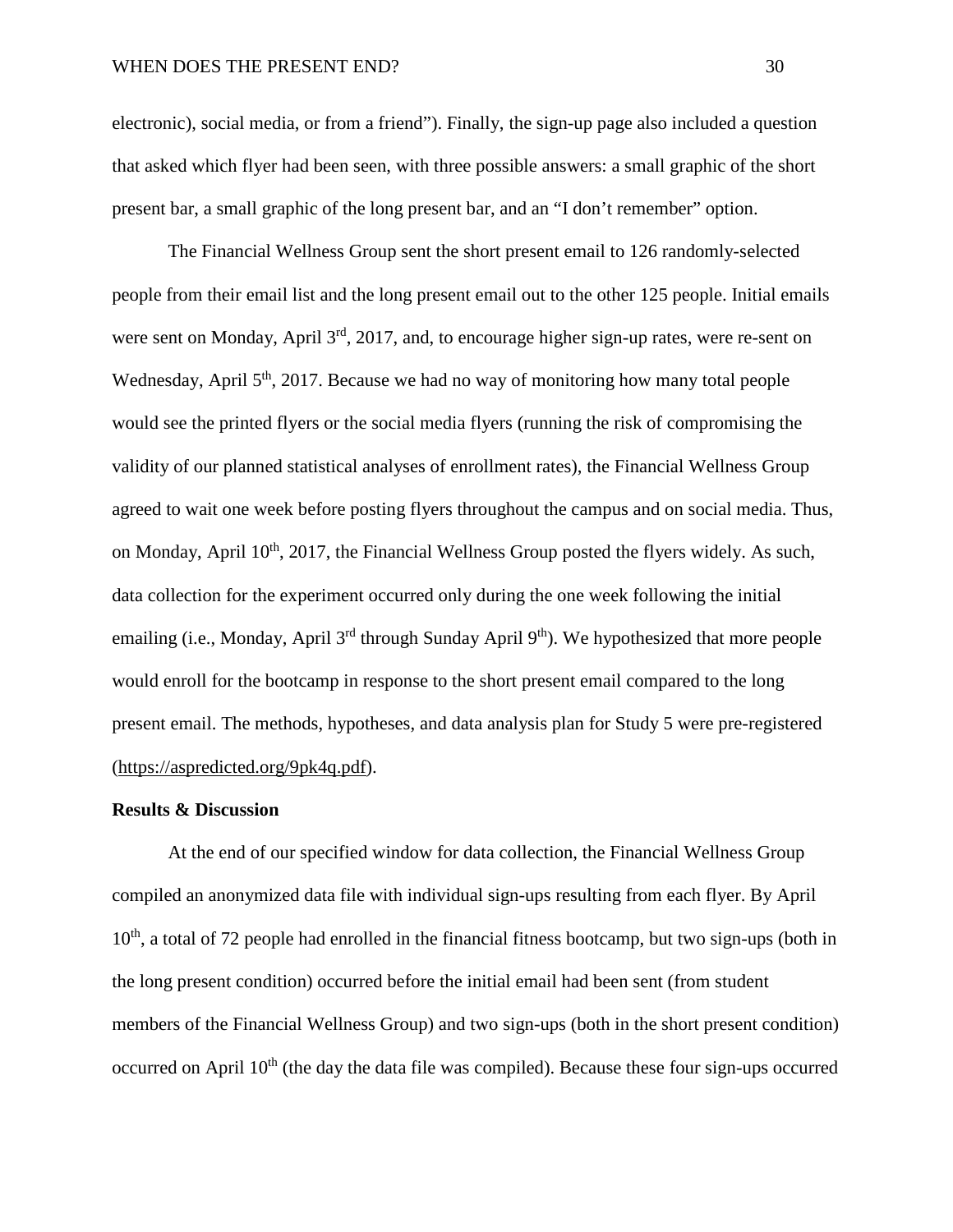outside of the window of data collection, they were excluded from further analysis. Further, from the question regarding how enrollees learned about the bootcamp, we observed that 7 people heard about the event through a friend and 12 people heard about it via social media. Even though the Financial Wellness Group had not posted the flyer to social media yet, a recipient of one of the emails had posted it to their social media page. Notably, of the 7 people who indicated that they had heard about the event from a friend, all 7 were in the short present condition, and of the 12 people who indicated that they had heard about the event via social media, all 12 were also in the short present condition. Because we could not know how many people saw the social media post, we conducted our main analysis on the remaining 49 people who had enrolled. Of these 49, 10 indicated that they heard about the bootcamp via a flyer (paper or electronic). Because the Financial Wellness Group had not yet posted any paper flyers around campus, we assume that these 10 people clicked on "flyer (paper or electronic)" to indicate that they had found out about the event via the emailed flyer from the Financial Wellness Group. Nevertheless, we conduct separate analyses with these 10 people included and excluded.

To examine whether the short present email resulted in more sign-ups than the long present email, we conducted a chi-squared analysis on sign-ups as a function of condition. The Financial Wellness Group did not have access to software capable of tracking whether each email was opened or not (i.e., seen or ignored/deleted). However, even if the email was seen by fewer than the full 251-person group, we have no reason to suspect that a different number of people would have seen it as a function of condition. As a result, for the chi-squared analyses that follow, we use an intent-to-treat analysis (Gupta, 2011) with 125 people as the denominator in the long present condition and 126 as the denominator in the short present condition. We view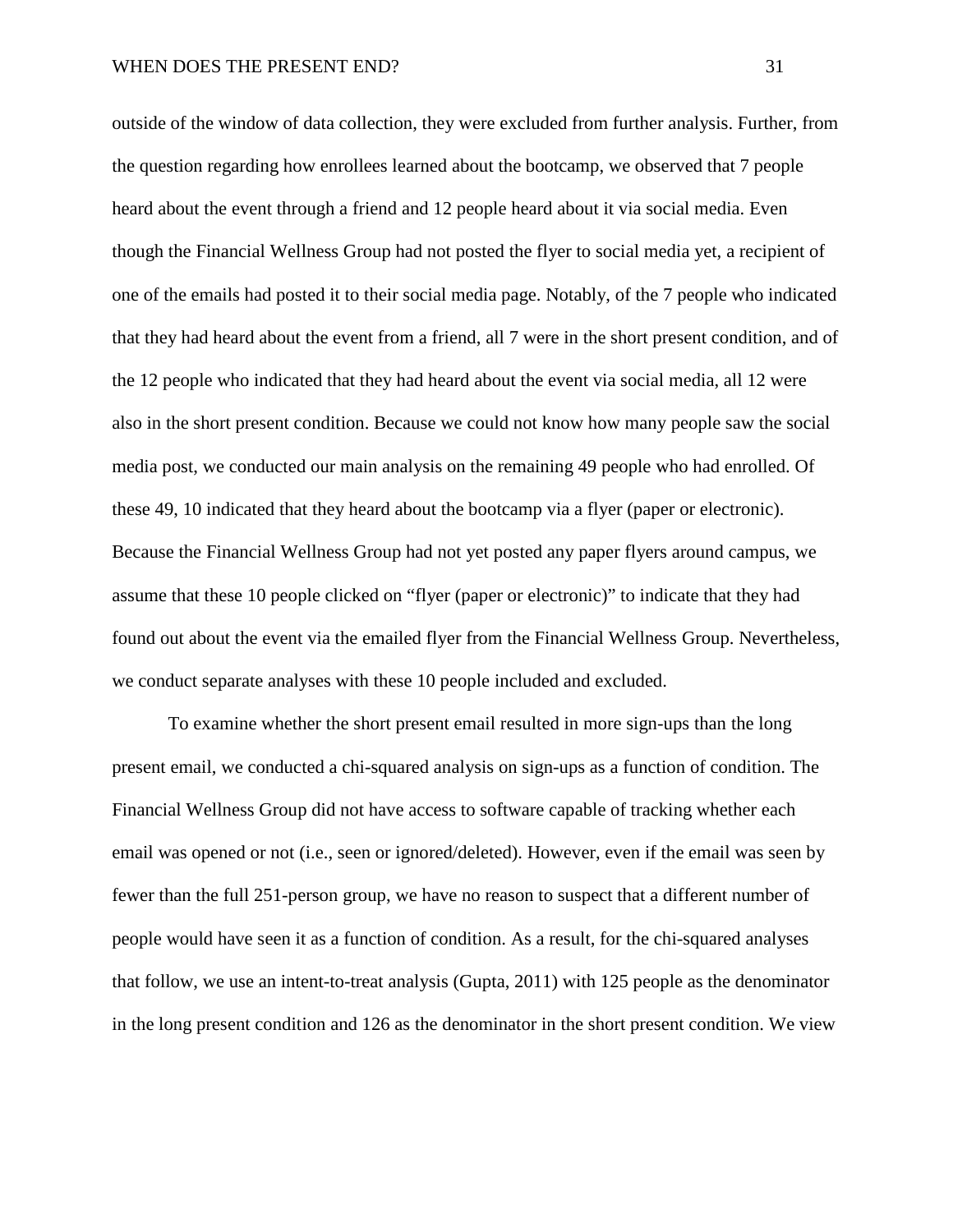this as a conservative test: lowering the total number of people could (potentially artificially) inflate the proportion of people who enrolled from each condition.

**Full sample**. Of the 49 people who enrolled in the financial fitness bootcamp via the emailed announcement, 13 (10.4% sign-up rate from a base of 125 people) were in the long present condition and 36 (30.9% sign-up rate from a base of 126 people) were in the short present condition. Thus, in line with our hypothesis, the short present flyer prompted significantly more people to enroll in the financial fitness bootcamp compared to the long present flyer,  $\chi^2(1, N = 251) = 13.19, p < .001$ .

**Excluding those who chose "flyer."** When excluding the 10 people who indicated that they had learned about the bootcamp via a flyer (paper or electronic) before any flyers had been posted, the results remain largely the same: of the 39 total people, 12 were in the long present condition and 27 were in the short present condition. Again, significantly more people enrolled in the bootcamp in the short present condition than in the long present condition,  $\chi^2(1, N = 251)$  $= 6.97, p < .01.$ 

**Excluding those who remembered the wrong flyer**. Finally, in our pre-registration, we indicated that we would also conduct our main analysis on just the participants who remembered seeing the correct flyer. Perhaps because this question was not required, only 18 people completed it. Of them, 13 remembered seeing the correct flyer, 1 remembered seeing the incorrect flyer, and 4 indicated that they could not remember which flyer they saw. Given that this sample was drastically reduced, and that we could not provide an estimate of the denominator in this particular case, we did not conduct an inferential statistical analysis. However, we note that of the 13 people who indicated that they saw the correct flyer, 3 were in the long present condition and 10 were in the short present condition.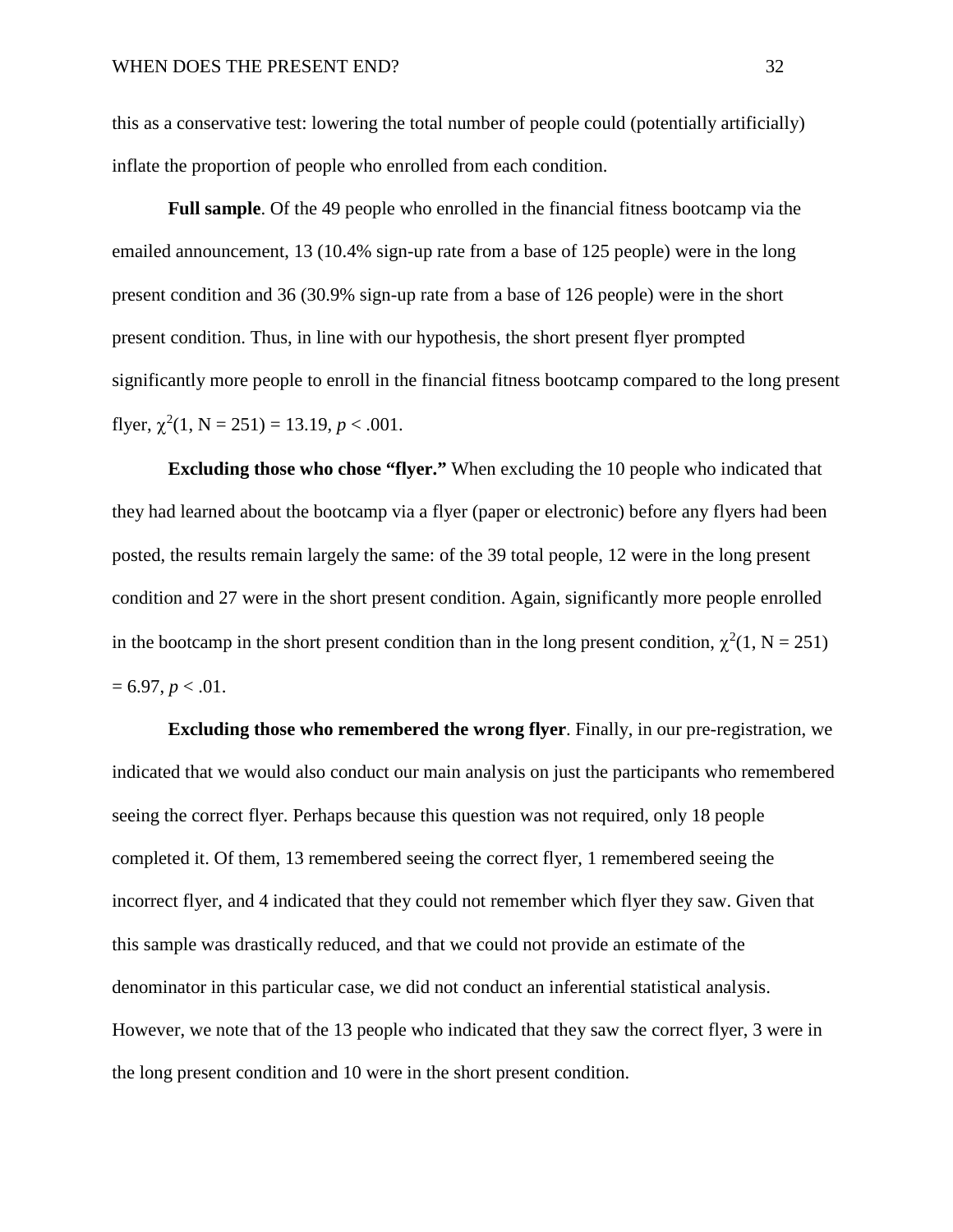**Post-test**. It is possible that the messages used in Study 5 prompted a difference in signups not because of a change in conceptualization of when the present ends (and the future begins), but rather because one was simply more persuasive or easy to understand than the other. As a result, we conducted a post-test in which we presented the two flyers from Study 5 to a group of 300 students from the same university at which Study 5 was conducted. Participants were told that experimenters were gauging reactions to a flyer to be used at an on-campus event and were then shown either the flyer from the short present condition or the long present condition. Participants were asked to report how persuasive the message was on a 5-point scale (with anchor points of "not at all," "a little," "somewhat," "very," and "extremely") and how easy the message was to understand (also on a 5-point scale with the same anchor points).

Results indicated that participants in the short present condition perceived the message as equally persuasive ( $M = 3.13$ ,  $SD = .91$ ) as those in the long present condition ( $M = 2.97$ ,  $SD =$ .95),  $t(298) = 1.43$ ,  $p = .15$ . Participants in the short present condition did, however, find the message easier to understand  $(M = 3.76, SD = .90)$  compared to participants in the long present condition ( $M = 3.47$ ,  $SD = .99$ ),  $t(298) = 2.70$ ,  $p < .01$ . Regarding this latter finding, we make two observations. First, participants in both conditions rated the message significantly above the midpoint of the 'ease of understanding' scale (short present:  $t(149) = 10.40$ ,  $p < .001$ ); long present:  $t(149) = 5.79$ ,  $p < .001$ ), suggesting that both messages were easier to understand than they were difficult. Second, although the observed difference in ease of understanding might make fluency seem like a plausible alternative account (with greater fluency associated with greater ease of understanding), findings from the fluency literature in fact seem to suggest the opposite. Namely, ease of understanding was lower (and disfluency was greater) in the long present condition. Prior research indicates that disfluent messages prompt abstract thinking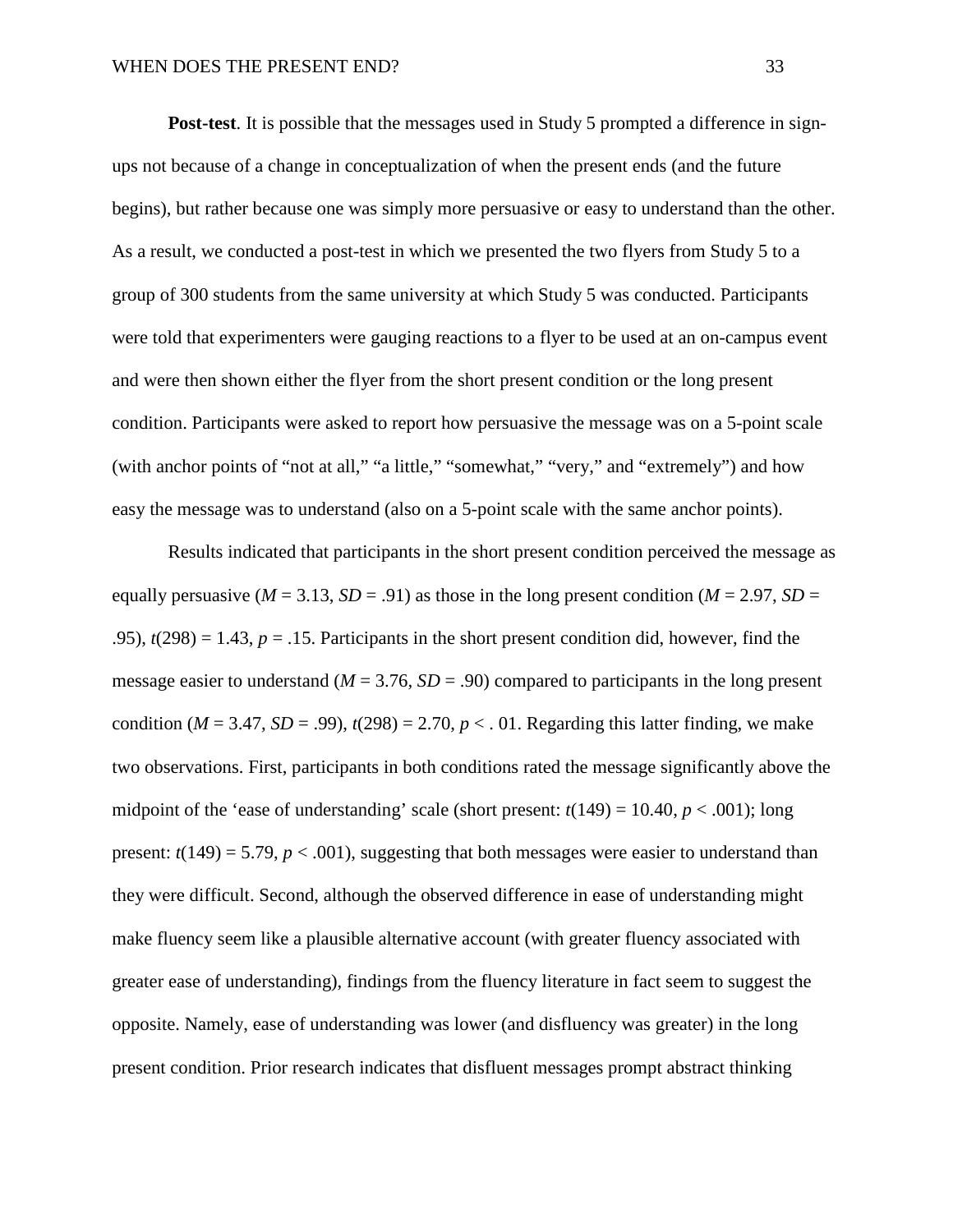(Alter & Oppenheimer, 2008), and abstract thinking has been tied to greater future-oriented behavior (Fujita, Trope, Liberman, & Levin-Sagi, 2006), yet it was the short present condition that prompted more sign-ups, providing evidence (albeit indirectly) that the ease of understanding of the messages is not a likely candidate in explaining our primary effect.

## **Study 6**

As detailed in the Introduction, though we had no *a priori* prediction regarding whether perceiving the present as short or as long would better facilitate self-regulation, the correlational evidence from Study 3 and the causal evidence from Studies 4 and 5 collectively suggest that it is a short rather than a long present that proves more effective for far-sighted behavior. We formalized no predictions because the existing literature offered little insight by way of conceptualizing the location of the division between the present and the future. Indeed, we see our Studies 1 and 2 as providing vital initial evidence that people can think about and articulate the location of this division. Having documented a reliable construct (Studies 1 and 2) that consistently predicts a meaningful outcome (Studies 3-5), our final set of studies seeks to understand the mechanism upon which this relationship relies. Here again, our Introduction offered little guidance in formulating an *a priori* prediction, but it at least provided a literature to be reviewed, albeit one that culminated in conflicting predictions: The sharpness or blurriness, rather than the location, of the division between the present and the future should prove relevant for far-sighted behavior. One perspective seems to suggest that a blurry division between the two would heighten motivation and self-regulation because the present would be seen as bleeding relatively seamlessly into the future, given that a linguistic seamlessness between the present and the future predicts far-sighted behavior at the country level (e.g., Chen, 2013). Yet, another perspective suggests that that a sharp division could enhance the desire to act in the service of the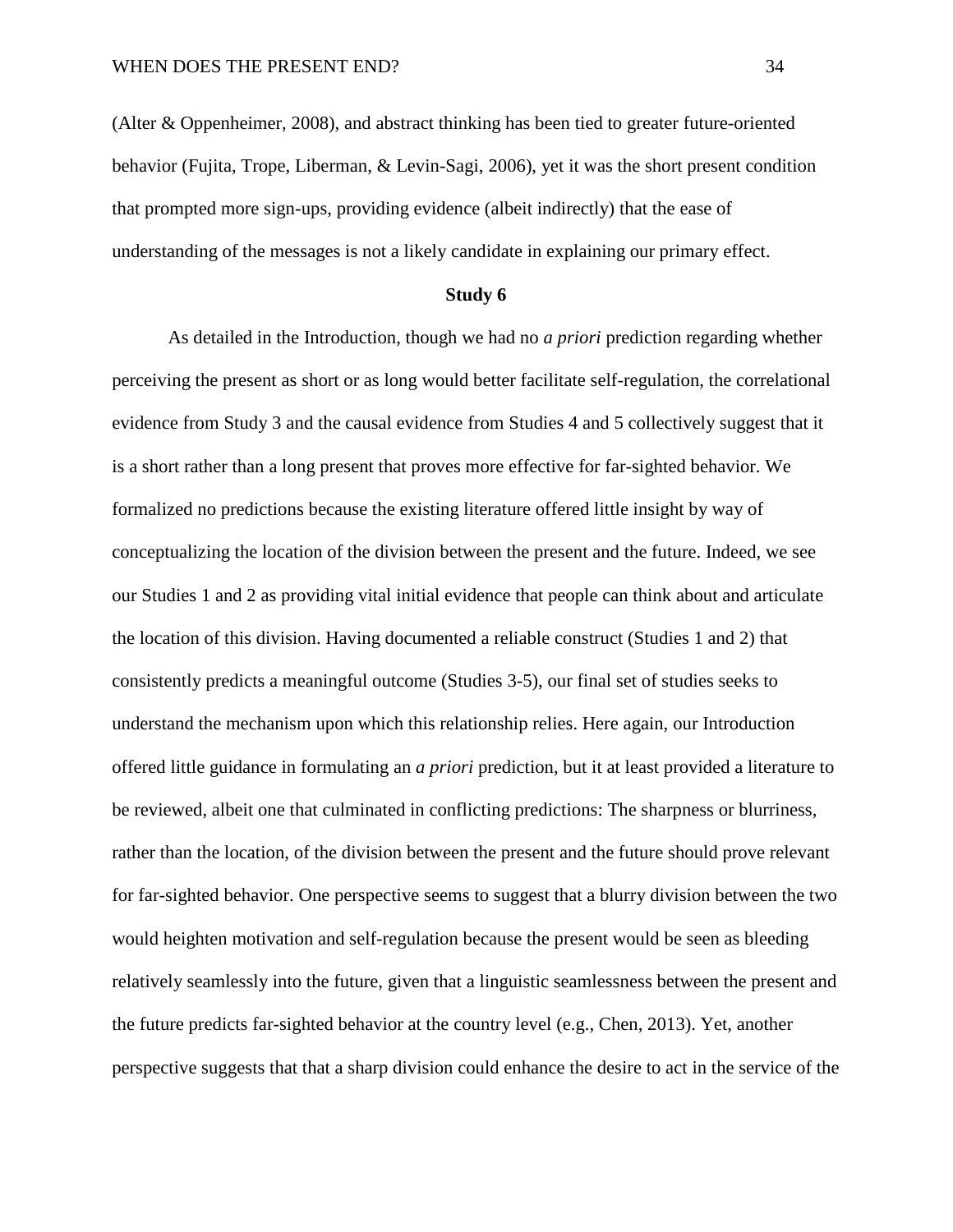future self (e.g., Peetz & Wilson, 2013): By highlighting a sharp division between the present and the future, people are made aware of the stark contrast that exists between their present state and a future state, and awareness of this gap thus spurs future-oriented action.

Given the diverse, though discrepant, interest in the construct of the strength (i.e., sharpness/blurriness) of the division, Study 6 considers the possibility that variation in the location of the division (corresponding to a short or long present) corresponds with its sharpness or blurriness and accounts for its impact on behavior. To test this possibility, Study 6a first frames the present as either short or long and then asks participants whether they see the division between the two as sharp or blurry. Again, given the prior literature, we were agnostic as to which relationship would bear out. From there, Studies 6b and 6c separately manipulate both the location and the sharpness/blurriness of the division in moderation-of-process designs, assessing how these factors (and their interaction) impact far-sighted behavior both in terms of behavioral intentions (Study 6b) and incentive-compatible choice (Study 6c).

#### **Study 6a**

In Study 6a, our central question was whether the placement of the division between the present and the future (either sooner or later, corresponding to a shorter or a longer present) would affect the sense that this division was blurrier or sharper.

## **Method**

Three hundred and four participants on Mechanical Turk ( $M_{\text{age}} = 38.30$ , *SD* = 11.68 years, range 20-81 years; 46.7% women) participated for \$.25.

We employed a between-subjects design with two conditions. All participants read that, "Time is a difficult concept to define. One way to think about it is that there is a present and a future with some sort of division between the two." To manipulate division location, participants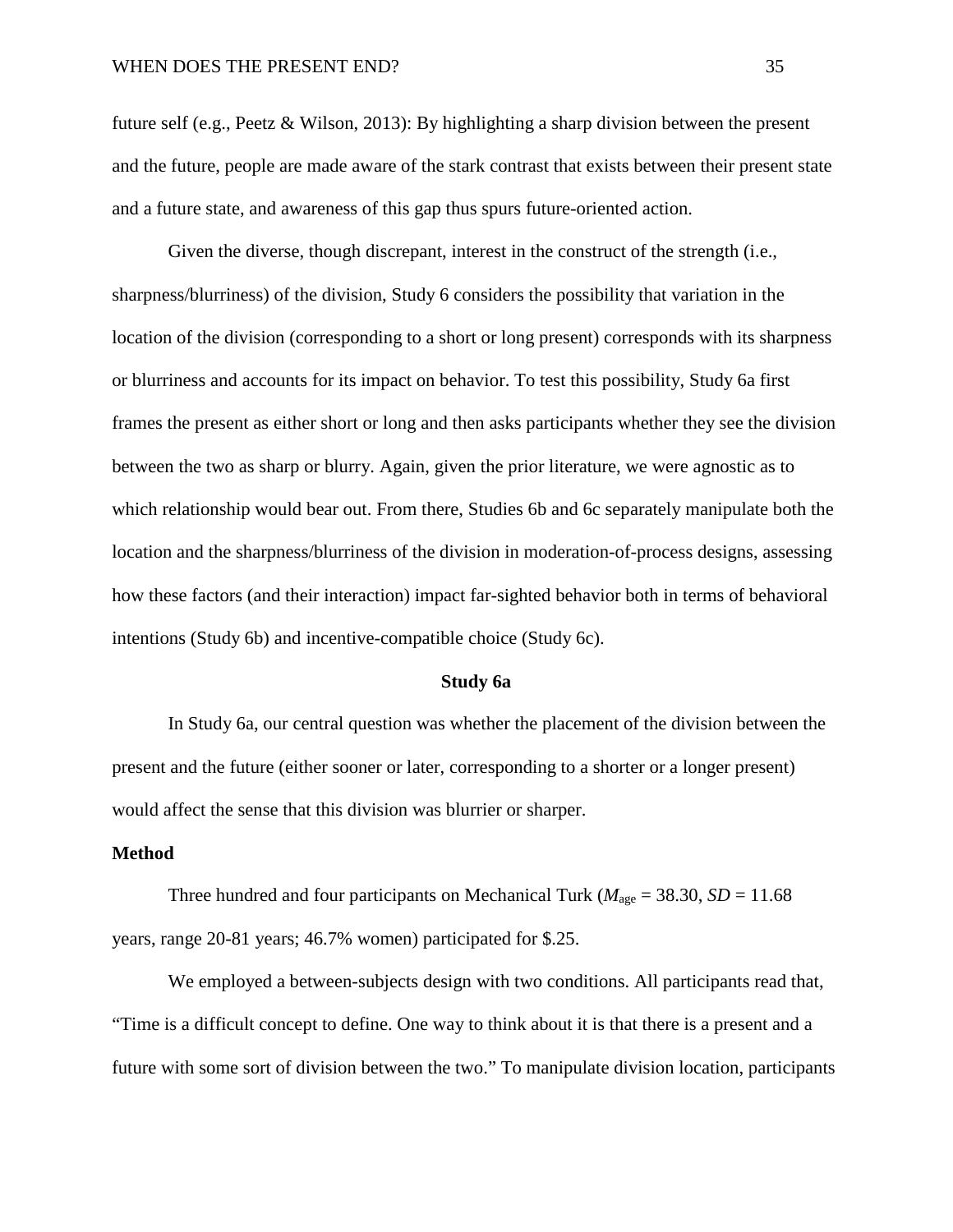in the short (long) present conditions read, "While there are many ways to think about when the present ends and the future starts, the average – across a wide variety of people – is to consider the present as rather short (long) and the future as starting sooner (later)." Participants then read, "However, people are mixed on how they think about the division between this short (long) present and sooner (later) future, with some representing the division as more blurry, and others representing the division as more sharp, as depicted in the two images below." Participants were then shown two images in which the sharpness/blurriness of this division was varied and were asked to pick which one best represented how they thought about the division between present and future (See Figure 3).

Participants then completed demographic questions and were debriefed.

## **Results & Discussion**

To determine whether the placement of the division between the present and future affected participants' perceptions of the sharpness/blurriness of that division, we conducted a chi-squared analysis. Results indicated that although participants overall endorsed a blurrier division between present and future (72% across conditions), participants in the short present condition were more likely to endorse a sharp division (34.0%) compared to participants in the long present condition (22.9%),  $\chi^2(1, N = 304) = 4.60$ ,  $p < .05$ . This provides initial evidence that when people see the present as particularly short, they also see the division between the present and future as particularly sharp.

Integrating this finding with our earlier studies, could the increased tendency to see a sharp division between the present and the future underlie the finding that a shorter present is linked to (Study 3) and leads to (Studies 4-5) more self-regulatory behavior? Again, some prior work has found that when a salient contrast is made between the present self and the future self,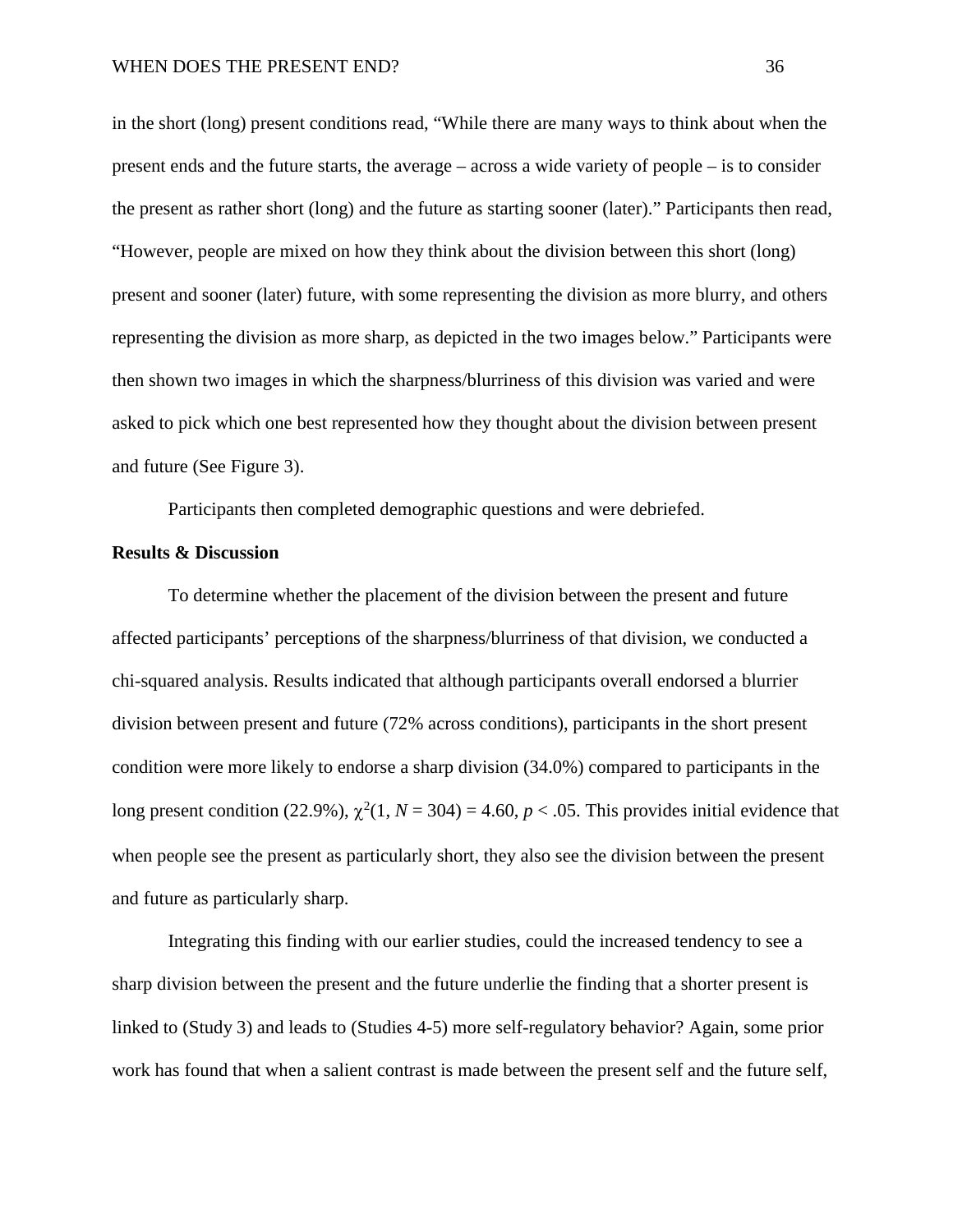people are more motivated to act in the service of the future self because they are more aware of what is different between their current state and their desired future state (Peetz & Wilson, 2013). Along similar lines, if a short present is associated with a sharper division between the present and the future, it may be the case that coupling a sharp division with a sense of a relatively short present then leads to more future-oriented self-regulatory behavior. We explore this possibility in Study 6b.

#### **Study 6b**

The aim of Study 6b was to assess whether the relationship uncovered in Study 6a could play a role in decision-making. As noted above, if part of the process underlying the effectiveness of a short present is that the division between the present and future comes to be seen as sharper as the present ends sooner, then framing the present as ending sooner *with* a sharp division from the future should induce self-regulated decision-making more than framing the present as ending later *or* ending sooner with a blurrier division. In Study 6b, we used a between-subjects factorial design and showed participants either a short present with a sharp division from the future, a short present with a blurry division from the future, a long present with a blurry division from the future, or a long present with a sharp division from the future and then asked them how motivated they were to take future-oriented financial action.

## **Method**

Based on the small effect size from Study 6a, we recruited a sample sufficiently large to detect a small effect with a 2x2 factorial between-subjects design. One thousand seven hundred and forty Mechanical Turk participants ( $M_{\text{age}} = 36.55$ ,  $SD = 11.65$  years, range 18-82 years; 50.3% women, 49.3% men, 0.4% other) participated in exchange for \$.25.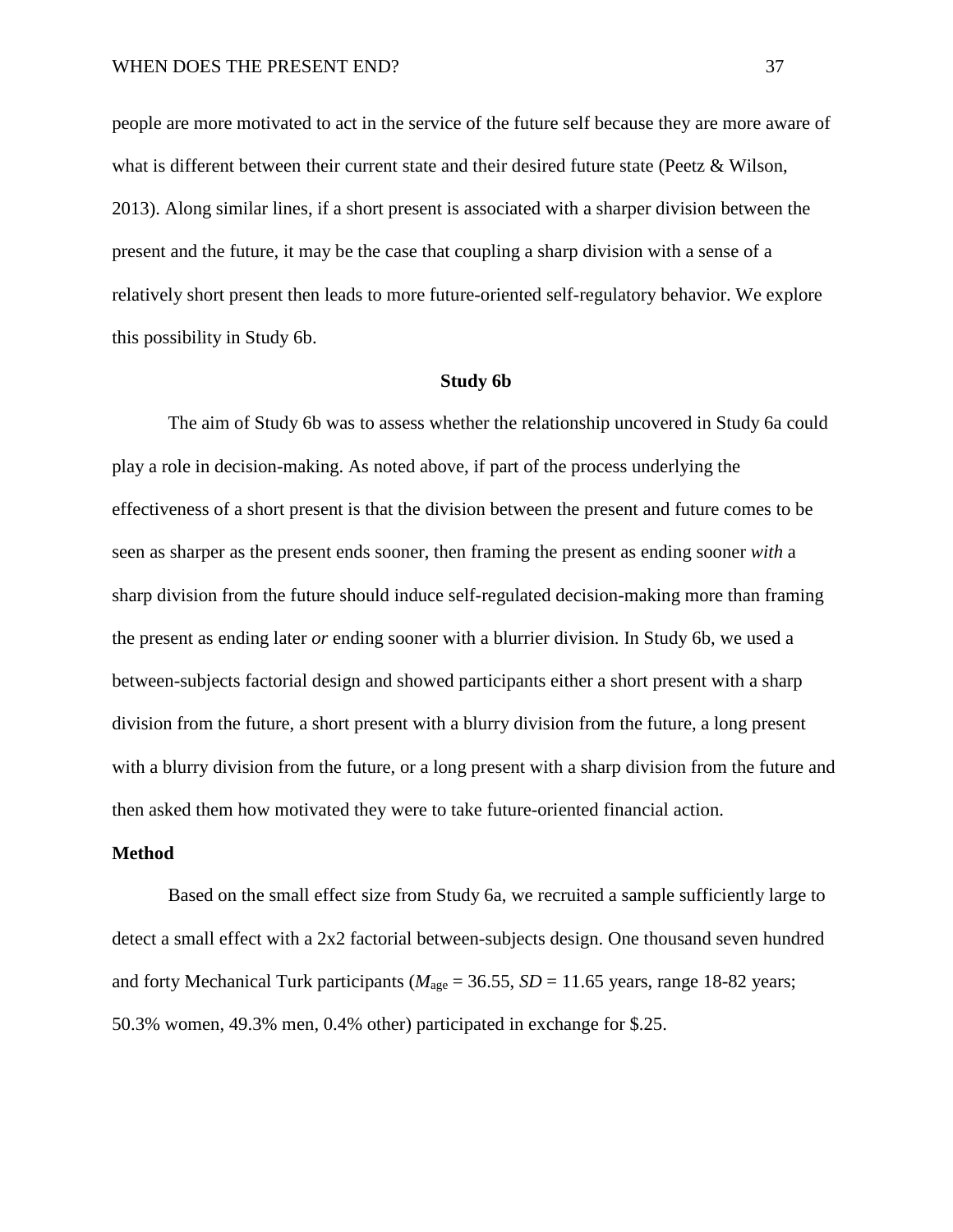We employed a 2(Division Location: short, long) x 2(Division Appearance: sharp, blurry) between-subjects design. As in Study 6a, participants read, "Time is a difficult concept to define. One way to think about it is that there is a present and a future with some sort of division between the two." Participants were then shown an image and language that corresponded to their condition. For example, those in the short present, sharp division condition, read "While there are many ways to think about when the present ends and the future starts, the average – across a wide variety of people – is to consider the present as rather short and the future as starting sooner, with a sharp division between the present and future, as shown below," and were then shown a representation of time with a short present and a sharp division between the present and the future (See Figure 3, top left panel). On the next screen, participants saw the image again, as well as language that corresponded to their condition (e.g., "With a short present, and a sharp division between the present and the future…") and were asked how likely they would be to 1) contribute to a savings account, 2) set up a way to have automatic deposits taken out of their checking account and into their savings account, and 3) speak to a financial advisor about saving for the future. All three questions used a 6-point Likert scale ranging from "very unlikely" to "very likely."

Participants were then given demographic questions and then two questions that served as attention checks ("when the present and future were described earlier, how did most people describe the division between the two?" with sharp and blurry as the two answer choices, and "When the present and future were described earlier, how long did most people say that the present was?" with short and long as the two answer choices). This study was pre-registered at [http://aspredicted.org/blind.php?x=ei6kz4.](http://aspredicted.org/blind.php?x=ei6kz4)

#### **Results & Discussion**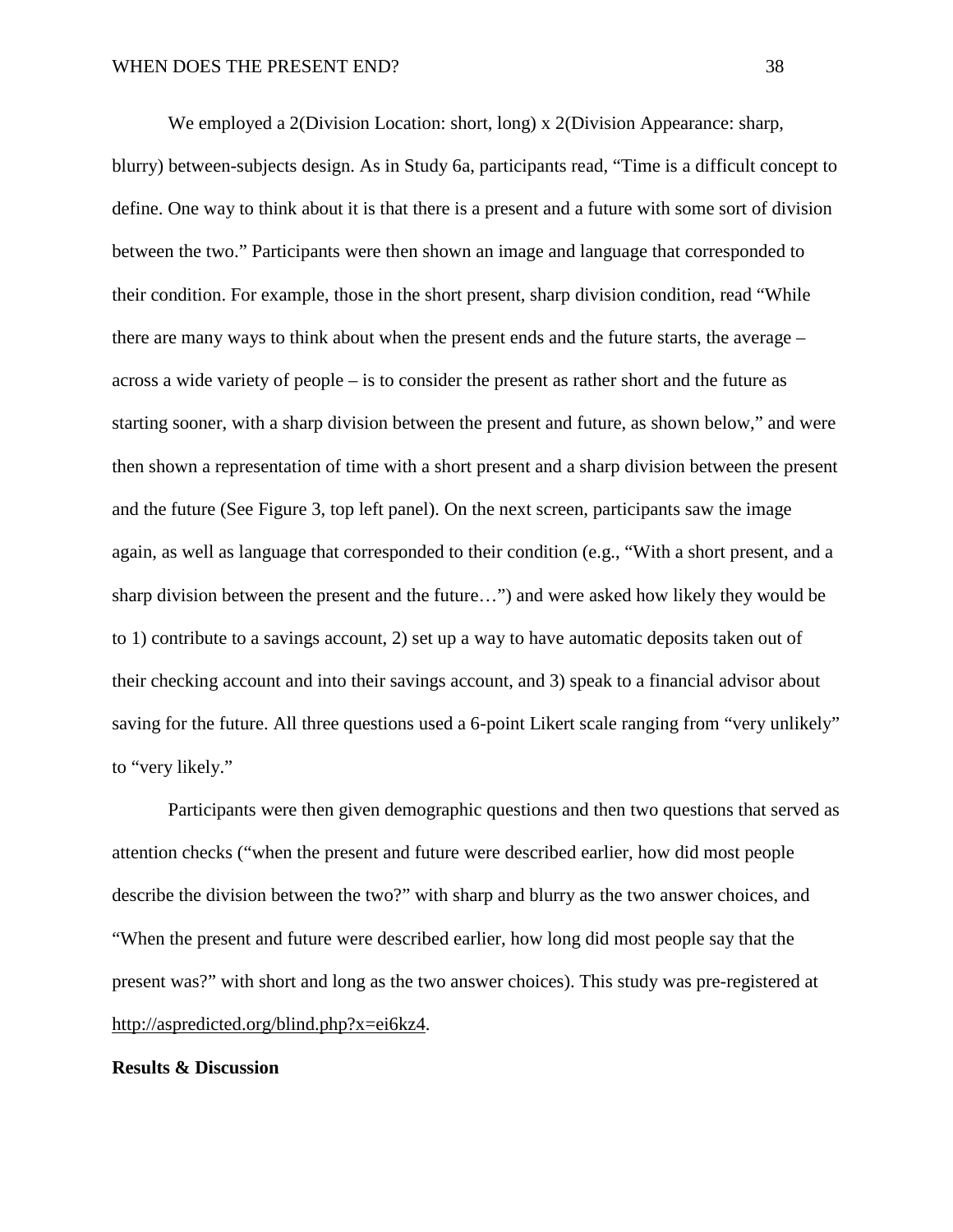Nine participants failed to answer the three dependent variable questions and were excluded from further analysis. A total of 346 participants (19% of sample) failed to answer both attention check questions correctly. Unexpectedly, more participants in the short present conditions (84.8%) answered the attention check questions correctly compared to the participants in the long present conditions (75.5%),  $\chi^2(1, N = 1740) = 23.33, p < .001$ . As a result, we present the results with the full sample, and then in a footnote, present the results when excluding those who failed the attention checks.

The three financial outcome variables showed acceptable reliability ( $\alpha$  = .74) and were averaged to create one item. A 2x2 factorial ANOVA revealed a main effect of division location, with participants in the short present condition being more motivated to act in future-oriented ways compared to participants in the long present condition  $F(1, 1727) = 15.21$ ,  $p < .001$ ,  $d =$ .19. There was no main effect of division appearance  $(p = .49)$ , but there was, however, a significant division location by division appearance interaction,  $F(1, 1727) = 4.29$ ,  $p < .05$ ,  $d =$ .10. Follow-up tests indicated that, among participants in the short present conditions, those considering a sharp division were more motivated to take future financial action ( $M = 4.51$ ,  $SD =$ 1.09) than those considering a blurry division ( $M = 4.36$ ,  $SD = 1.12$ ),  $t(855) = 2.00$ ,  $p < .05$ ,  $d =$ .14, but that, among participants in the long present conditions, there was no difference between those in the sharp division ( $M = 4.18$ ,  $SD = 1.21$ ) and blurry division conditions ( $M = 4.26$ ,  $SD = 1.21$ ) 1.12;  $p = 0.34$ ). Further tests indicated that participants in the short present, sharp division condition were also more motivated than those in the long present, sharp division  $(t(863) = 4.16$ ,  $p < .001, d = .28$ ) and long present, blurry division conditions ( $t(863) = 3.34, p < .001, d = .23<sup>4</sup>$ ).

<sup>&</sup>lt;sup>4</sup> When excluding participants who failed the two attention checks, we observe a main effect of division location,  $F(1, 1390) = 11.86$ ,  $p < .001$ ,  $d = .18$ , and a Division Location x Division Appearance interaction,  $F(1, 1390) = 6.03$ ,  $p < .05$ ,  $d = .13$ . Follow-up tests indicated that, among participants in the short present conditions, those considering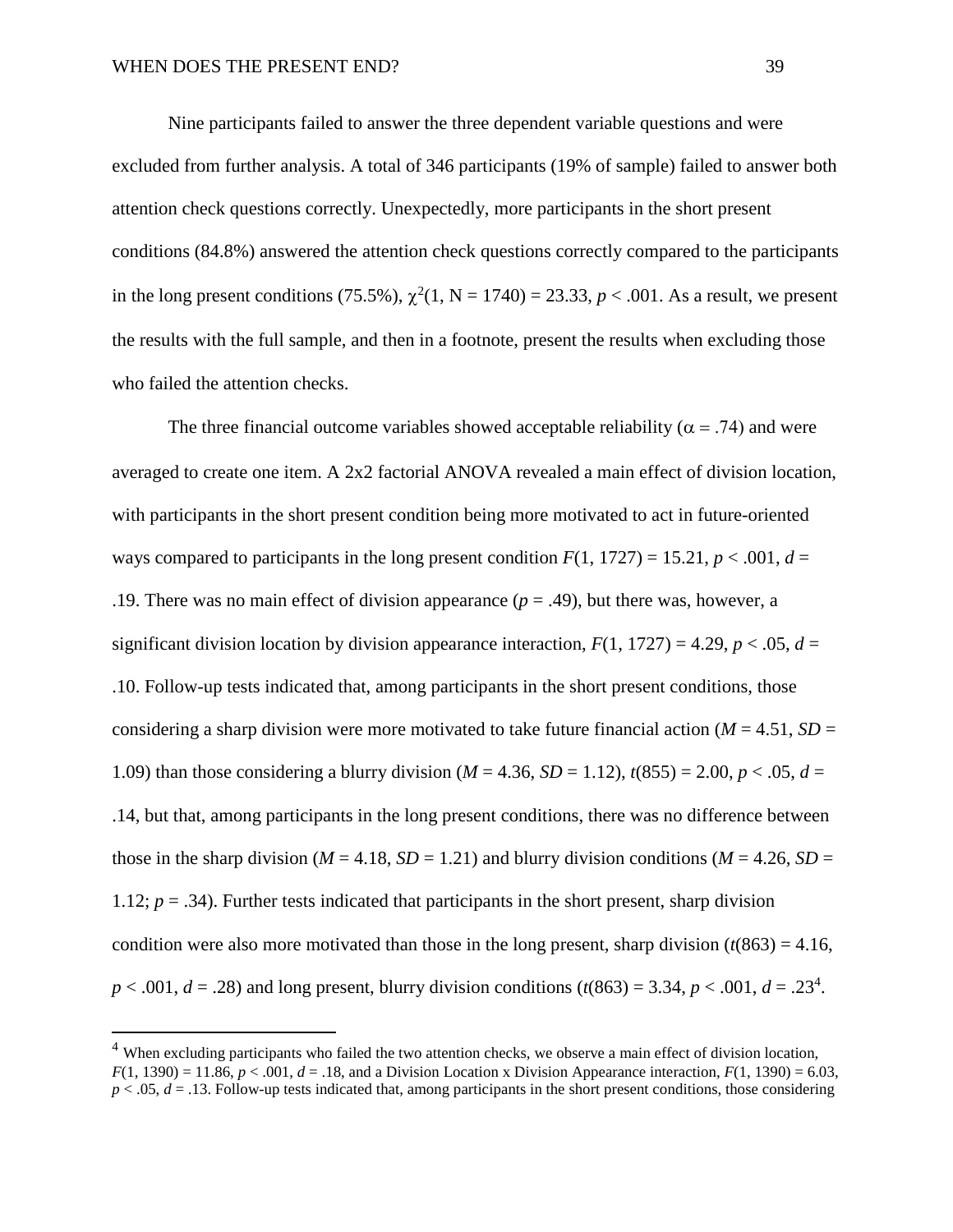This finding builds a bridge from Study 6a, showing that not only does a short present cause the division to appear somewhat sharper, but that this sharpening accounts, at least in part, for the observed boost in self-regulation. Of note, these results also highlight that a sharp division between the present and the future might be necessary but not sufficient in order to increase farsighted behavior, as participants considering a long present with a sharp division did not witness the same boost in intentions to save for the future. Instead, it appears that perception of a sharp division works best in enhancing self-regulation for a relatively short present. To conceptually replicate this finding, we turn next to our final experiment.

## **Study 6c**

Study 6c had a single aim. Although Study 5 employed an incentive-compatible design, that study measured sign-ups for the financial wellness educational event (rather than attendance), an arguably loose proxy for real behavior. Thus, with Study 6c, we wanted to see whether framing the present as ending sooner rather than later would have an effect on a fully incentive-compatible outcome. Further, drawing on the findings of Studies 6a and 6b, we aimed to assess whether framing the present as ending sooner with a sharp division from the future would have the strongest effect on this real outcome. To do so, we used a design identical to Study 6b, but instead of asking participants about hypothetical financial decision-making, we presented them a choice between a \$25 gift certificate that they could use to spend now or a \$25 gift certificate that they could use to save for the future.

### **Method**

 $\overline{a}$ 

a sharp division were more motivated to take future financial action than those considering a blurry division, *t*(728)  $= 2.49$ ,  $p < .05$ ,  $d = .18$ , but that, among participants in the long present conditions, there was no difference between those in the sharp division and blurry division conditions (*p* = .29). Further tests indicated that participants in the short present, sharp division condition were also more motivated than those in the long present, sharp division  $(t(691) = 4.10, p < .001, d = .31)$  and showed a trend-level difference compared to those in the long present, blurry division conditions  $(t(689) = 1.74, p = .08, d = .13$ .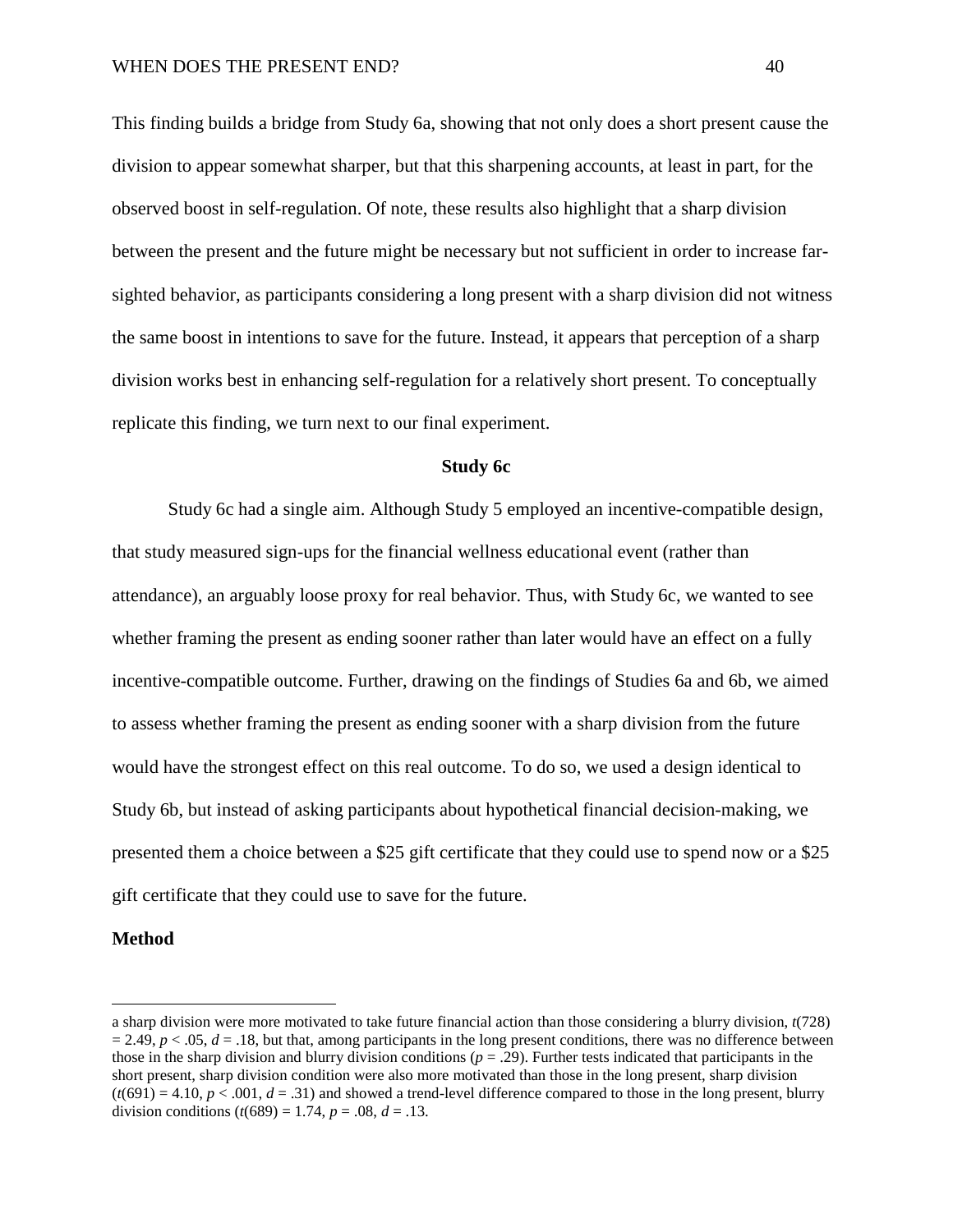To reduce responses from bots, participants first had to correctly answer three analogy questions before they could continue on to the rest of the survey. One thousand seven hundred and sixty-four Mechanical Turk participants ( $M_{\text{age}} = 37.19$ ,  $SD = 11.88$  years, range 18-83 years; 52.2% women, 47.1% men, 0.7% other) participated in exchange for \$.25. Participants were randomly assigned to one of the four conditions from Study 6b. After seeing the description and visual representation of the present / future division, participants read:

You have a choice of two gift certificates: one that lets you spend right now, and one that helps you save for the future. All survey participants will be entered into a lottery. If you are one of the two winners of the lottery, you will receive the gift certificate that you selected (worth \$25). (We will help you activate the gift if you need help doing so). Therefore, keep in mind that this choice has real consequence as you may receive your selection.

Participants then indicated their choice between the two gift certificates, with a gift certificate for Best Buy presented as the offering to be spent right now and a gift certificate for Wealthfront (a robo-advisor investment service) presented as the offering to save for the future. All participants then answered demographic questions as well as the two attention check questions from Study 6b. This study was pre-registered at [http://aspredicted.org/blind.php?x=kt6t2p.](http://aspredicted.org/blind.php?x=kt6t2p)

## **Results & Discussion**

A total of 618 participants (35% of the sample) failed to answer the attention checks correctly. Again, more participants in the short present conditions (71.4%) answered the attention check questions correctly compared to the participants in the long present conditions (58.4%),  $\gamma^2$  (1, N = 1764) = 32.83, *p* < .001. As a result, we present the results with the full sample, and then in a footnote, present the results when excluding those who failed the attention checks.

Because this study used a non-linear dichotomous outcome (i.e., choice of gift card), and due to the inherent difficulties in interpreting predicted values from interaction terms in binary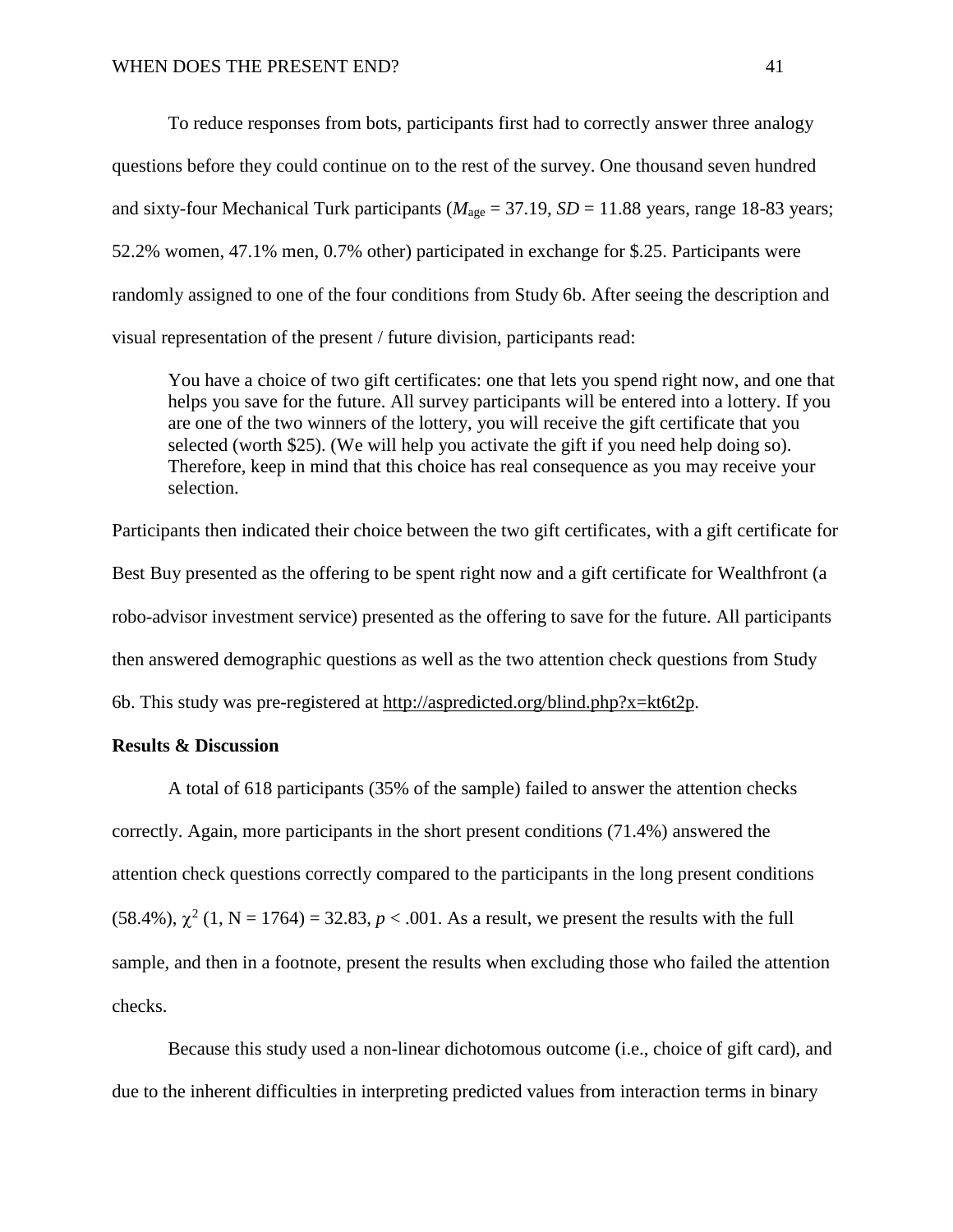logistic regression models, we employed a binary logistic regression model with a single fourcategory predictor that represented condition with four levels (i.e., short present, sharp division; short present, blurry division; long present, sharp division; long present, blurry division)<sup>5</sup>. Doing so allows for a straightforward interpretation of both the overall effect of condition and the key contrasts, all using a single model. (In the interest of completeness, we report the factorial model in the Supplement.) Descriptively, 54.8% of participants in the short present, sharp division condition chose the Wealthfront gift card compared to 47.9% in the short present, blurry division condition, 44.7% in the long present, sharp division condition, and 45.5% in the long present, blurry division condition.

The test of the full logistic regression model was statistically significant, Wald  $\chi^2(3)$  = 11.03, *p* < .05. Each of the comparisons of the other three conditions to the short present, sharp division were significant. Namely, the coefficients comparing gift card choice when comparing the short present, blurry division to the short present, sharp division condition,  $B = -.28$ , Wald  $\chi^2(1) = 4.25$ ,  $p < .05$ ,  $e^B = .76$ , the long present, sharp division to the short present, sharp division condition, B = -.40, Wald  $\chi^2(1) = 8.93$ ,  $p < .01$ ,  $e^B = .67$ , and the long present, blurry division to the short present, sharp division condition, B = -.38, Wald  $\chi^2(1) = 7.54$ ,  $p < .01$ ,  $e^B =$ .69, were all statistically significant<sup>6</sup>. Thus, when the present was framed as short and with a sharp boundary, participants were more likely to choose an incentive-compatible gift card that

 <sup>5</sup> <sup>5</sup>Study 6b had a linear outcome variable, and thus employed a standard factorial ANOVA. We note, however, that using a single four-category predictor in Study 6b also yields the same results that were obtained with the factorial ANOVA.

<sup>&</sup>lt;sup>6</sup> When excluding the participants who failed the two attention checks, results indicated that the logistic regression model reached trend-level significance, Wald  $\chi^2(3) = 7.39$ ,  $p = .06$ . The coefficients comparing the short present, sharp division to other conditions indicated that there were differences in gift card choice when comparing the short present, blurry division to the short present, sharp division condition, B = -.29, Wald  $\chi^2(1)$  = 3.36, p = .06, e<sup>B</sup> = .75, the long present, sharp division to the short present, sharp division condition,  $B = -.36$ , Wald  $\chi^2(1) = 4.41$ ,  $p < .05$ ,  $e^{B} = .70$ , and the long present, blurry division to the short present, sharp division condition, B = -.43, Wald  $\chi^2(1) = 6.22, p = .01, e^{B} = .65.$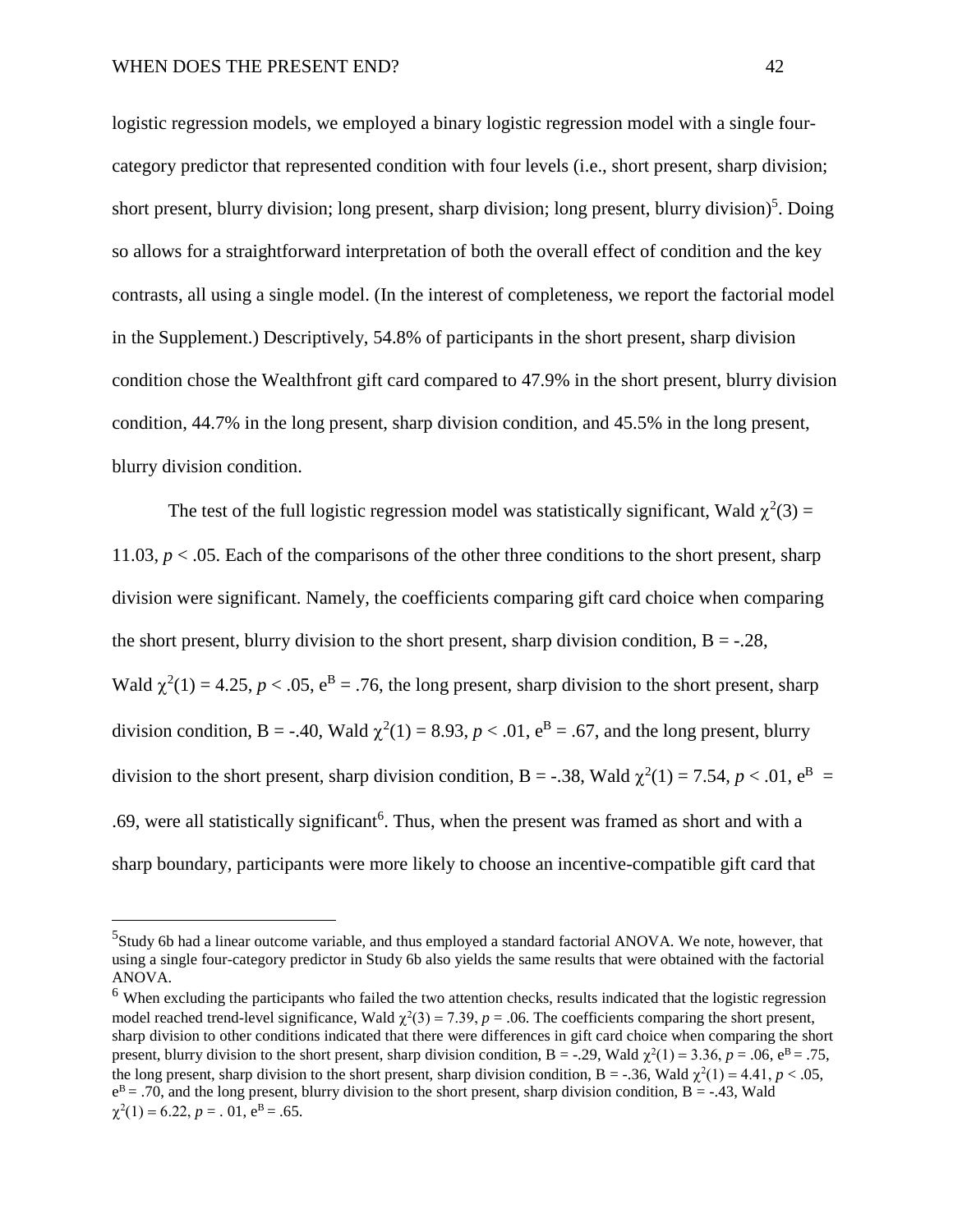reflected successful self-regulation (i.e., helped them to save for the future rather than spend in the present).

## **General Discussion**

The question posed in our title appears to be worth asking. Our first set of experiments established its validity in both ecological terms (people are capable of answering it) and discriminant terms (answers to it are made independent of answers to other questions). Afterward, a separate set of experiments established its importance, owing to the fact that answers to it predict far-sighted intentions, behaviors, and incentive-compatible choices (i.e., successful self-regulation). Thus, what started as an irksome methodological question to two researchers generally interested in how choices for the future differ from choices for the present evolved into a broader investigation, identifying a novel individual difference that remains susceptible to variation as prompted by contextual cues. Said differently, we contend that people can experience the passage of time as the self jumping through a never-ending succession of temporal bubbles, each of which consists of a new present moment. With the present investigation, we have targeted not the subjective expansion or contraction of any one particular period of time but, instead, the size of these bubbles — the successive presents — in general (which tend to be about the same size over time, per Study 2). We are careful to note that this research represents a first step toward what we hope is a more complete understanding of how people partition the present and the future, how such partitions affect choice, and the mechanisms accounting for these relationships.

## **Process**

Owing to the growing and tangentially-related body of work investigating the strength of the division between the present and the future, Study 6 considered and found evidence that it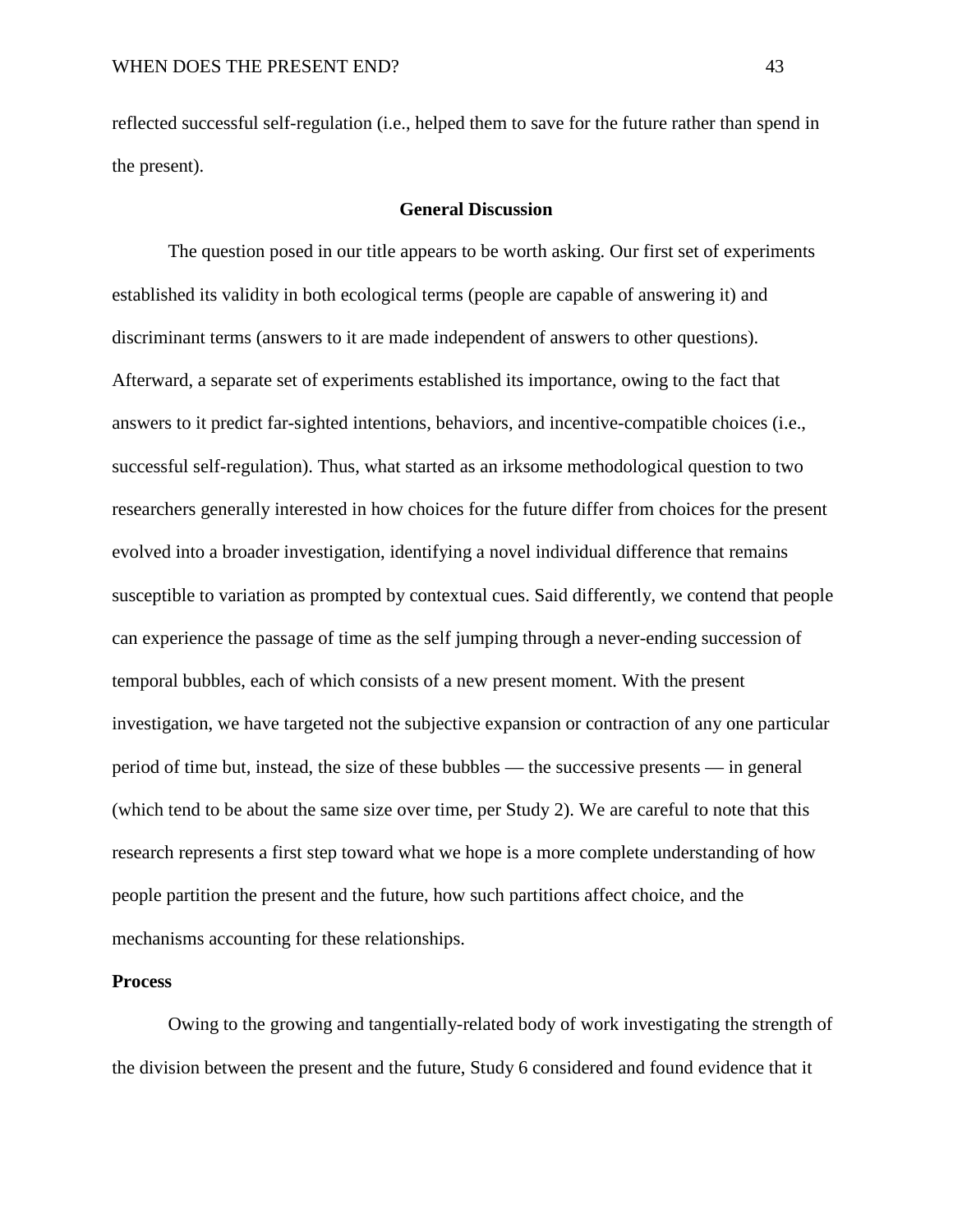underlies the relationship between a short present and more far-sighted decisions. To be sure, the process by which a short present sharpens the division between the present and the future may operate in tandem, in parallel, or in addition to yet other mechanisms awaiting future consideration. One intuitively-appealing explanation might present an entirely rational account for greater long-term saving resulting from a shorter present: Given a lifetime for which total duration is fixed, a shorter present necessitates a longer future. Resource expenditures take place in time, meaning that a longer future will, in turn, need more resources (money for food, rent, and vacations), deriving the straightforward prediction that people should be expected to set aside more money for this span of time. Relatedly, because the present seems particularly truncated with the future encroaching on that brief present, seeing the present as short might give rise to a greater sense of urgency, compelling people to take action quickly for fear that the window of opportunity in which to do so may soon close. A separate explanation, returning to our metaphor describing the present as a series of temporal bubbles through which people traverse time, might suggest that a shorter present translates to a greater experienced frequency of the transition between bubbles. It remains possible that a shorter perceived present makes it seem as if time is passing more quickly (with known consequences for motivation and affect that might affect long-term decision making; Sackett, Meyvis, Nelson, Converse, & Sackett, 2010) and/or making the future seem more in a state of perpetual arrival and re-arrival (enhancing its familiarity, vividness, and, as a result, importance or positivity; Alter & Balcetis, 2011; Hershfield et al., 2011).

## **Future Directions and Implications**

In lieu of emphasizing why, for example, this *particular* present moment (the one in which our participants found themselves working through our experimental materials) was short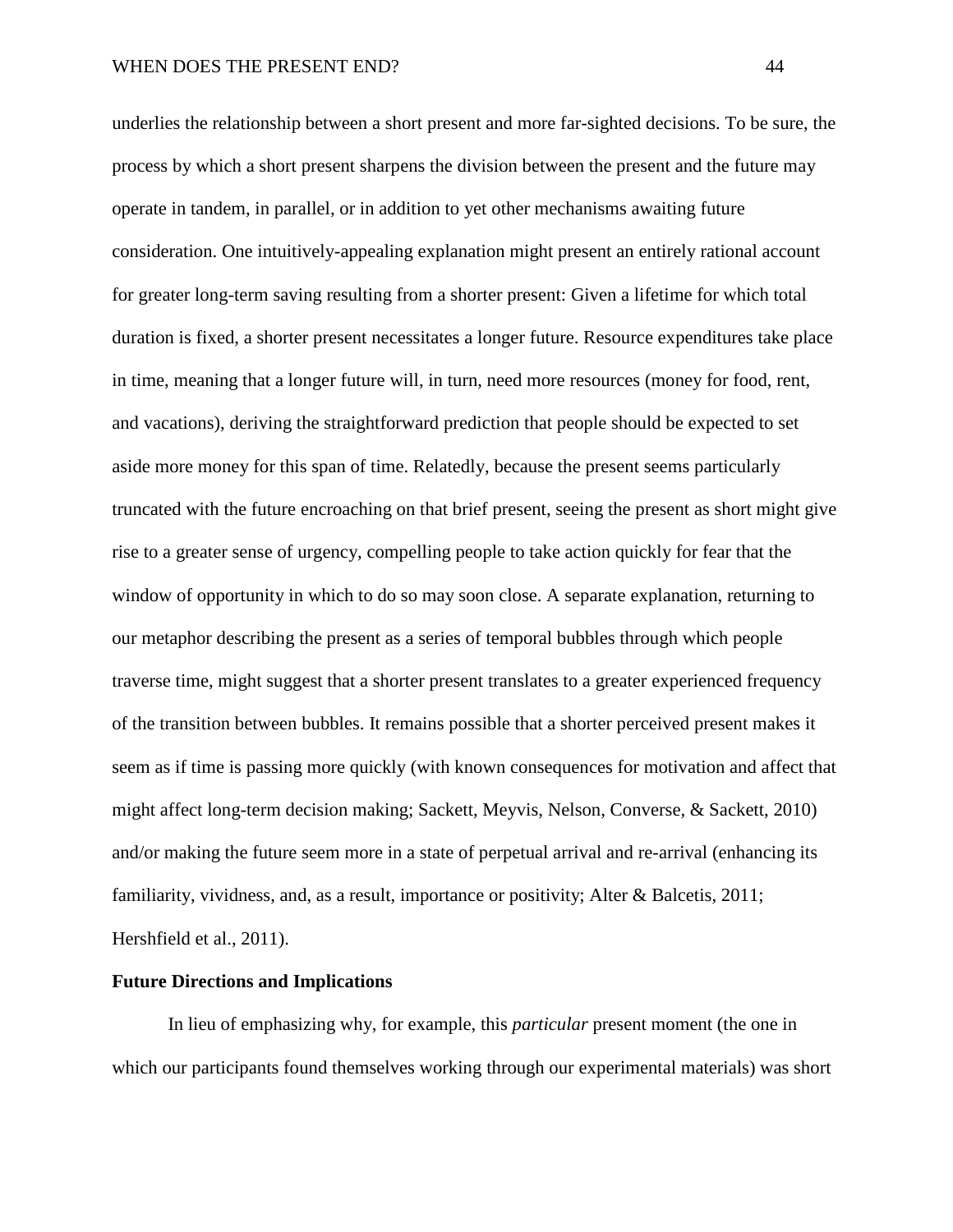or long, we underscored a general sense of the duration of the present, hoping to frame *all* of those many conjoined temporal bubbles as relatively big (long) or small (short), situated within the broader framework of lay perceptions of time (e.g., Boroditsky, 2011). This operational choice begs, to us, two questions. First, how might variation in the *current* present moment interact with how people conceptualize of the duration of present moments *in general*? Filling a given time interval with more variation makes that period of time feel longer (Block & Zakay, 1997), an effect that generalizes to larger-scale time intervals as well (Zauberman, Levav, Diehl, & Bhargave, 2010). While the authors of these and similar investigations never framed their findings in terms of the present, they did nonetheless change perceptions of time. Insofar as their participants, exposed to manipulations creating variation in *one* present moment (i.e., the one of interest to the researchers) saw it as relatively short or long, might those participants extrapolate to seeing the present, in general, the same way? Such a possibility would broaden the scope of factors capable of influencing this general, subjective duration of the present (and, perhaps, the tractable consequences of it). Indeed, this would raise the related question of whether, for instance, abbreviating the current present is necessary or sufficient to make the present, in general, feel short. Let us note here that we suspected that it may well be at least sufficient: We made the deliberate decision to conduct all of our studies well in advance of major temporal landmarks (e.g., holidays; see Dai, et al., 2014) out of a concern that such an external prompt to see the present as short would interfere with our goal of manipulating the duration of the present in general.

Second, though our experimental materials purported to shift lay theories regarding the passage of time (i.e., the duration of the present), how long did any such shifts occur? Did our participants come to see the present moment in new terms, creating a lasting change, or did their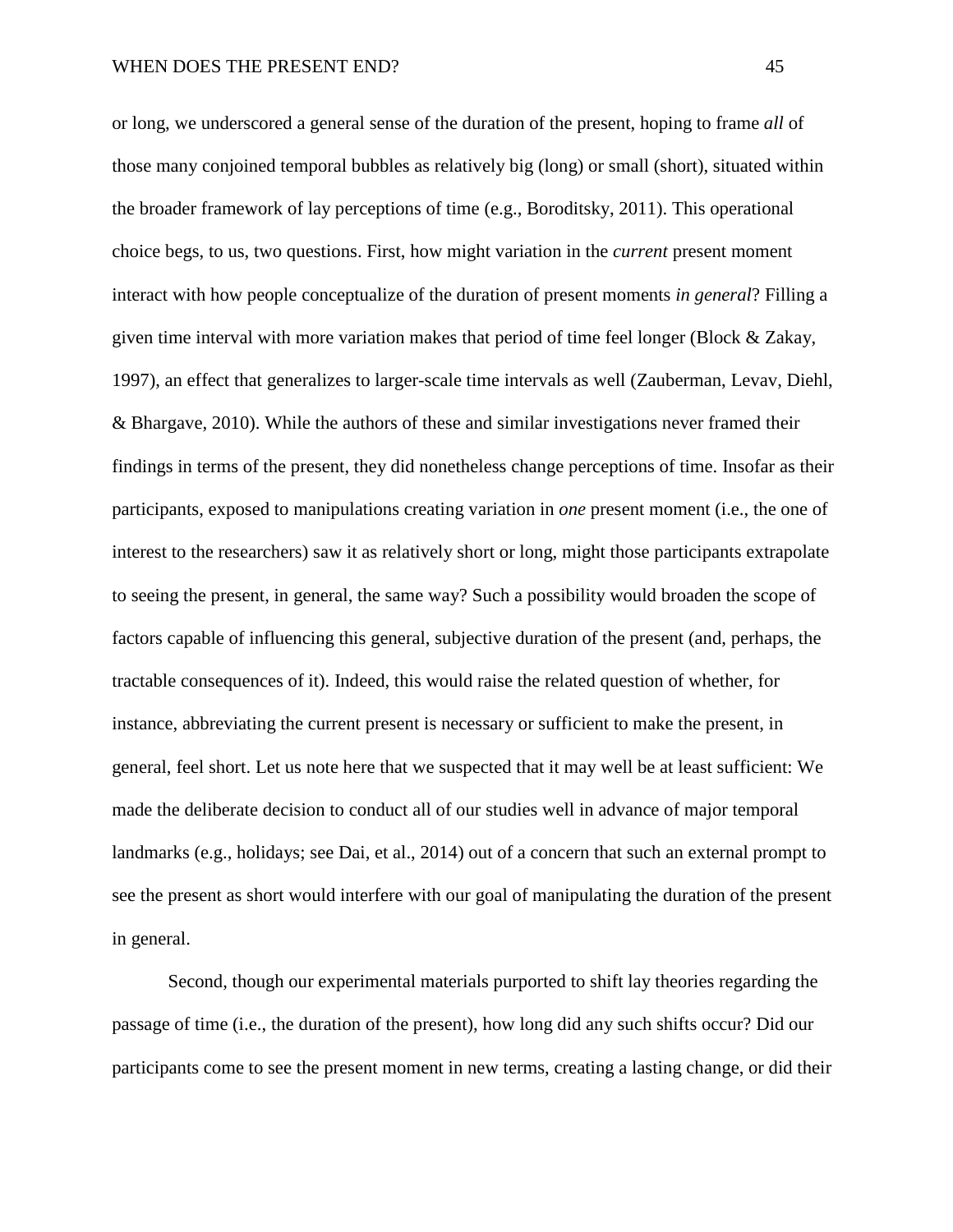individual-level tendency to see the present as short or long (see Study 2) re-emerge as the dominant force as soon as they left the lab (in a manner similar to established individual-level resilience in things like happiness and weight; Lucas, 2007; Mrosovsky & Powley, 1977)? Adopting a longitudinal design similar to that of Study 2, would manipulations designed to frame the present as short at one point in time have an impact, at a later point in time, on those same perceptions? When our participants made judgments during the experimental session regarding life outside the lab (how they perceive, in general, the passage of time), would those reports create self-fulfilling prophecies, helping them to find reasons consistent with their reporting? Perhaps a decay function would emerge instead, with presents in the short-term (e.g., that same day) resembling what they had seen and said (e.g., feeling very long) but witnessing a gradual diminishment back to their original baseline. Answers to these questions will inform not only the definition of our construct but also how best to manipulate the sense of how long the present lasts in order to prompt far-sighted behavior.

Additionally, in defining our research question in terms of the division between the present and the future, we deliberately chose to ask research participants when the present gives way to the future. Doing so may have imposed an artificially discontinuous partitioning of time into the present and the future. Future research may wish to use a more implicit methodology (e.g., natural language processing) to ascertain where individuals place a division between the present and future, even in the face of not being directly *asked* to do so.

As a related point, the methodology that we employed necessarily left out the third major component of time – the past – from our investigation. Given that previous research has uncovered asymmetries between the past and the future (e.g., Caruso, Gilbert, & Wilson, 2008), it is possible that there are asymmetries between when the present is thought of as giving way to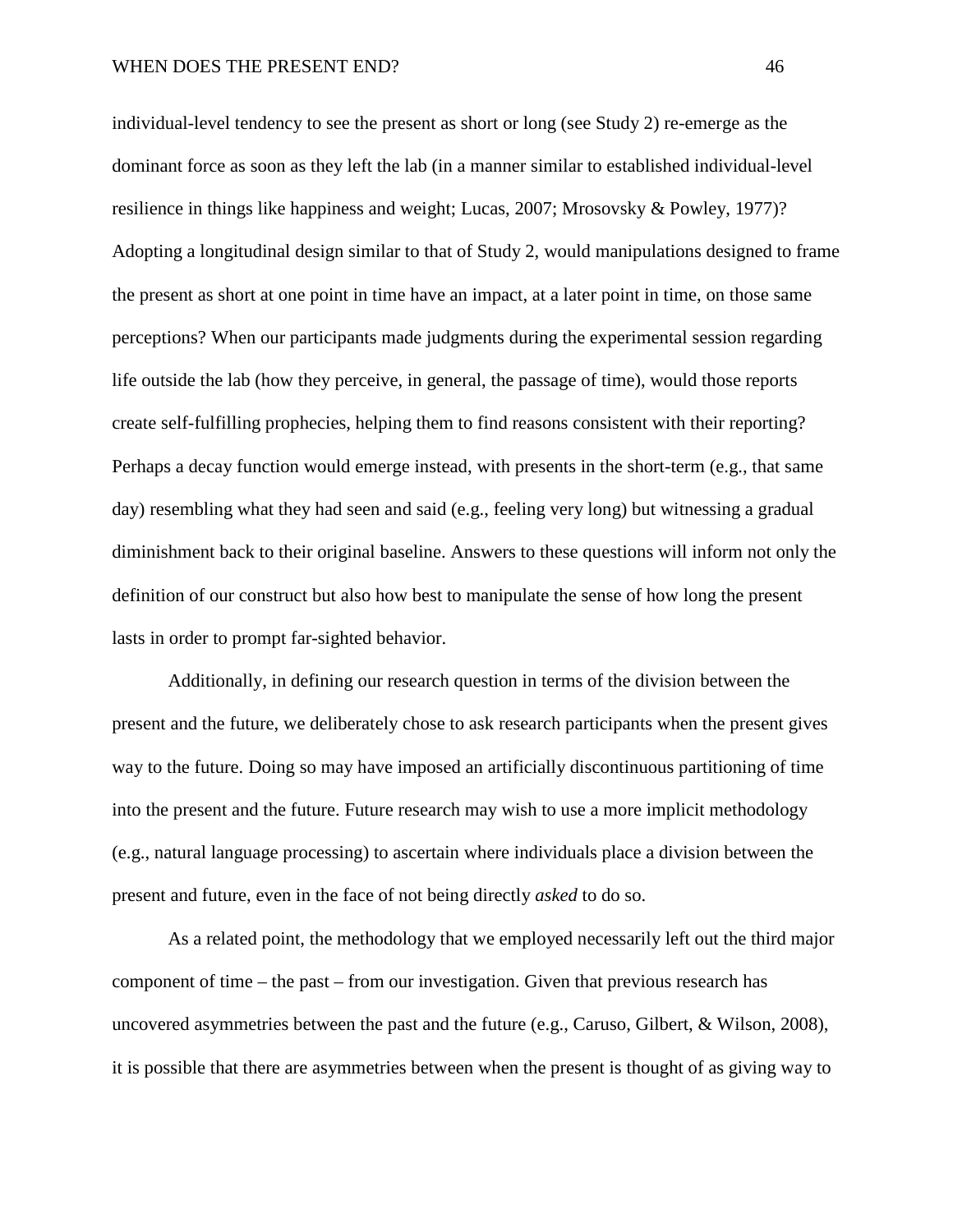the future and when the past is thought of as giving way to the present, which could lead to interesting research questions. Namely, if perception of the past/present divide is not symmetrical with the present/future divide, could that asymmetry, in itself, be a predictor of future-oriented behavior? And could the sense of a recurring division between the past and present be predictive of cognitions (such as regret and rumination) that are related to the way the past is perceived?

## **Conclusion**

Perhaps owing to its ubiquity in daily life, there has been no shortage of research on time and the way that people relate to it. Researchers have made great progress in understanding how thinking and behaving at one fuzzy point in time (the present) can differ from the thoughts and actions planned for another fuzzy point (the future) in the absence of explicit consideration of how people perceive and go about defining the division between these two. We view the current research as a first step toward doing making the implicit assumption of a division between the present and the future explicit. Across six studies, we found that there seem to be stable individual differences regarding perceptions of when the present gives way to the future and that these perceptions predict behavioral intentions and incentive-compatible actions and choices. Thus, people are capable of thinking about the division between the present and the future, and where they draw it provides a compelling glimpse into how they navigate and decide through time.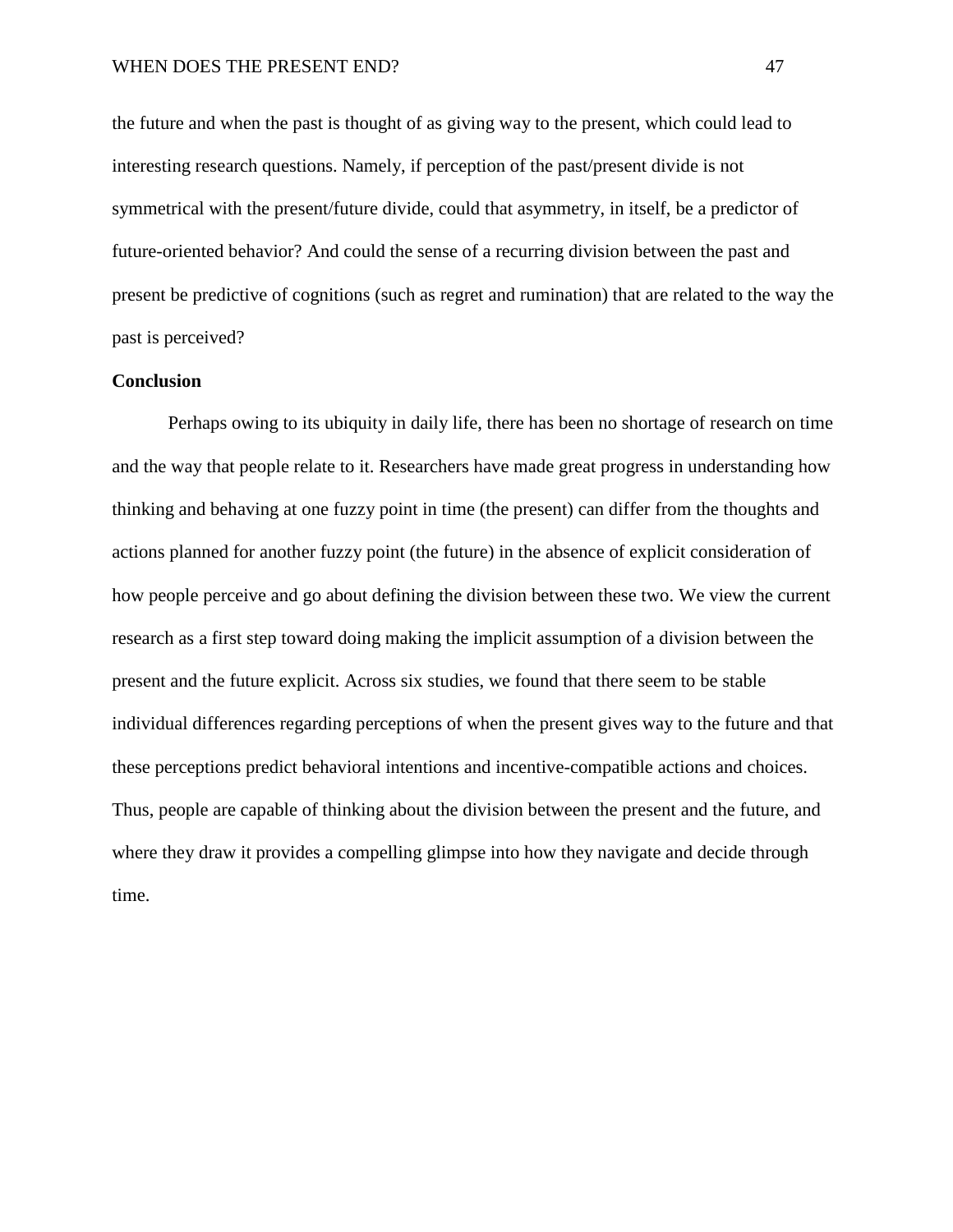#### **Context**

Both authors of this work have research programs that focus on the perception of time and how such perceptions affect judgments and decisions. A core aim of both authors' previous research is to better understand how people conceive of and make decisions that have consequences at different points in time, and how understanding these basic processes can inform policy and interventions meant to improve long-term decision-making. The current research was thus borne out of conversations surrounding decisions that are made over time, and the realization that although there is no shortage of work that has focused on these topics, the basic question of when the present gives rise to the future had not yet been explored. In undertaking this research, it was our hope that investigating this general construct might first make a theoretical contribution to cognitive, social, and personality psychological theories that consider time perception, and second, make a practical contribution to the social psychological, policy, and behavioral economic literatures that try to understand interventions that can help people maximize well-being over time.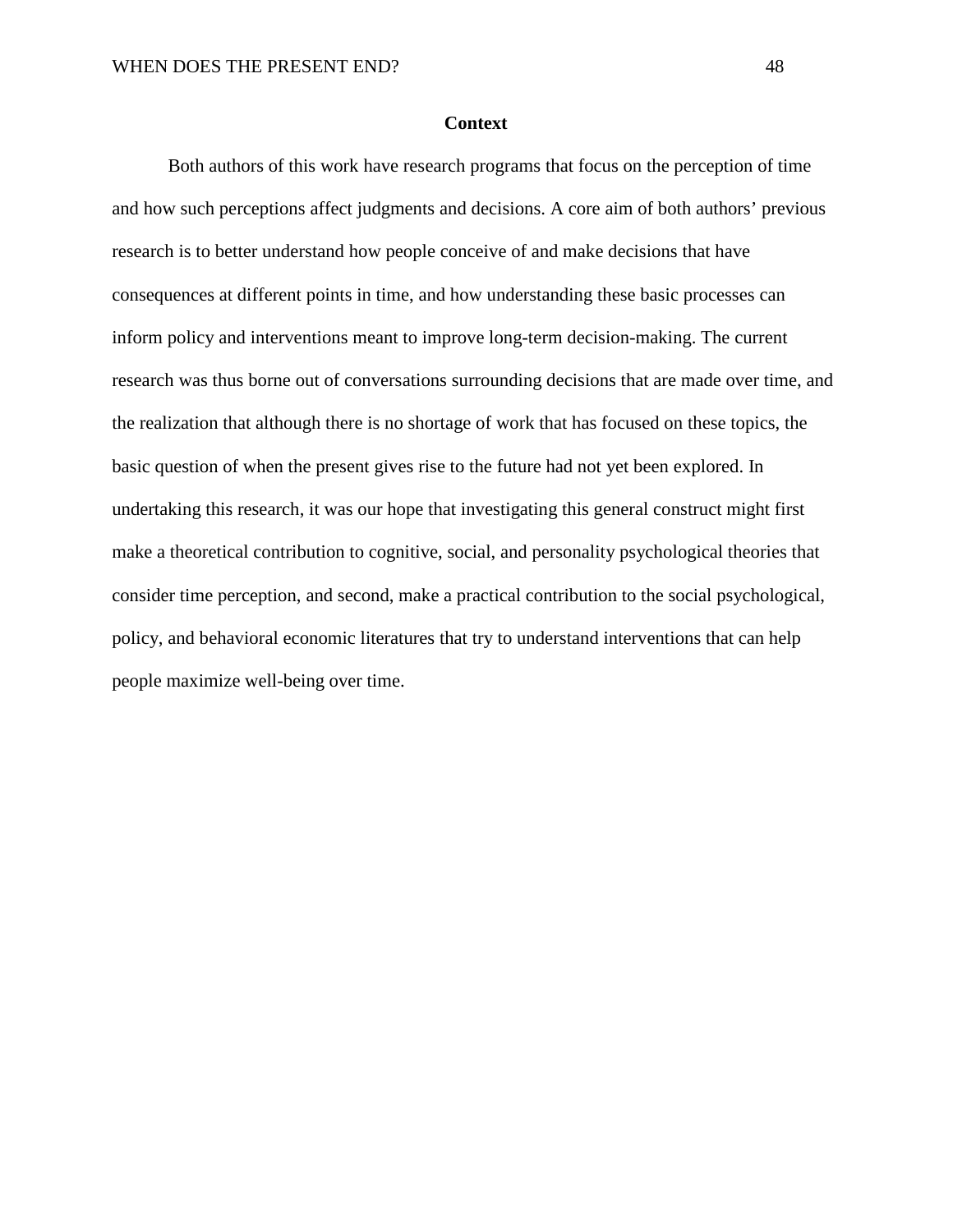#### **References**

- Alter, A. A., & Balcetis, E. (2011). Fondness makes the distance grow shorter: Desired locations seem closer because they seem more vivid. *Journal of Experimental Social Psychology*, *47*(1), 16-21. doi:10.1016/j.jesp.2010.07.018
- Alter, A. L., & Oppenheimer, D. M. (2008). Effects of fluency on psychological distance and mental construal (or why New York is a large city, but *New York* is a civilized jungle). *Psychological Science*, *19*(2), 161-167. https://doi.org/10.1111/j.1467- 9280.2008.02062.x
- Bartels, D. M., & Urminsky, O. (2015). To know and to care: How awareness and valuation of the future jointly shape consumer spending. *Journal of Consumer Research, 41*(6), 1469- 1485. doi:10.1086/680670
- Block, R. A., & Zakay, D. (1997). Prospective and retrospective duration judgments: A metaanalytic review. *Psychonomic Bulletin & Review, 4*(2), 184-197. doi:10.3758/bf03209393
- Boroditsky, L. (2000). Metaphoric structuring: Understanding time through spatial metaphors. *Cognition*, *75*(1), 1-28. doi: 10.1016/S0010-0277(99)00073-6
- Boroditsky, L. (2011). How language shapes thought. *Scientific American, 304*(2), 62-65. doi:10.1038/scientificamerican0211-62
- Caruso, E. M., Boven, L. V., Chin, M., & Ward, A. (2013). The Temporal Doppler effect: When the future feels closer than the past. *Psychological Science, 24*(4), 530-536. doi:10.1037/e578192014-305
- Carstensen L. L., Lang F. R. (1996). *Future time perspective scale*. Stanford, CA: Department of Psychology, Stanford University.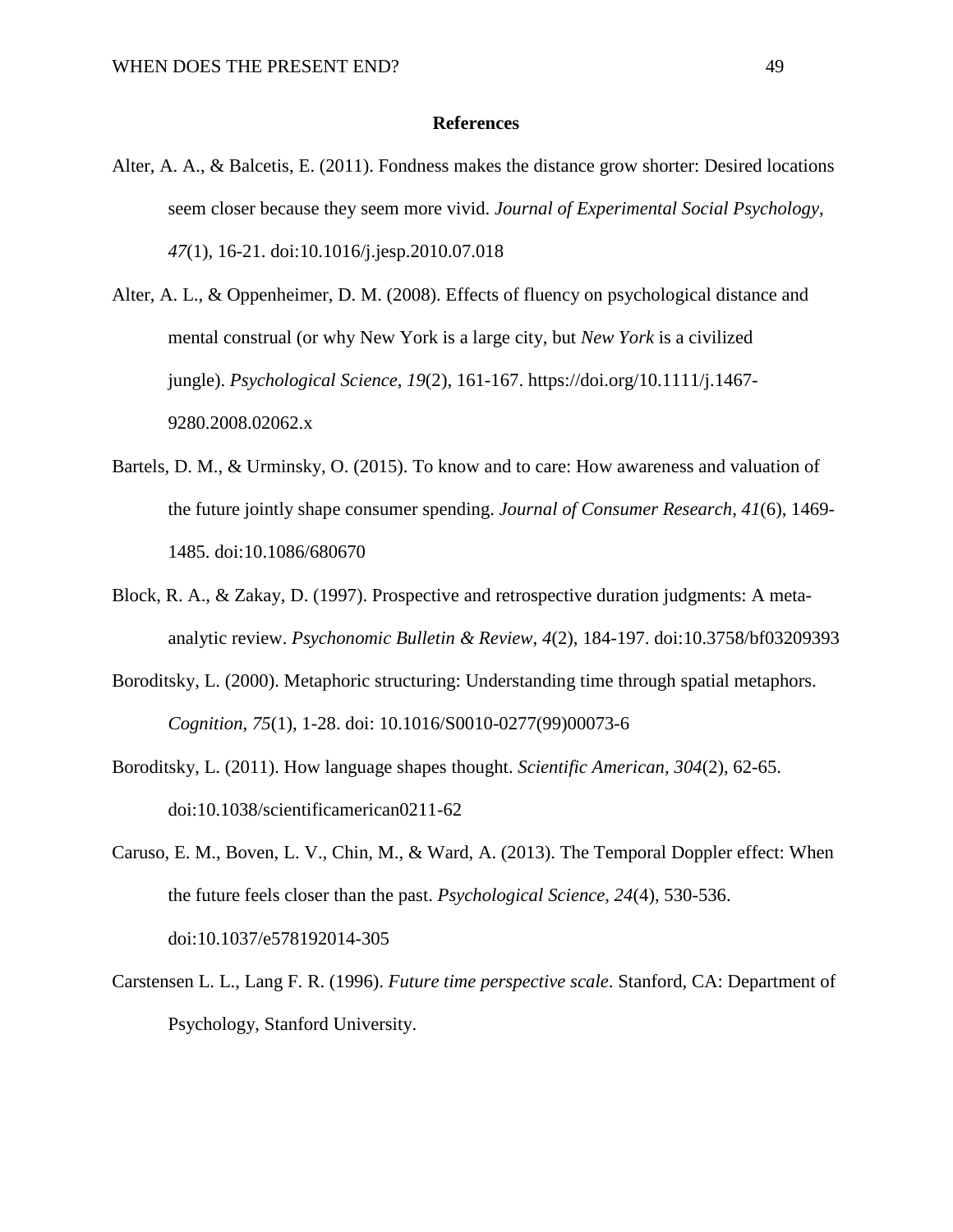- Caruso, E. M., Gilbert, D. T., & Wilson, T. D. (2008). A wrinkle in time: Asymmetric valuation of past and future events. *Psychological Science*, *19*(8), 796-801. https://doi.org/10.1111/j.1467-9280.2008.02159.x
- Chen, M. K. (2013). The effect of language on economic behavior: Evidence from savings rates, health behaviors, and retirement assets. *American Economic Review, 103*(2), 690-731. doi:10.1257/aer.103.2.690
- Christian, M. S. & Ellis, A. P. J. (2011). Examining the effects of sleep deprivation on workplace deviance: A self-regulatory perspective. *Academy of Management Journal*, *54*(5), 913- 934. http://dx.doi.org/10.5465/amj.2010.0179
- Dai, H., Milkman, K. L., & Riis, J. (2014). The fresh start effect: Temporal landmarks motivate aspirational behavior. *Management Science, 60*(10), 2563-2582. doi:10.1287/mnsc.2014.1901
- Dai, H., Milkman, K.L., & Riis, J. (2015). Put your imperfections behind you: Temporal landmarks spur goal initiation when they signal new beginnings. *Psychological Science, 26*(12), 1927-1936. http://dx.doi.org/10.1177/0956797615605818
- Ersner-Hershfield, H., Garton, M. T., Ballard, K., Samanez-Larkin, G. R., & Knutson, B. (2009). Don't stop thinking about tomorrow: Individual differences in future self-continuity account for saving. *Judgment and Decision Making, 4*(4), 280-286. Journal.sjdm.org/9310/jdm9310.pdf
- Fernandes, D., Lynch, J. G., & Netemeyer, R. G. (2014). Financial literacy, financial education, and downstream financial behaviors. *Management Science, 60*(8), 1861-1883. https://doi.org/10.1287/mnsc.2013.1849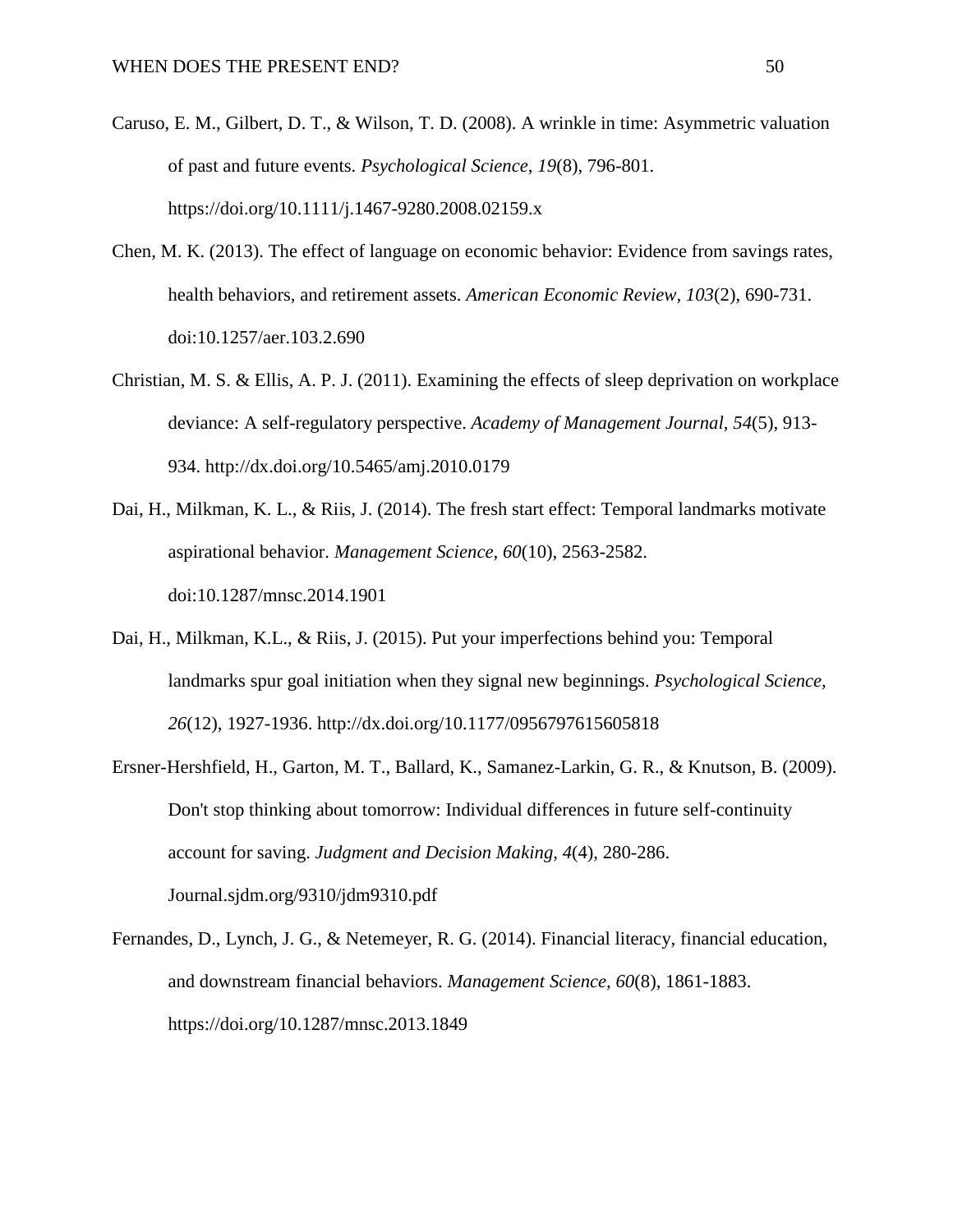- Frederick, S., Loewenstein, G., & O'Donoghue, T. (2002). Time discounting and time preference: A critical review. *Journal of Economic Literature, 40*(2), 351-401. doi:10.1257/jel.40.2.351
- Fujita, K., Trope, Y., Liberman, N., & Levin-Sagi, M. (2006). Construal levels and selfcontrol. *Journal of Personality and Social Psychology*, *90*(3), 351-367. http://dx.doi.org/10.1037/0022-3514.90.3.351
- Gilbert, D. T., & Wilson, T. D. (2007). Prospection: Experiencing the future. *Science, 317*(5843), 1351-1354. doi:10.1126/science.1144161
- Gosling, S. D., Rentfrow, P. J., & Swann, W. B. (2003). A very brief measure of the Big-Five personality domains. *Journal of Research in Personality, 37*(6), 504-528. doi:10.1016/s0092-6566(03)00046-1
- Gupta, S. K. (2011). Intention-to-treat concept: A review. *Perspectives in Clinical Research*, *2*(3), 109-112. Doi: 10.4103/2229-3485.83221
- Hershfield, H.E. & Bartels, D. (2018). The future self. In Oettingen, G., Sevincer, A.T., & Gollwitzer, P.M. (eds). *The Psychology of Thinking about the Future*. New York, NY: The Guilford Press, pp. 89-109.
- Hershfield, H. E., Goldstein, D. G., Sharpe, W. F., Fox, J., Yeykelis, L., Carstensen, L. L., & Bailenson, J. N. (2011). Increasing saving behavior through age-progressed renderings of the future self. *Journal of Marketing Research, 48*(SPL), S23-S37. doi:10.1509/jmkr.48.spl.s23
- Hu, J. & Maglio, S. J. (2018). When soon feels far and later looms imminent: Decoupling absolute and relative timing estimates. *Journal of Experimental Social Psychology*, *76*, 169-174. doi: 10.1016/j.jesp.2018.02.008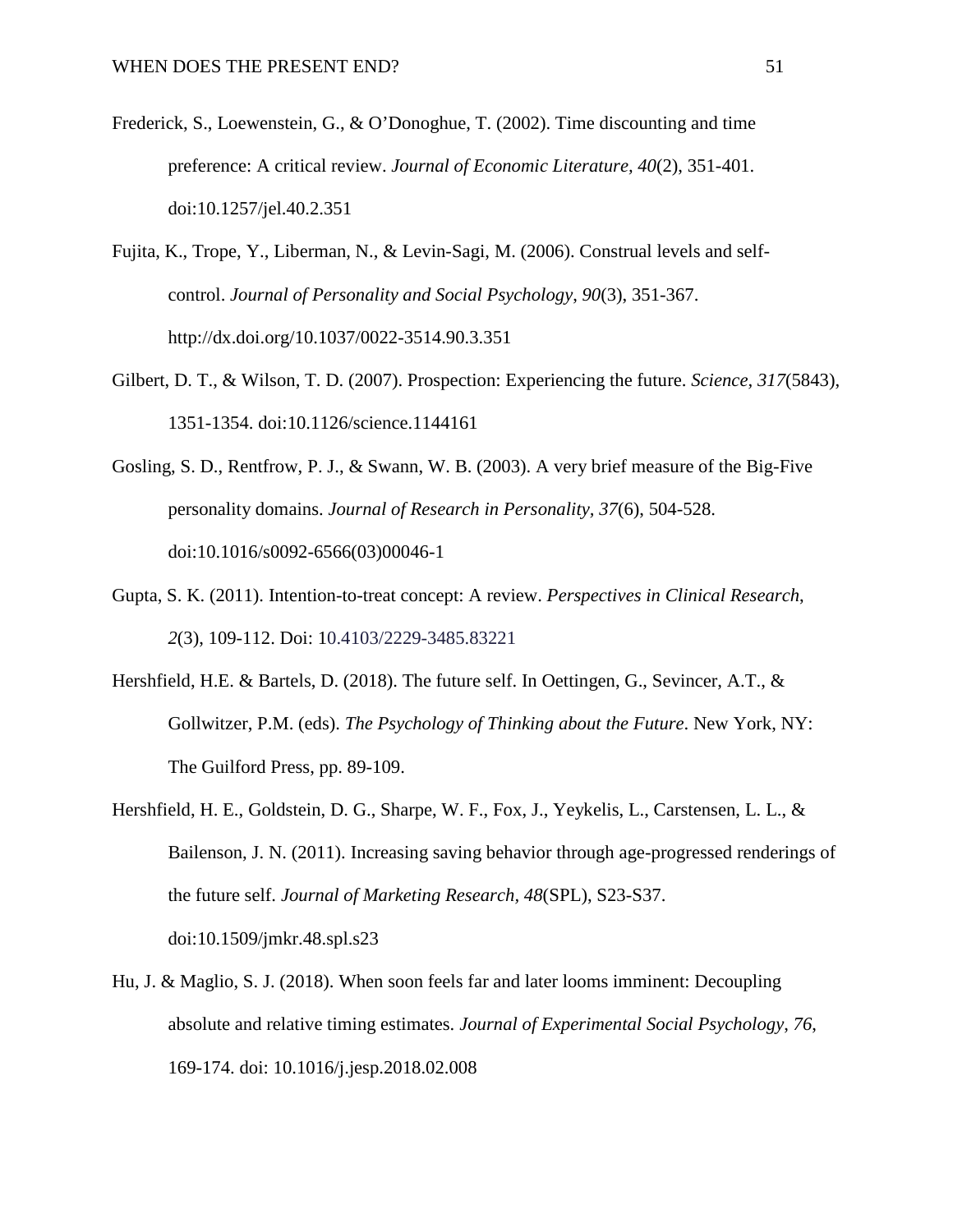- Kassam, K. S., Gilbert, D. T., Boston, A., & Wilson, T. D. (2008). Future anhedonia and time discounting. *Journal of Experimental Social Psychology, 44*(6), 1533-1537. doi:10.1016/j.jesp.2008.07.008
- Liberman, N., & Förster, J. (2009). Distancing from experienced self: how global-versus-local perception affects estimation of psychological distance. *Journal of Personality and Social Psychology*, *97*(2), 203-216. http://dx.doi.org/10.1037/a0015671
- Lucas, R. E. (2007). Adaptation and the set-point model of subjective well-being: Does happiness change after major life events?. *Current Directions in Psychological Science*, *16*(2), 75-79. https://doi.org/10.1111/j.1467-8721.2007.00479.x
- Maglio, S. J. & Kwok, C. Y. N. (2016). Anticipated ambiguity prolongs the present: Evidence of a return trip effect. *Journal of Experimental Psychology: General, 145*(11), 1415-1419. doi: 10.1037/xge0000228
- McCloskey, M. E., & Glucksberg, S. (1978). Natural categories: Well defined or fuzzy sets? *Memory & Cognition, 6*(4), 462-472. doi:10.3758/bf03197480
- Mischel, W., Shoda, Y., & Rodriguez, M. (1989). Delay of gratification in children. *Science, 244*(4907), 933-938. doi:10.1126/science.2658056
- Mrosovsky, N. & Powley, T. L. (1977). Set points for body weight and fat. *Behavioral Biology, 20*(2), 205-223.

Nisbett, R. E., & Wilson, T. D. (1977). Telling more than we can know: Verbal reports on mental processes. *Psychological Review, 84*(3), 231-259. doi:10.1037/0033- 295x.84.3.231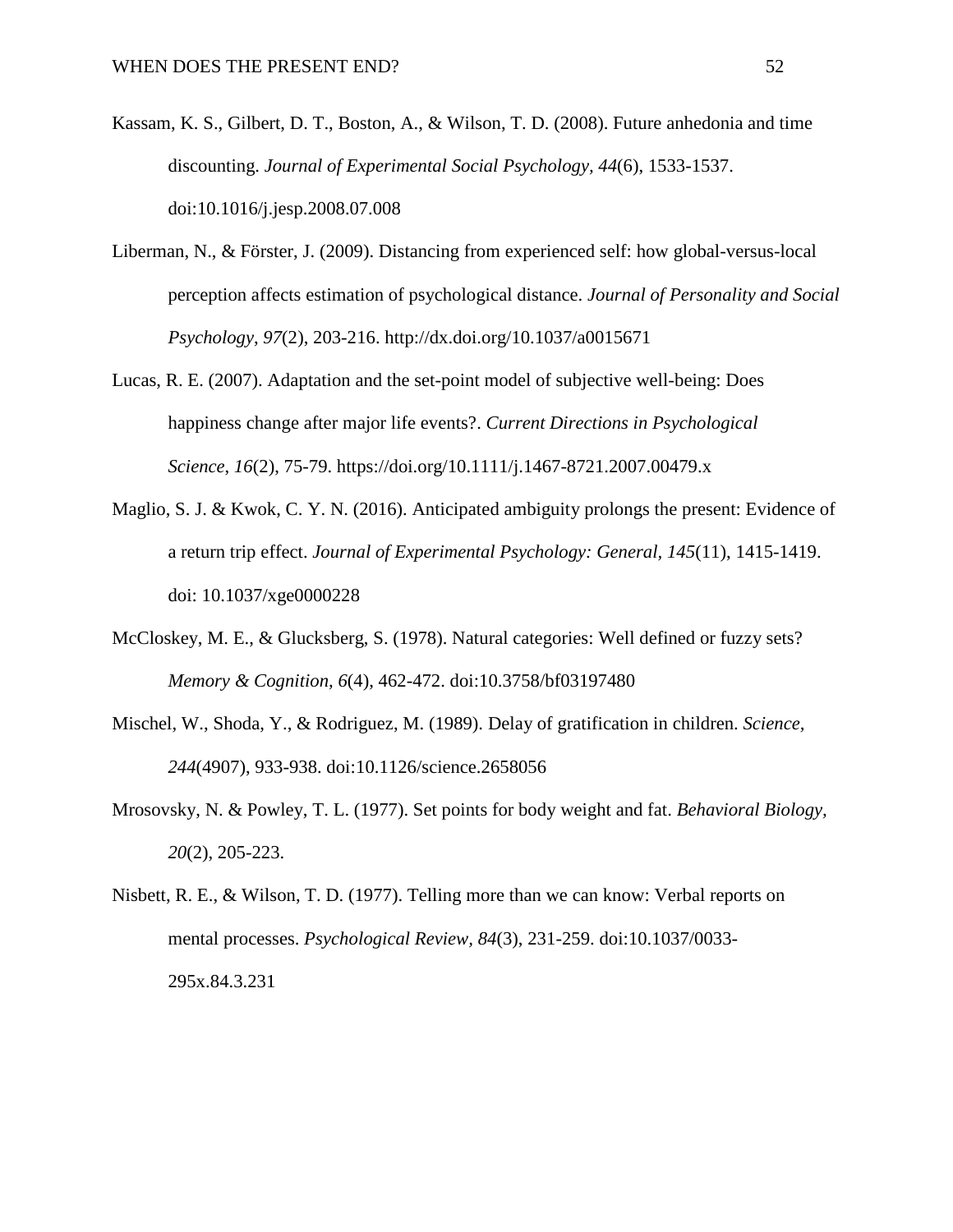Oppenheimer, D. M., Meyvis, T., & Davidenko, N. (2009). Instructional manipulation checks: Detecting satisficing to increase statistical power. *Journal of Experimental Social Psychology, 45*(4), 867-872. doi:10.1016/j.jesp.2009.03.009

Ornstein, Robert E. (1975). *On the experience of time.* Oxford, England: Penguin.

Parfit, D. (1971). Personal identity. *The Philosophical Review, 80*(1), 3-27. doi:10.2307/2184309

- Peetz, J., & Wilson, A. E. (2013). The post-birthday world: Consequences of temporal landmarks for temporal self-appraisal and motivation*. Journal of Personality and Social Psychology, 104*(2), 249-266. doi:10.1037/a0030477
- Peetz, J., Wilson, A. E., & Strahan, E. J. (2009). So far away: The role of subjective temporal distance to future goals in motivation and behavior. *Social Cognition*, *27*(4), 475-496. doi:10.1521/soco.2009.27.4.475
- Pérez, E. O., & Tavits, M. (2017). Language shapes people's time perspective and support for future-oriented policies. *American Journal of Political Science, 61*(3), 715-727*.* doi:10.1111/ajps.12290
- Sackett, A. M., Meyvis, T., Nelson, L. D., Converse, B. A., & Sackett, A. L. (2010). You're having fun when time flies: The hedonic consequences of subjective time progression. *Psychological Science*, *21*(1), 111-117. doi: 10.1177/0956797609354832
- Scholten, M., & Read, D. (2010). The psychology of intertemporal tradeoffs. *Psychological Review, 117*(3), 925-944. Doi: 10.1037/a0019619.
- Seligman, M. E., Railton, P., Baumeister, R. F., & Sripada, C. (2013). Navigating into the future or driven by the past. *Perspectives on Psychological Science, 8*(2), 119-141. doi:10.1177/1745691612474317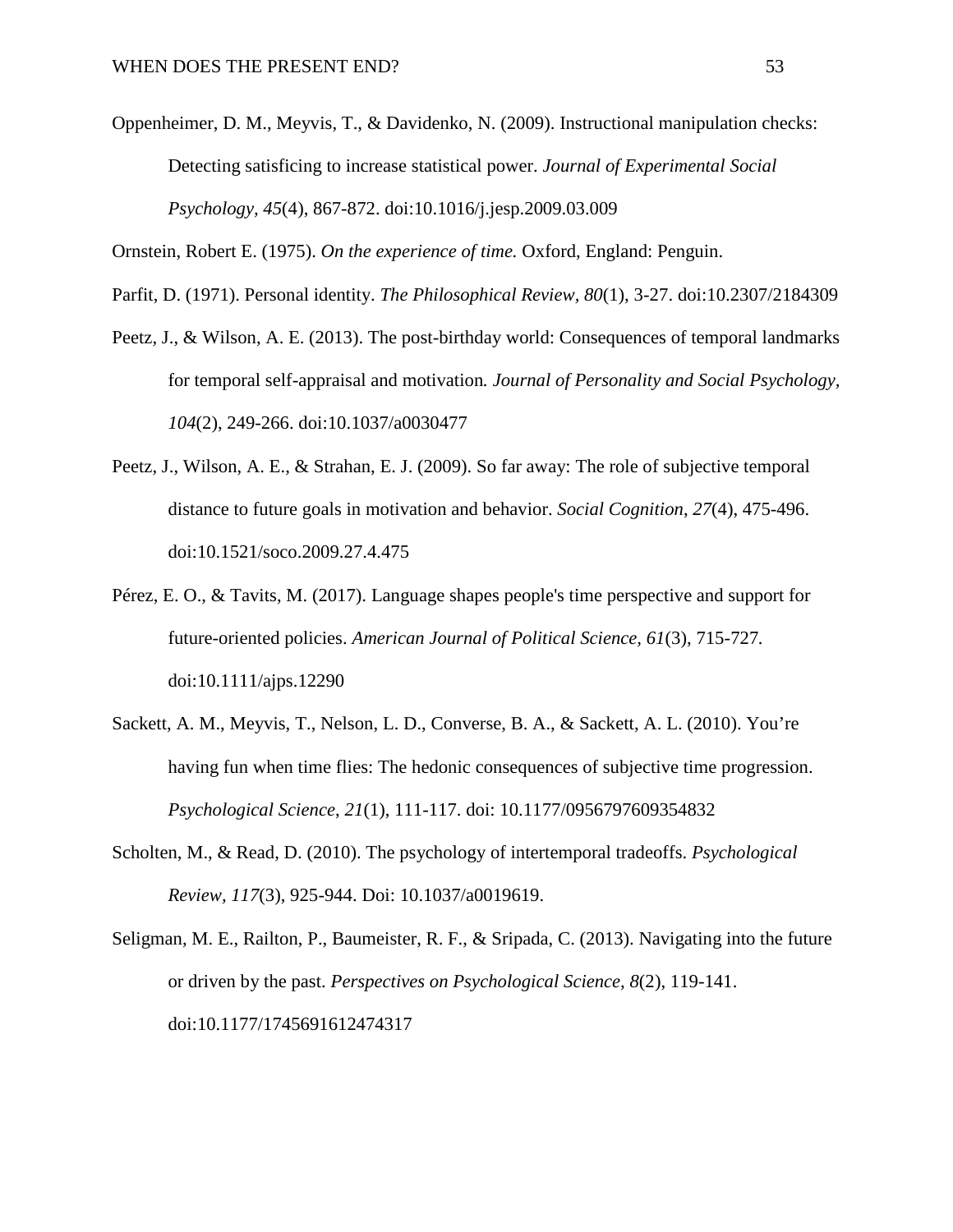- Simmons, J. (2014). MTurk vs. the lab: Either way we need big samples. Retrieved at: http://datacolada.org/18
- Strathman, A., Gleicher, F., Boninger, D. S., & Edwards, C. S. (1994). The consideration of future consequences: Weighing immediate and distant outcomes of behavior. *Journal of Personality and Social Psychology, 66*(4), 742-752. doi:10.1037/0022-3514.66.4.742
- Suddendorf, T., & Corballis, M. C. (2007). The evolution of foresight: What is mental time travel, and is it unique to humans? *Behavioral and Brain Sciences, 30*(3), 299-313. doi:10.1017/s0140525x07001975
- Temple, E., Perry, J. L., Worrell, F. C., Zivkovic, U., Mello, Z. R., Musil, B., ... & McKay, M. T. (2017). The Zimbardo time perspective inventory: Time for a new strategy, not more new shortened versions. *Time & Society*, (July) 1-14. https://doi.org/10.1177/0961463X17718192
- Trope, Y., & Liberman, N. (2010). Construal-level theory of psychological distance: *Psychological Review, 117*(2), 440-463. http://dx.doi.org/10.1037/a0018963
- Tu, Y., & Soman, D. (2014). The categorization of time and its impact on task initiation. *Journal of Consumer Research, 41*(3), 810-822. doi:10.1086/677840
- Urminsky, O., & Zauberman, G. (2016). Consumer intertemporal preferences. *Current Opinion in Psychology, 10*, 136-141. doi:10.1016/j.copsyc.2016.01.005
- Vallacher, R. R., & Wegner, D. M. (1989). Levels of personal agency: Individual variation in action identification. *Journal of Personality and Social Psychology, 57*(4), 660-671. doi:10.1037/0022-3514.57.4.660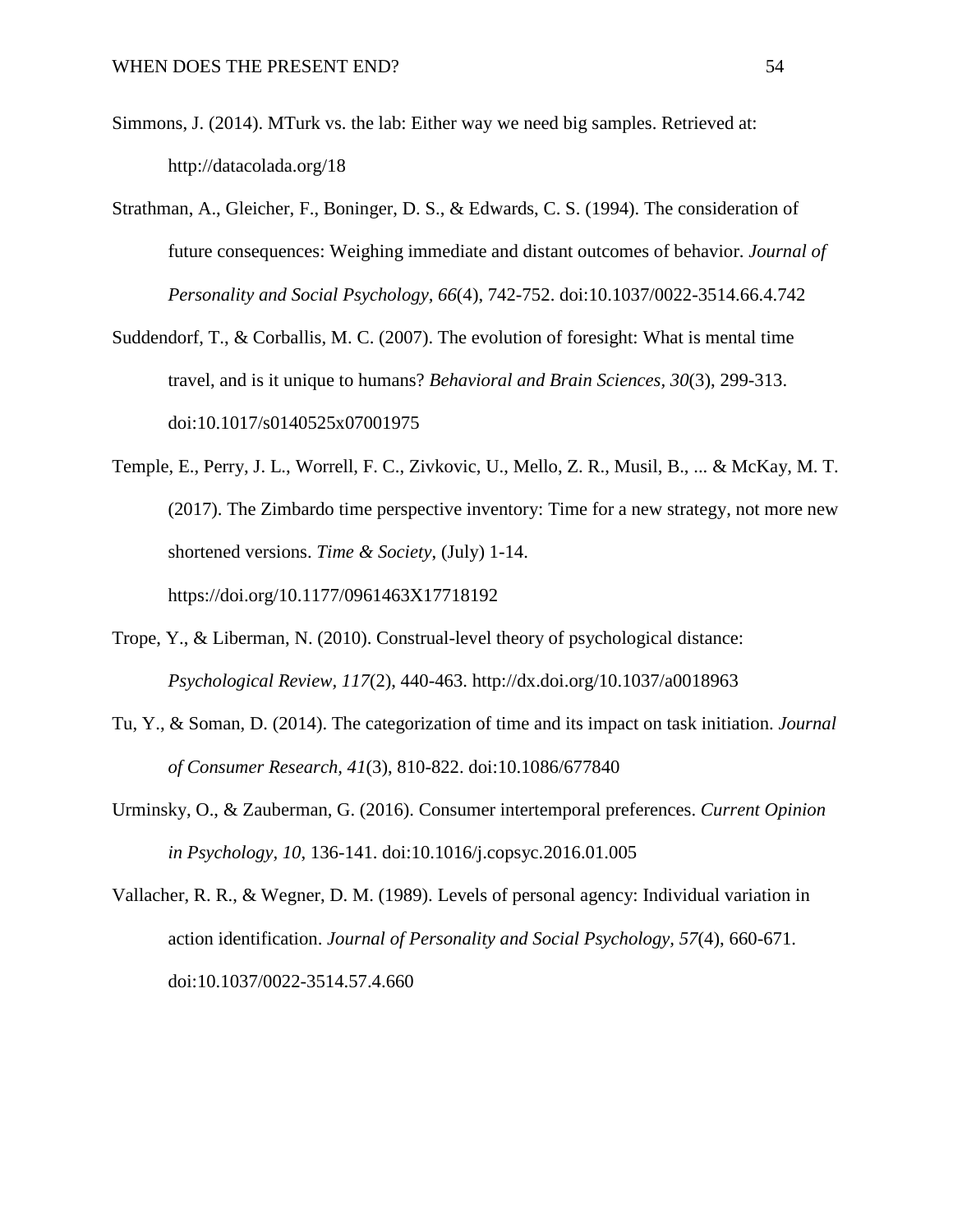- Vohs, K. D., & Schmeichel, B. J. (2003). Self-regulation and extended now: Controlling the self alters the subjective experience of time. *Journal of Personality and Social Psychology, 85*(2), 217-230. doi:10.1037/0022-3514.85.2.217
- White, P. A. (2017). The three-second "subjective present": A critical review and a new proposal. *Psychological Bulletin, 143*(7), 735-756. doi: http://dx.doi.org/10.1037/bul0000104
- Wittmann, M. (2016). *Felt Time: The Psychology of How We Perceive Time*. E. Butler, Trans. Cambridge, MA: MIT Press.
- Zadeh, L. (1965). Fuzzy sets. *Information and Control, 8*(3), 338-353. doi:10.1016/s0019- 9958(65)90241-x
- Zauberman, G., Kim, B. K., Malkoc, S. A., & Bettman, J. R. (2009). Discounting time and time discounting: Subjective time perception and intertemporal preferences. *Journal of Marketing Research, 46*(4), 543-556. doi:10.1509/jmkr.46.4.543
- Zauberman, G., Levav, J., Diehl, K., & Bhargave, R. (2010). 1995 feels so close yet so far: The effect of event markers on subjective feelings of elapsed time. *Psychological Science, 21*(1), 133-139. doi:10.1177/0956797609356420
- Zhang, J. W., Howell, R. T., & Bowerman, T. (2013). Validating a brief measure of the Zimbardo Time Perspective Inventory. *Time & Society, 22*(3), 391-409. doi:10.1177/0961463x12441174
- Zimbardo, P. G., & Boyd, J. N. (1999). Putting time in perspective: A valid, reliable individualdifferences metric. *Journal of Personality and Social Psychology, 77*(6), 1271-1288. doi:10.1037/0022-3514.77.6.1271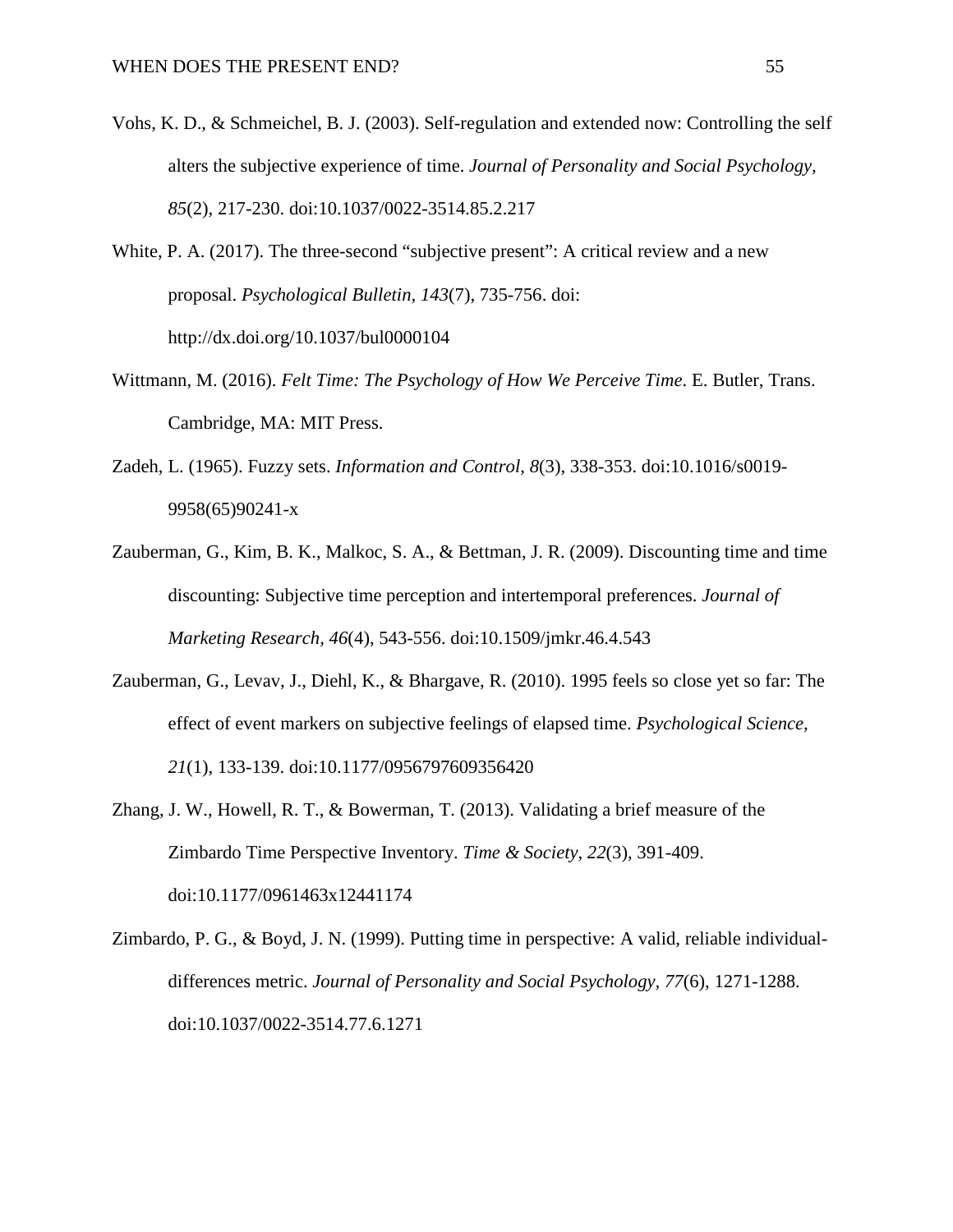## **Table 1.**

| Response                                        | Frequency | Proportion of Sample |  |  |
|-------------------------------------------------|-----------|----------------------|--|--|
| Right now                                       | 39        | 19.5%                |  |  |
| 1 second to 1 minute from now                   | 35        | 17.5%                |  |  |
| Greater than one minute, but less than one hour | 22        | 11.0%                |  |  |
| Greater than an hour, but less than a full day  | 28        | 14.0%                |  |  |
| After today, but less than a week               | 27        | 13.5%                |  |  |
| Between a week and a month                      | 4         | 2.0%                 |  |  |
| Between a month and a year                      | 7         | 3.5%                 |  |  |
| Longer than a year                              | 7         | 3.5%                 |  |  |
| At some future event                            | 30        | 15.0%                |  |  |

*Self-Coded Responses for "When Does the Present End?" (Study 1)*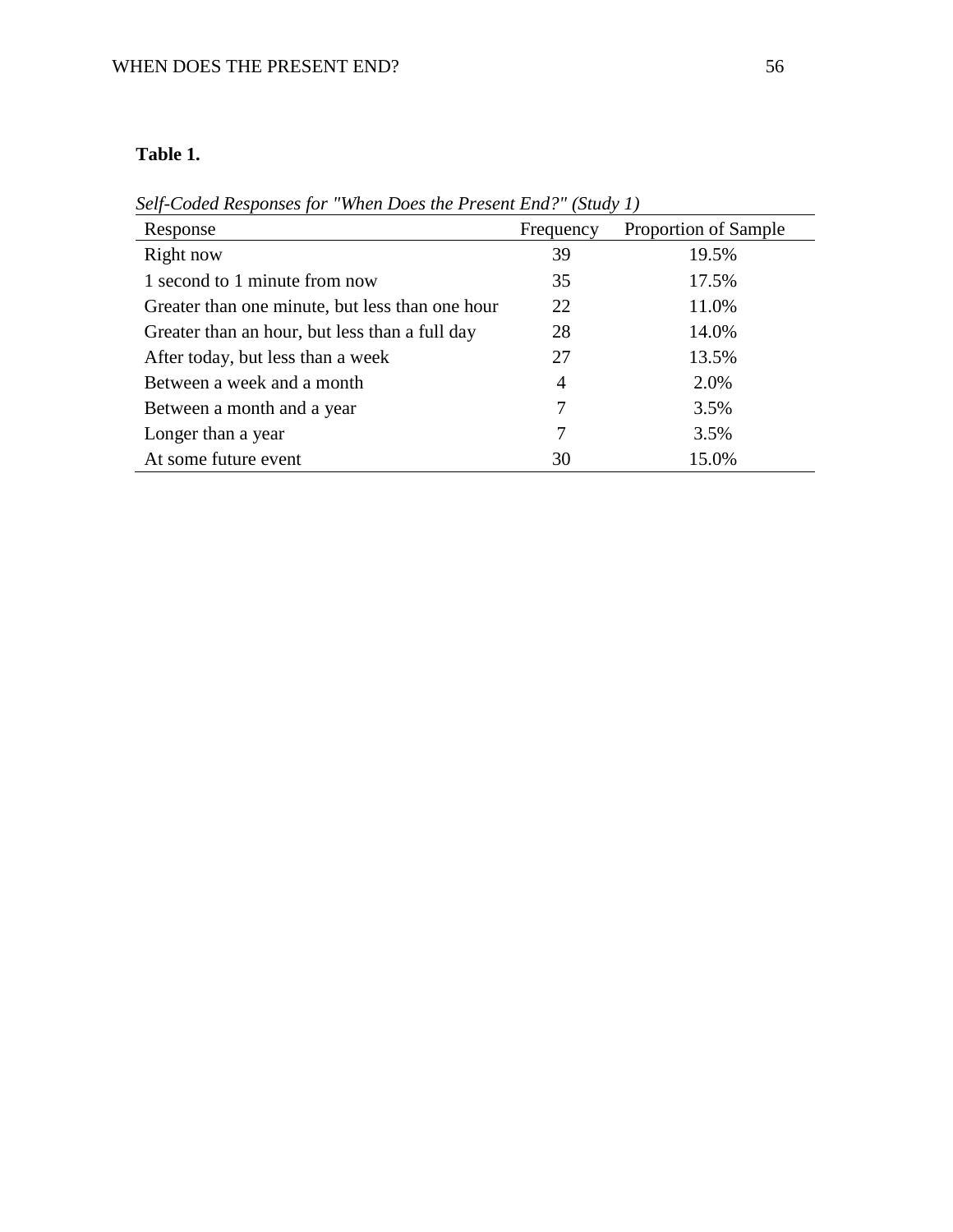# **Table 2.**

| Porcea Choice Question Regarding when the Present Enas, Study 2 |          |          |          |            |          |          |          |  |  |
|-----------------------------------------------------------------|----------|----------|----------|------------|----------|----------|----------|--|--|
| Variables                                                       |          |          | 3        | 4          | 5        | 6        |          |  |  |
| 1. When Present Ends, Wave 1                                    |          |          |          |            |          |          |          |  |  |
| 2. When Future Starts, Wave 1                                   | $.71***$ |          |          |            |          |          |          |  |  |
| 3. Forced Choice, Wave 1                                        | $.33***$ | $.42***$ | --       |            |          |          |          |  |  |
| 4. When Present Ends, Wave 2                                    | $.57***$ | $.42***$ | $.24***$ |            |          |          |          |  |  |
| 5. When Future Starts, Wave 2                                   | $.42***$ | $.63***$ | $.35***$ | $.64***$   | --       |          |          |  |  |
| 6. Forced Choice, Wave 2                                        | $.32***$ | $.38***$ | $.72***$ | $.37***$   | $.45***$ |          |          |  |  |
| 7. When Present Ends, Wave 3                                    | $.38***$ | $.29***$ | $.21***$ | $.36***$   | $.28***$ | $.22***$ |          |  |  |
| 8. When Future Starts, Wave 3                                   | $.39***$ | $.51***$ | $.33***$ | $.40***$   | $.55***$ | $.36***$ | $.65***$ |  |  |
| 9. Forced Choice, Wave 3                                        | $.17*$   | $.27***$ | $.68***$ | $.20^{**}$ | $.30***$ | $.68***$ | $.27***$ |  |  |

*Correlations Among Perceptions of When the Present Ends, When the Future Starts, and the Forced Choice Question Regarding When the Present Ends, Study 2*

\**p* < .05. \*\**p* < .001. *\*\*\*p* < .001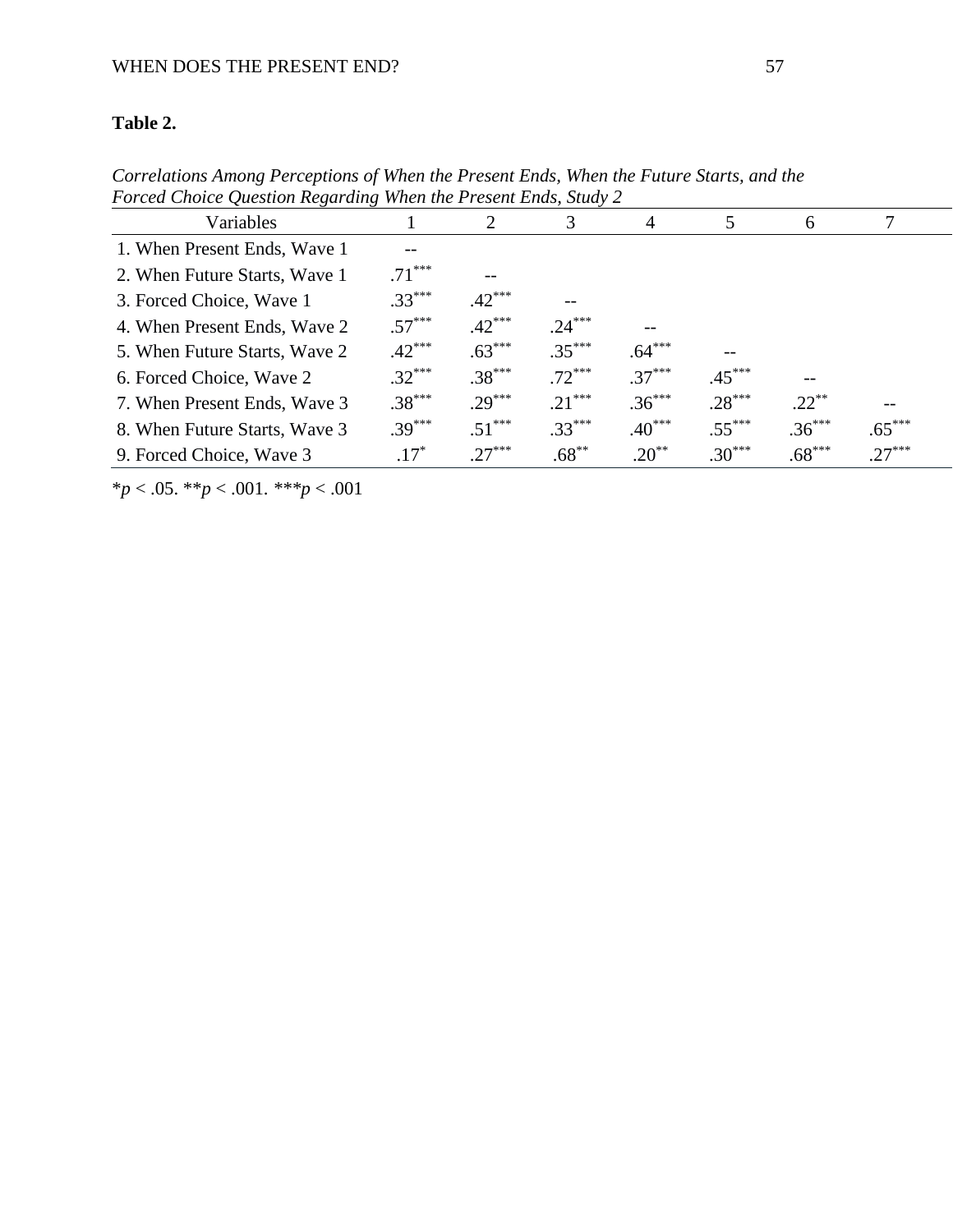**Figure 1.** Materials used in Study 4

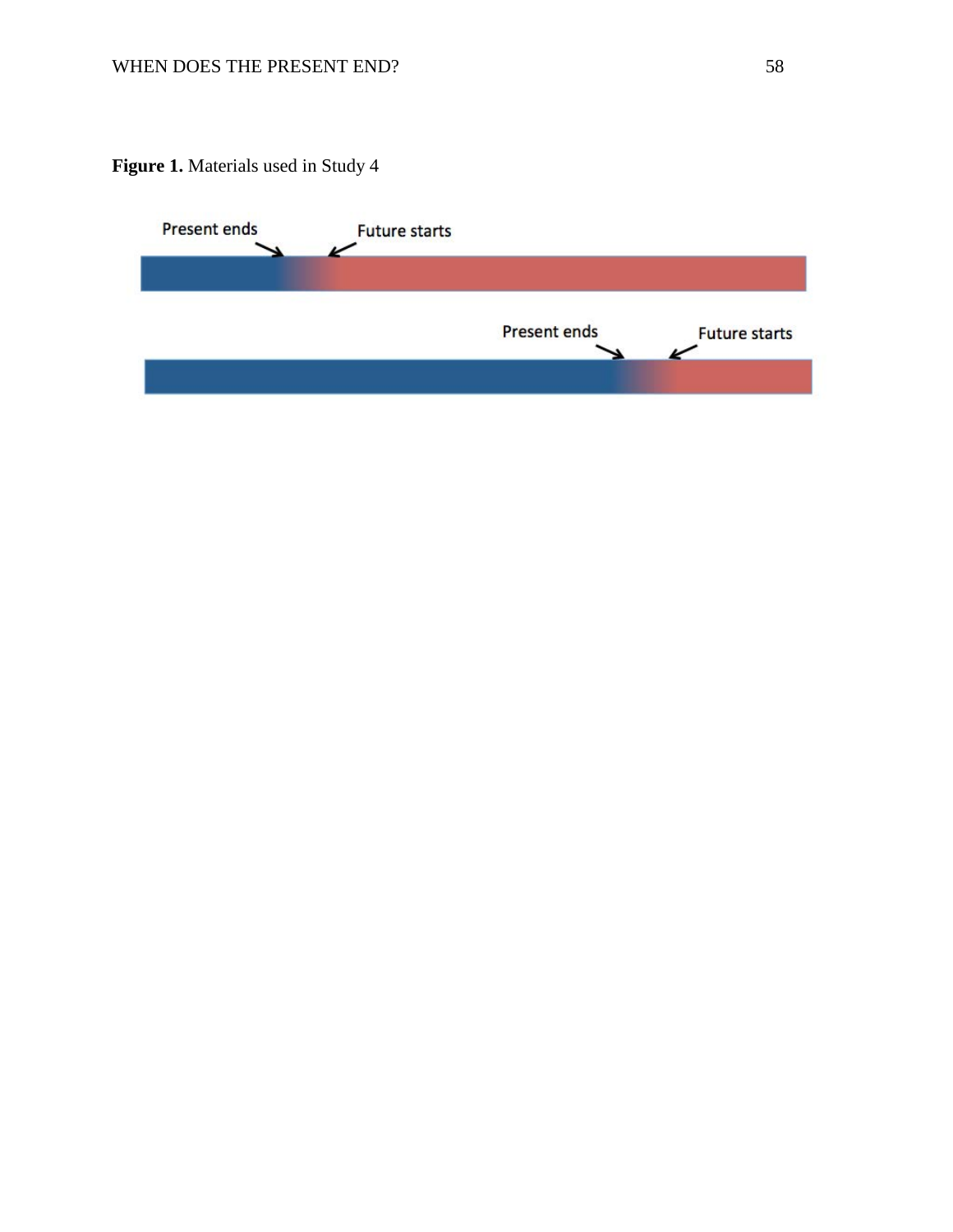## WHEN DOES THE PRESENT END? 59



*Note*. White boxes added to anonymize the university at which this study took place.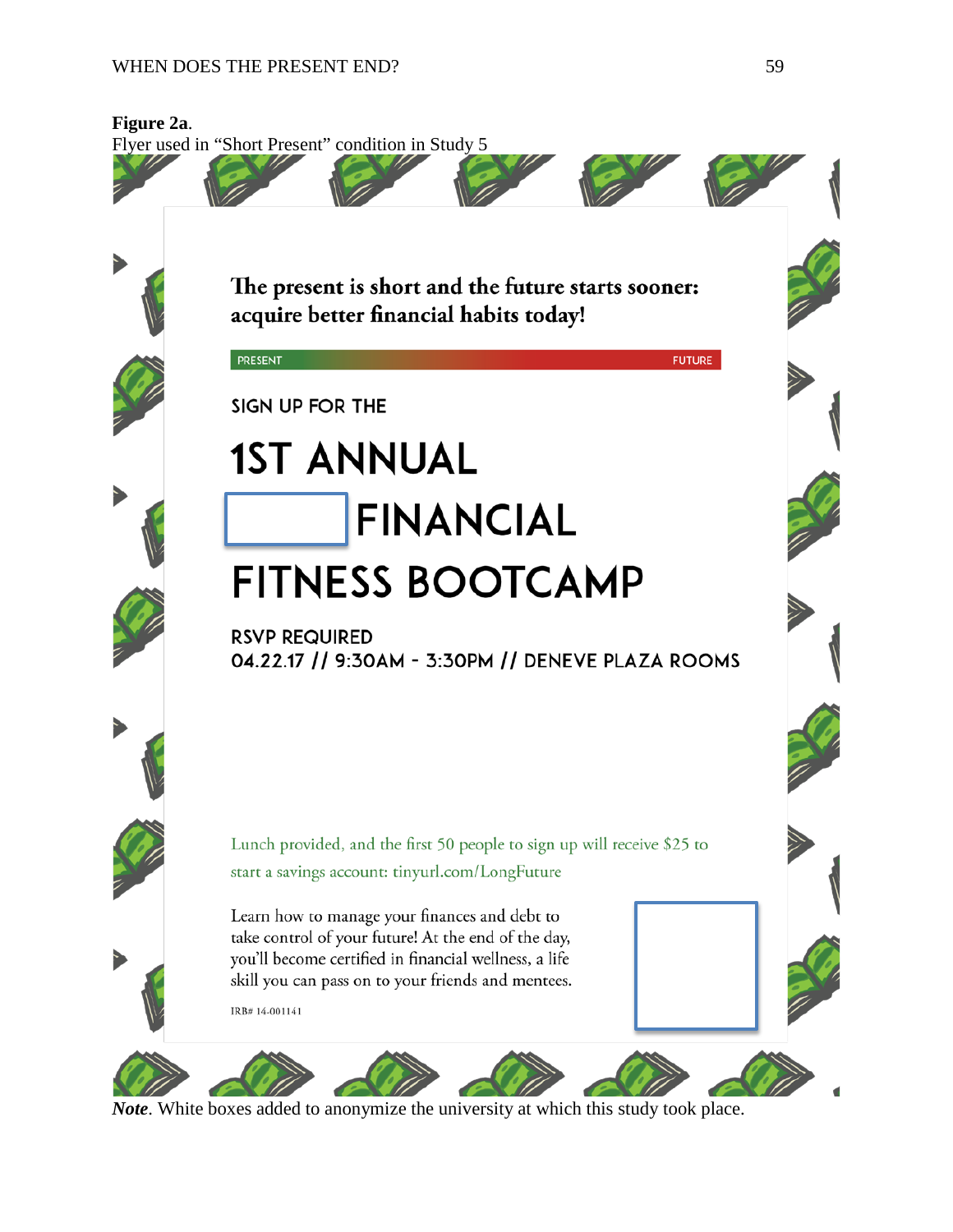PRESENT





**FUTURE** 

SIGN UP FOR THE

# **1ST ANNUAL FINANCIAL FITNESS BOOTCAMP**

**RSVP REQUIRED** 04.22.17 // 9:30AM - 3:30PM // DENEVE PLAZA ROOMS

Lunch provided, and the first 50 people to sign up will receive \$25 to start a savings account: tinyurl.com/ShortFuture

Learn how to manage your finances and debt to take control of your future! At the end of the day, you'll become certified in financial wellness, a life skill you can pass on to your friends and mentees.

IRB#14-001141



*Note***.** White boxes added to anonymize the university at which this study took place.